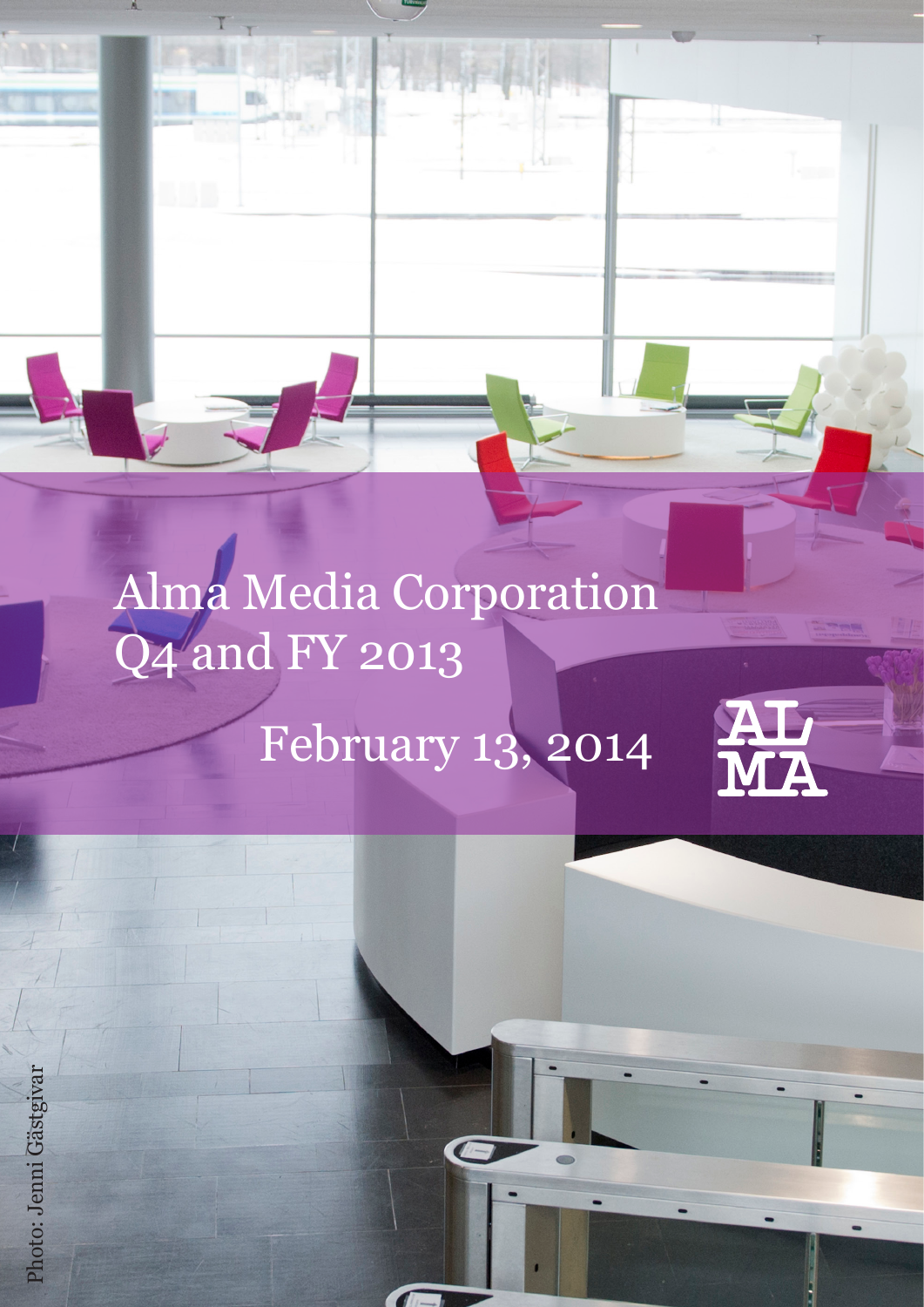#### Alma Media's Financial Statements Release 2013: DIGITAL BUSINESS GROWTH AND COST SAVINGS OFFSET EBITDA DECLINE

## **Financial performance October-December 2013:**

- Revenue was MEUR 77.3 (82.7), down 6.5%.
- Content revenue was MEUR 28.7 (29.9), down 4.1%; advertising revenue was MEUR 38.4 (42.2), down 8.9%; service revenue was MEUR 10.2 (10.6), down 4.0%.
- EBITDA (Earnings before interest, taxes, depreciation and amortisation) excluding non-recurring items was MEUR 10.1 (10.6), down 4.4%.
- EBITDA was MEUR 9.9 (9.7), up 2.3%.
- Operating profit excluding non-recurring items was MEUR 6.4 (8.5), 8.2% (10.3%) of revenue, down 25%.
- Operating profit was MEUR 4.3 (7.6) or  $5.6\%$  (9.1%) of revenue, down 42.9%.
- Profit for the period was MEUR -2.0 (2.1), down 192.6%.
- The result for the review period includes a non-recurring item, write-down of the Group's assets by MEUR 6.8.
- Earnings per share were EUR -0.03 (0.03).

## **Financial performance full year 2013:**

- Revenue was MEUR 300.2 (320.1), down 6.2%.
- Content revenue was MEUR 115.3 (122.3), down 5.7%; advertising revenue was MEUR 147.3 (160.8), down 8.3%; service revenue was MEUR 37.6 (37.1), up 1.5%.
- EBITDA (Earnings before interest, taxes, depreciation and amortisation) excluding non-recurring items was MEUR 37.5 (45.1), down 16.7%.
- EBITDA was MEUR 45.3 (39.5), up 14.5%.
- Operating profit excluding non-recurring items was MEUR 24.2 (33.5) or 8.0% (10.5%) of revenue, down 27.8%.
- Operating profit was MEUR 27.0 (26.5) or 9.0% (8.3%) of revenue, up 1.9%.
- Profit for the period was MEUR 16.0 (17.4), down -8.2%.
- The result for the review period includes a non-recurring item, proceeds of MEUR 8.3 from the sale of the Mascus business, as well as write-downs of Group's assets and restructuring expenses, MEUR 10,3.
- Earnings per share were EUR 0.20 (0.22).
- Proposed capital repayment is EUR 0.10 (2012 dividend: EUR 0.10) per share. In addition, the Board proposes to the Annual General Meeting that it be given an authorisation to decide on an additional capital repayment of no more than EUR 0.10 per share.

| <b>KEY FIGURES</b>                    | 2013    | 2012 |         | Change   | 2013    | 2012    | Change  |         |
|---------------------------------------|---------|------|---------|----------|---------|---------|---------|---------|
| <b>MEUR</b>                           | Q4      | Q4   |         | %        | $Q1-Q4$ | $Q1-Q4$ |         | %       |
| Revenue                               | 77.3    | 82.7 | $-5.4$  | $-6.5$   | 300.2   | 320.1   | $-19.9$ | $-6.2$  |
| Content revenue                       | 28.7    | 29.9 | $-1.2$  | $-4.1$   | 115.3   | 122.3   | $-7.0$  | $-5.7$  |
| Advertising revenue                   | 38.4    | 42.2 | $-3.8$  | $-8.9$   | 147.3   | 160.8   | $-13.4$ | $-8.3$  |
| Service revenue                       | 10.2    | 10.6 | $-0.4$  | $-4.0$   | 37.6    | 37.1    | 0.6     | 1.5     |
| Total expenses excluding non-         |         |      |         |          |         |         |         |         |
| recurring items                       | 71.1    | 74.4 | $-3.3$  | $-4.4$   | 276.7   | 287.0   | $-10.3$ | $-3.6$  |
| <b>EBITDA</b> excluding non-recurring |         |      |         |          |         |         |         |         |
| items                                 | 10.1    | 10.6 | $-0.5$  | $-4.8$   | 37.5    | 45.1    | $-7.6$  | $-16.7$ |
| <b>EBITDA</b>                         | 9.9     | 9.7  | 0.2     | 2.3      | 45.3    | 39.5    | 5.7     | 14.5    |
| Operating profit excluding non-       |         |      |         |          |         |         |         |         |
| recurring items                       | 6.4     | 8.5  | $-2.1$  | $-25.0$  | 24.2    | 33.5    | $-9.3$  | $-27.8$ |
| % of revenue                          | 8.2     | 10.3 |         |          | 8.0     | 10.5    |         |         |
| Operating profit (loss)               | 4.3     | 7.6  | $-3.2$  | $-42.9$  | 27.0    | 26.5    | 0.5     | 1.9     |
| % of revenue                          | 5.6     | 9.1  |         |          | 9.0     | 8.3     |         |         |
| Profit for the period                 | $-2.0$  | 2.1  | $-4.1$  | $-192.6$ | 16.0    | 17.4    | $-1.4$  | $-8.2$  |
| Earnings per share, EUR (basic)       | $-0.03$ | 0.03 | $-0.05$ | $-203.1$ | 0.20    | 0.22    | $-0.02$ | $-9.6$  |
| Earnings per share, EUR (diluted)     | $-0.03$ | 0.03 | $-0.05$ | $-203.3$ | 0.20    | 0.22    | $-0.02$ | $-9.5$  |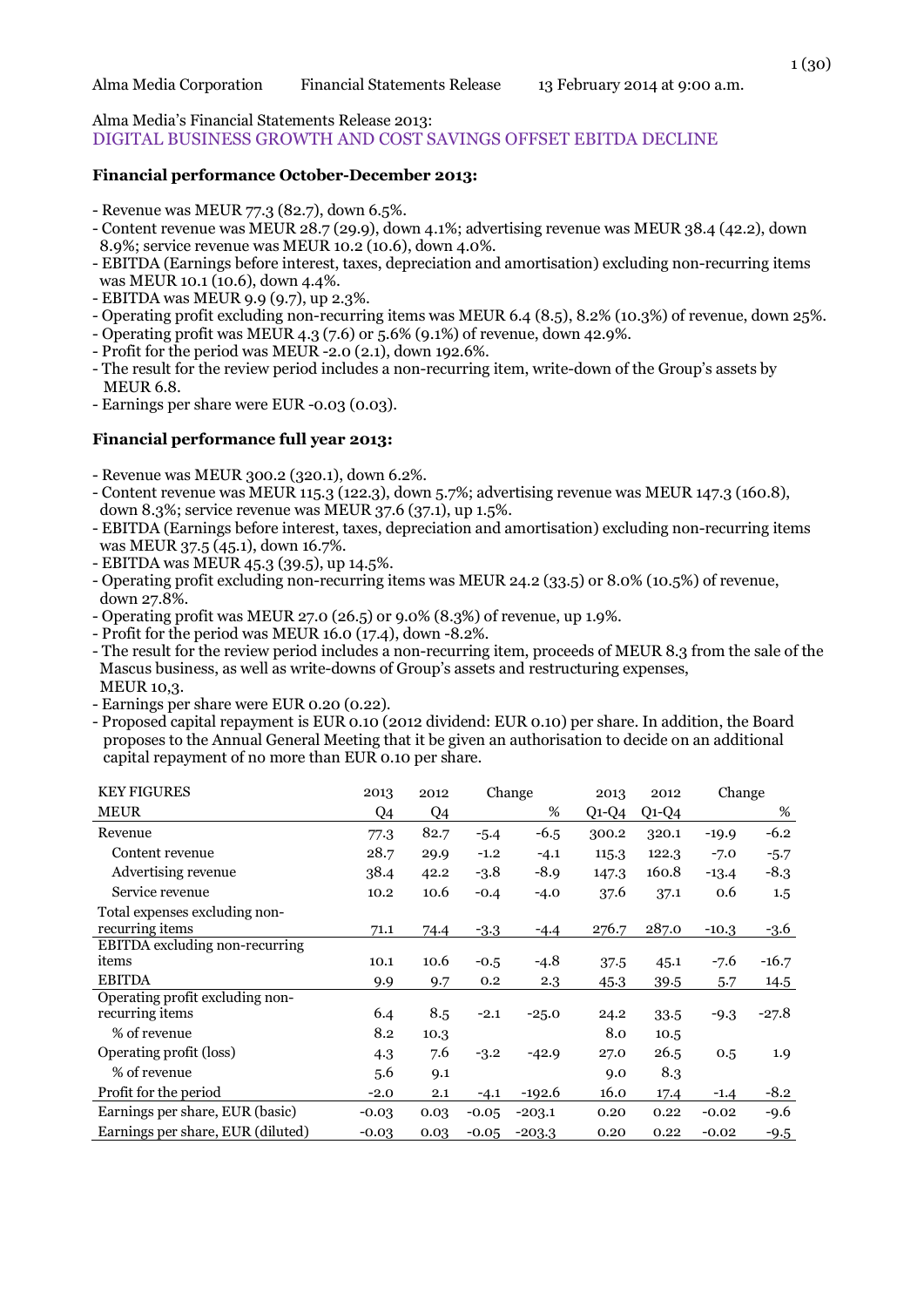## **Dividend proposal to the Annual General Meeting:**

On 31 December 2013, the Group's parent company had distributable funds totalling EUR 23,905,611 (8,014,054). No essential changes in the company's financial standing have taken place after the end of the financial year. Alma Media's Board of Directors proposes to the Annual General Meeting that a capital repayment of EUR 0.10 (0.10) per share be paid from the reserve for invested non-restricted equity for the financial year 2013. Based on the number of shares on the closing date, 31 December 2013, the total capital repayment would amount to EUR 7,548,685 (dividend for 2012: EUR 7,548,685).

In addition, the Board proposes to the Annual General Meeting that it be given an authorisation to decide on an additional capital repayment of no more than EUR 0.10 per share.

## **Outlook for 2014:**

Economic growth is estimated to pick up gradually in Europe but remain weak during the first half of 2014 in Finland. The decline in media advertising is expected to slow down during the first half of the year.

Alma Media expects the revenue of the first half of 2014 to be on a par with the level of 2013 or slightly lower. The operating profit excluding non-recurring items is estimated to amount to MEUR  $9.0 - 10.5$ . Revenue for the first half of 2013 was MEUR 151.2 and operating profit excluding non-recurring items MEUR 10.1.

## **Kai Telanne, President and CEO:**

For media companies, 2013 was a year of strong renewal and efficiency improvements. Accelerated by the weak economic situation, print media sales dropped as media consumption increasingly shifted to digital channels.

Alma Media continued its investments in future business. The Group's revenue from digital products and services increased by 8.4% in 2013. Digital products and services accounted for 28.1% (24.3%) of the Group's revenue. Kauppalehti's digital content sales increased by 22.1% in 2013.

The popularity of mobile services grew at a strong rate throughout the Group. For example, Iltalehti's mobile advertising sales grew fivefold during the year. Performance-based network advertising turned to significant growth, and related products were developed.

Towards the end of 2013, Alma Media decided to expand its international recruitment business: the services of Monster in Poland, Hungary and the Czech Republic were added to Alma Media's recruitment service offering at the beginning of 2014. The share of the digital recruitment business of total Group revenue was 10.7%. The profitability of Alma Media's international business operations continued to develop favourably, and the decline in the Finnish recruitment business, which had continued all year long, slowed down towards the end of the year.

The development of Alma Regional Media's regional newspapers' online services proceeded. In order to improve profitability, it was decided to publish the print edition of *Pohjolan Sanomat* five days per week. The change will took effect as of the beginning of 2014. The announced terminations of early morning delivery agreements of papers and increases in the agreement prices will increase uncertainty in the business environment with regard to print media.

In accordance with its strategy, Alma Media will continue to make its publishing operations more multichannel and increase its digital business. The aim is to increase the share of digital revenue to 50% by 2020. This will be achieved by developing the digital capacity and moving paid content to online and mobile environments. Through these measures Alma Media is well set for the future, regardless of economic cycles, and starts the year on a solid foundation.

For more information, please contact: Kai Telanne, President and CEO, telephone +358 10 665 3500 Juha Nuutinen, CFO, telephone +358 10 665 3873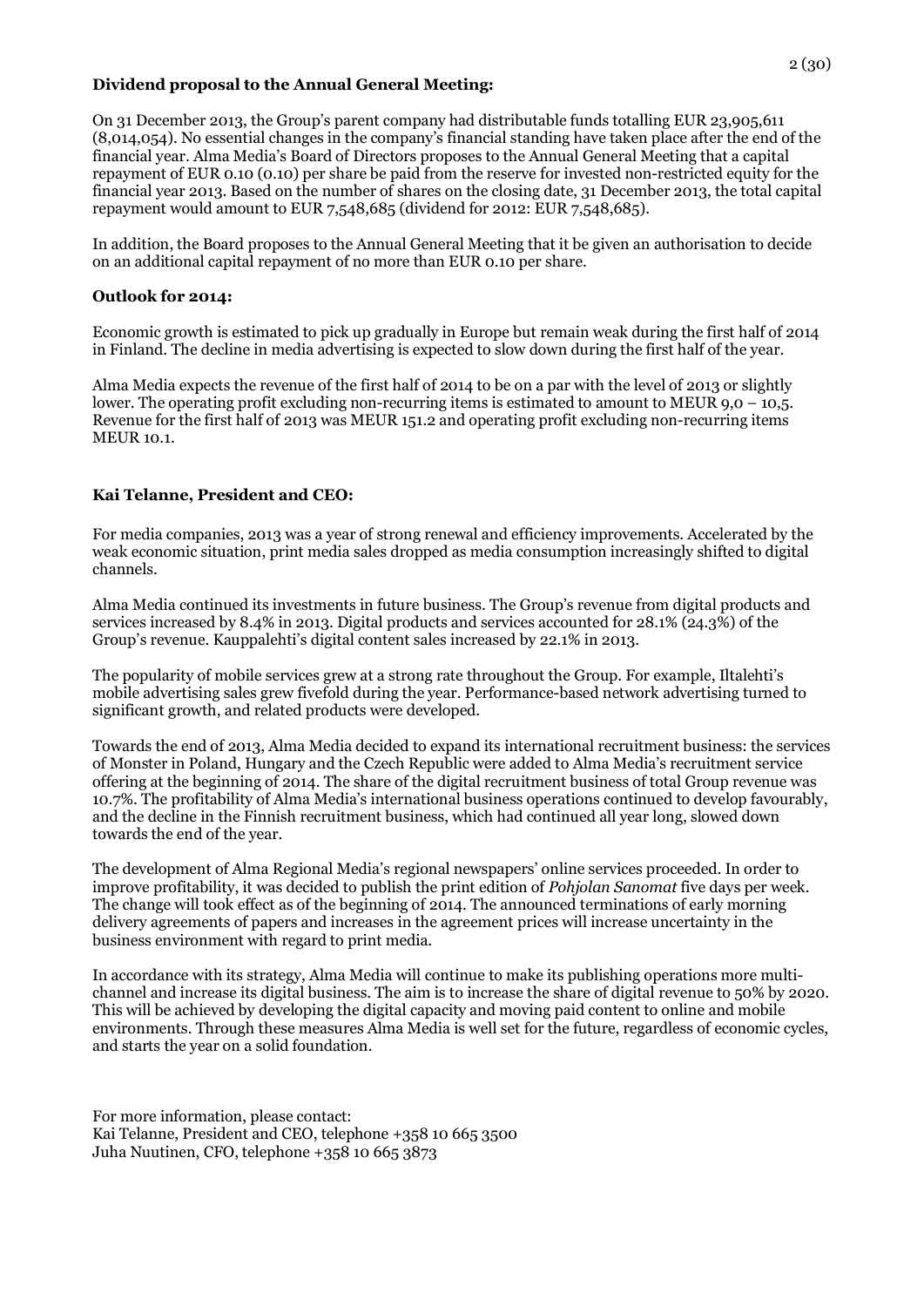3 (30)

The descriptive part of this review focuses on the financial statements for 2013. The figures are compared in accordance with the International Financial Reporting Standards (IFRS) with those of the corresponding period in 2012, unless otherwise stated. The figures in the tables are independently rounded.

| <b>KEY FIGURES</b>                                 | 2013           | 2012           | Change   | 2013        | 2012         | Change  |
|----------------------------------------------------|----------------|----------------|----------|-------------|--------------|---------|
| <b>MEUR</b>                                        | Q <sub>4</sub> | Q <sub>4</sub> | %        | $Q1-Q4$     | $Q1-Q4$      | %       |
| Revenue                                            | 77.3           | 82.7           | $-6.5$   | 300.2       | 320.1        | $-6.2$  |
| Total expenses excluding non-                      |                |                |          |             |              |         |
| recurring items                                    | 71.1           | 74.4           | $-4.4$   | 276.7       | 287.0        | $-3.6$  |
| <b>EBITDA</b> excluding non-recurring              |                |                |          |             |              |         |
| items                                              | 10.1           | 10.6           | $-4.8$   | 37.5        | 45.1         | $-16.7$ |
| <b>EBITDA</b>                                      | 9.9            | 9.7            | 2.3      | 45.3        | 39.5         | 14.5    |
| Operating profit excluding non-<br>recurring items | 6.4            | 8.5            | $-25.0$  |             |              | $-27.8$ |
| % of revenue                                       | 8.2            | 10.3           |          | 24.2<br>8.0 | 33.5<br>10.5 |         |
| Operating profit (loss)                            |                |                |          |             |              |         |
| % of revenue                                       | 4.3            | 7.6            | $-42.9$  | 27.0        | 26.5         | 1.9     |
| Profit before tax                                  | 5.6            | 9.1            |          | 9.0         | 8.3          |         |
|                                                    | $-0.3$         | 3.8            | $-106.7$ | 22.4        | 23.7         | $-5.4$  |
| Profit for the period                              | $-2.0$         | 2.1            | $-192.6$ | 16.0        | 17.4         | $-8.2$  |
|                                                    |                |                |          |             |              |         |
| Return on Equity/ROE (Annual)*                     |                |                |          |             |              |         |
|                                                    | $-8.3$         | 10.6           | $-177.9$ | 18.3        | 19.3         | $-4.9$  |
| Return on Investment/ROI (Annual)*                 | $-2.5$         | 7.8            | $-132.3$ | 10.1        | 13.8         | $-26.6$ |
| Net financial expenses                             | 0.2            | $-0.2$         | 225.0    | 0.5         | $-1.5$       | 131.3   |
| Net financial expenses, % of                       |                |                |          |             |              |         |
| revenue                                            | 0.3            | $-0.2$         |          | 0.2         | $-0.5$       |         |
| Balance sheet total                                |                |                |          | 272.8       | 245.1        | 11.3    |
| Capital expenditure                                | 2.8            | 32.9           | $-91.4$  | 62.8        | 111.3        | $-43.5$ |
| Capital expenditure, % of revenue                  | 3.7            | 39.8           |          | 20.9        | 34.8         |         |
| Equity ratio, %                                    |                |                |          | 34.9        | 36.5         | $-4.3$  |
| Gearing, %                                         |                |                |          | 108.0       | 74.1         | 45.6    |
| Interest-bearing net debt                          |                |                |          | 97.6        | 62.3         | 56.8    |
| Interest-bearing liabilities                       |                |                |          | 109.9       | 79.4         | 38.5    |
| Non-interest-bearing liabilities                   |                |                |          | 72.4        | 81.8         | $-11.4$ |
|                                                    |                |                |          |             |              |         |
| Average no. of employees, calculated               |                |                |          |             |              |         |
| as full-time employees, excl. delivery             |                |                |          |             |              |         |
| staff                                              | 1,894          | 1,898          | $-0.2$   | 1,965       | 1,910        | 2.8     |
|                                                    |                |                |          |             |              |         |
| Average no. of delivery staff*                     | 960            | 960            | 0.0      | 998         | 1,006        | $-0.8$  |
|                                                    |                |                |          |             |              |         |
| Share indicators                                   |                |                |          |             |              |         |
| Earnings per share, EUR (basic)                    | $-0.03$        | 0.03           | $-203.1$ | 0.20        | 0.22         | $-1.2$  |
| Earnings per share, EUR (diluted)                  | $-0.03$        | 0.03           | $-203.3$ | 0.20        | 0.22         | $-1.0$  |
| Cash flow from operating<br>activities/share, EUR  |                |                |          |             |              |         |
|                                                    | 0.12           | 0.15           | $-24.4$  | 0.32        | 0.33         | $-1.7$  |
| Shareholders' equity per share, EUR                |                |                |          | 1.17        | 1.08         | 10.4    |
| Dividend per share, EUR                            |                |                |          | 0.10        | 0.10         |         |
| Effective dividend yield, %                        |                |                |          | 3.3         | $2.2\,$      |         |
| P/E Ratio                                          |                |                |          | 15.0        | 20.6         |         |
| Market capitalisation                              |                |                |          | 225.7       | 343.5        | $-34.3$ |
|                                                    |                |                |          |             |              |         |
| Average no. of shares<br>$(1,000 \text{ shares})$  |                |                |          |             |              |         |
| - basic                                            | 75,487         | 75,487         |          | 75,487      | 75,487       |         |
| - diluted                                          | 75,487         | 75,618         |          | 75,487      | 75,661       |         |
| No. of shares at end of period                     |                |                |          |             |              |         |
| $(1,000 \text{ shares})$                           | 75,487         | 75,487         |          | 75,487      | 75,487       |         |

*\*) see Accounting Principles of the Financial Statement Release*

*\*\*) Proposal of the Board, capital repayment EUR 0.10 per share, in addition, the Board proposes to the Annual General Meeting that it be given an authorisation to decide on an additional capital repayment of no more than EUR 0.10 per share.*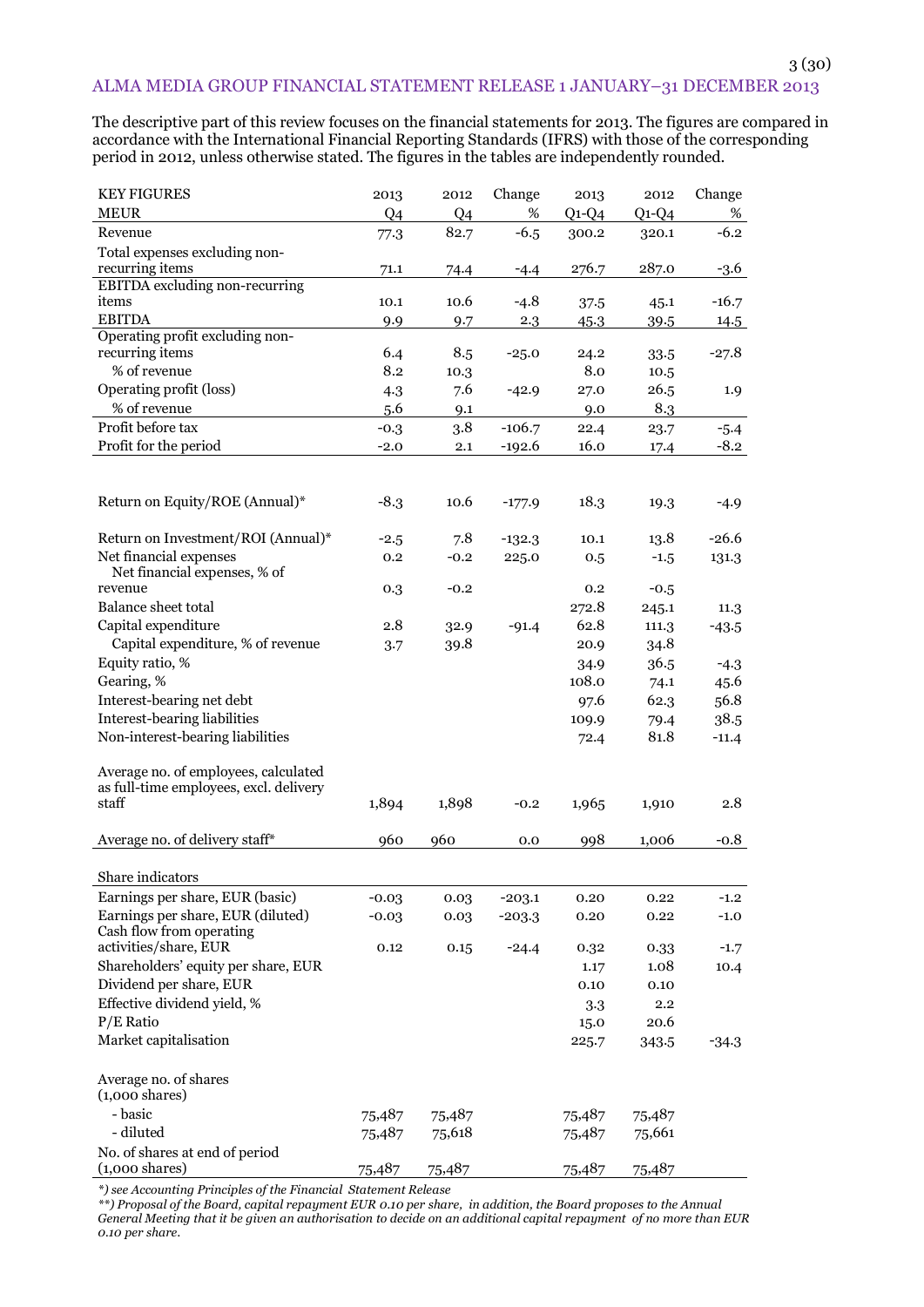## **Strategy and related activities during the review period**

The cornerstones of the strategy are the development of multi-channel publishing, growing digital services and increasing the operational efficiency of the company.

During the fourth quarter of the year, Alma Media continued to implement measures to increase the competitiveness of publishing operations. Iltalehti launched the fiidi.fi service, distributing content in digital media. The successful launch has resulted in an average of 400,000 unique visitors a week. The renewal of Aamulehti was continued by publishing a new mobile site in December 2013 and opening a feebased online service in January 2014. Pohjolan Sanomat, a newspaper published in Kemi, opened its feebased online site at the beginning of 2014. At the same time, the print edition began to be published on 5 days a week. Kauppalehti continued its development project to redesign digital media content, subscription products and media sales.

In November 2013, Alma Media signed an agreement on closer cooperation in the digital recruitment business with Monster Worldwide. In the restructuring that materialised at the beginning of 2014, the services of Monster in Poland, Hungary and the Czech Republic were added to the company's recruitment service offering.

Performance-based network advertising has turned to significant growth, and related products have been actively developed. In October, Alma Media launched the Almascope online advertising service, making it possible to better target advertising to users of digital services. The company is also preparing a new marketing service for self-service purchasing, Alma Meedio, to allow companies to manage their digital marketing via a digital desktop. The service was rolled out on January 2014.

The development of Alma Media's mobile applications has been accelerated as a result of strong growth in mobile services. Kauppalehti launched a new application for Windows 8 tablets and the online service Telkku.com launched applications for Android, iOS and Windows. Etuovi.com launched a new mobile site. The Group also adopted a new mobile advertising delivery system.

Video content plays an important role in Alma Media's strategy. For example, IL-TV launched two new programme formats: the Rikos & oikeus (Crime & justice) format on court cases and the Sohvalla (On the sofa) format featuring entertaining interviews. Alma360, a provider of customer media services, has also increased its video offering as a result of increased demand.

Alma Media published its long-term financial targets in November 2013. Alma Media aims to grow its digital revenue by more than 15% a year, achieve an annual return on investment of a minimum of 15% and distribute a minimum of one-half of the profit for the period as dividend.

## **Market conditions**

According to TNS Media Intelligence, total advertising volume decreased by 6.7% (decreased by 5.3%) in the last quarter of the year. Advertising in newspapers and city papers decreased by 14.8% (decreased by 8.6%), while advertising in online media grew by 7.6% (increased by 13.9%) from the comparison period.The total market of afternoon papers in terms of volume declined by 9.5% ( decreased by 12.2%) in the last quarter of 2013.

According to TNS Media Intelligence, total advertising volume decreased by 8.5% (decreased by 4.1%) in 2013. Advertising in newspapers and city papers decreased by 15.7% (decreased by 7.6%), while advertising in online media grew by 5.8% (increased by 10.0%) from the comparison period. The total market of afternoon papers in terms of volume declined by 12.0% (declined by 8.9%) in 2013.

## **Changes in Group structure in 2013**

On 14 June 2013, Alma Media acquired the entire share capital of Julkaisupalvelu Lounais-Lappi Oy. The company publishes the local newspaper Lounais-Lappi in the Kemi-Tornio economic region. Lounais-Lappi will be reported under the Newspapers segment.

Alma Media is focusing on recruitment and home sales portals in its international marketplace business, and sold Mascus, the marketplace for heavy machinery and vehicles, to Alma Media's licence partner in the Benelux countries, Mascus International B.V., on 30 April 2013.

On 3 April 2013, Alma Media sold its marketplace for used cars in Slovakia, Autovia.sk, to Azet.sk. The principal owner of Azet.sk is Ringier Axel Springer Slovakia.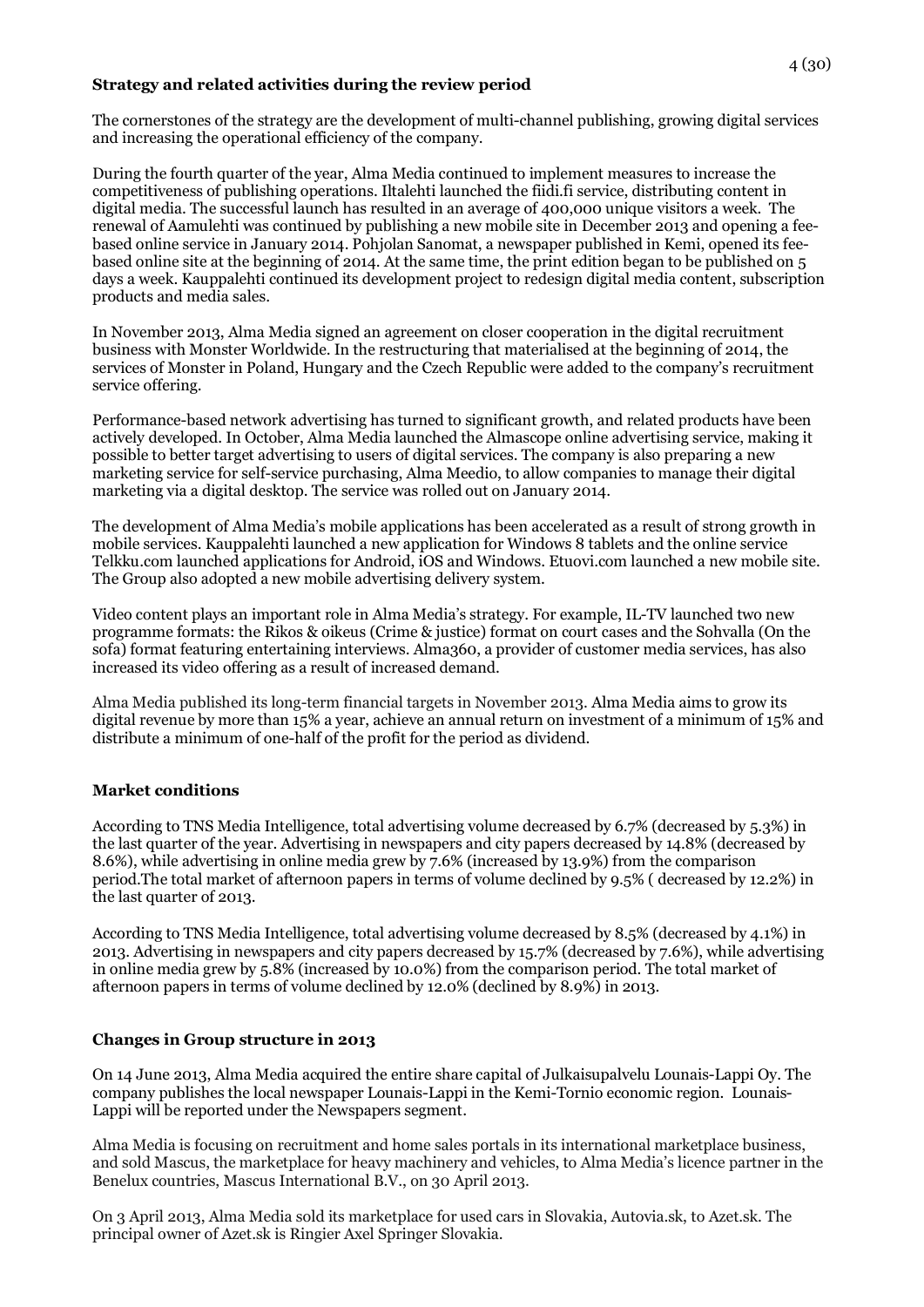## **Group revenue and result for October–December 2013**

The Group's fourth-quarter revenue decreased by 6.5% to MEUR 77.3 (82.7).

Content revenue\* declined by 4.1% to MEUR 28.7 (29.9). The decrease from the comparison period was due to the declining circulations of print media. Increasing content revenue from digital distribution channels does not completely offset the decline in print content revenue.

Revenue from advertising sales declined by 8.9% to MEUR 38.4 (42.2). Advertising sales for print media decreased by 18.2% from the comparison period, totalling MEUR 21.1 (25.8). Online advertising sales increased by 6.3% to MEUR 17.1 (16.1).

Service revenue totalled MEUR 10.2 (10.6). Service revenue includes items such as the business operations of Kauppalehti Information Services, the custom publishing house Alma 360 Group and the online dating service E-kontakti.

Total expenses excluding non-recurring items decreased by MEUR 3.3 during the fourth quarter, equalling 4.4%, and totalled MEUR 71.1 (74.4). Total expenses decreased by 3.3% and amounted to MEUR 73.3 (75.8). The reorganisation of the various business operations during 2012, as well as the savings realised in 2013, contributed to the decrease in expenses.

Depreciation and impairment during the review period amounted to MEUR 5.6 (2.1). Depreciation of the businesses acquired in late 2012 and new system investments as well as impairment losses of MEUR 1.9 contributed to depreciation being higher than in the comparison period.

Operating profit excluding non-recurring items was MEUR 6.4 (8.5), constituting 8.2% (10.3%) of revenue. Operating profit was MEUR 4.3 (7.6), equal to 5.6% (9.1%) of revenue. The operating profit includes net non-recurring items in the amount of MEUR -2.0 (-0.9). The non-recurring items in the comparison period with effects on the operating profit were related to impairment of the Group's assets and restructuring of the Newspapers segment. The non-recurring items in the comparison period were mainly related to restructuring expenses.

The financial result for October–December 2013 was MEUR -2.0 (2.1), and the result excluding nonrecurring items MEUR 5.1 (7.9). A non-recurring write-down in the amount of MEUR 5.0 million was recognised in the value of shares in associated companies during the review period. The period's financial result included changes in the fair value of contingent considerations and debt incurred by the reorganisation of the Marketplaces business in the amount of MEUR -0.1 (0.9).

*\*Alma Media has earlier reported content revenue under the term "circulation revenue", but the term was changed to "content revenue" from the beginning of 2013. The new term better describes the content income of the publishing operation from consumers through both print and digital distribution channels.*

## **Group revenue and result full year 2013**

Revenue declined by 6.2% to MEUR 300.2 (320.1) in 2013.

Revenue from print media was MEUR 191.9 (217.2), with a share of 63.9% (67.9%) in the Group's revenue. Revenue from digital products and services was MEUR 84.8 (77.8), an increase of 8.4%. Digital products and services accounted for 28.1% (24.3%) of Group revenue. The growth of digital products and services revenue was accelerated by the recruitment service companies acquired in Slovakia and Croatia in November 2012, as well as the February 2012 acquisition of CV Online, a recruitment service company operating in the Baltic region. Other revenue totalled MEUR 23.1 (25.1), constituting 8.0% (7.8%) of Group revenue.

Content revenue declined by 5.7% to MEUR 115.3 (122.3). Content revenue decreased from the comparison period due to the declining circulations of print media.

Revenue from advertising sales decreased by 8.3% to MEUR 147.3 (160.8). Advertising sales accounted for 49.1% (50.2%) of Group revenue. Advertising sales for print media decreased by 18.1% from the comparison period, totalling MEUR 80.0 (97.7). Online advertising sales increased by 7.6% to MEUR 66.5 (61.8). Sales of Alma Media's digital network advertising products grew significantly during the financial period.

Service revenue totalled MEUR 37.6 (37.1). Service revenue includes items such as the business operations of Kauppalehti Information Services, the custom publishing house Alma 360 Group and the online dating service E-kontakti.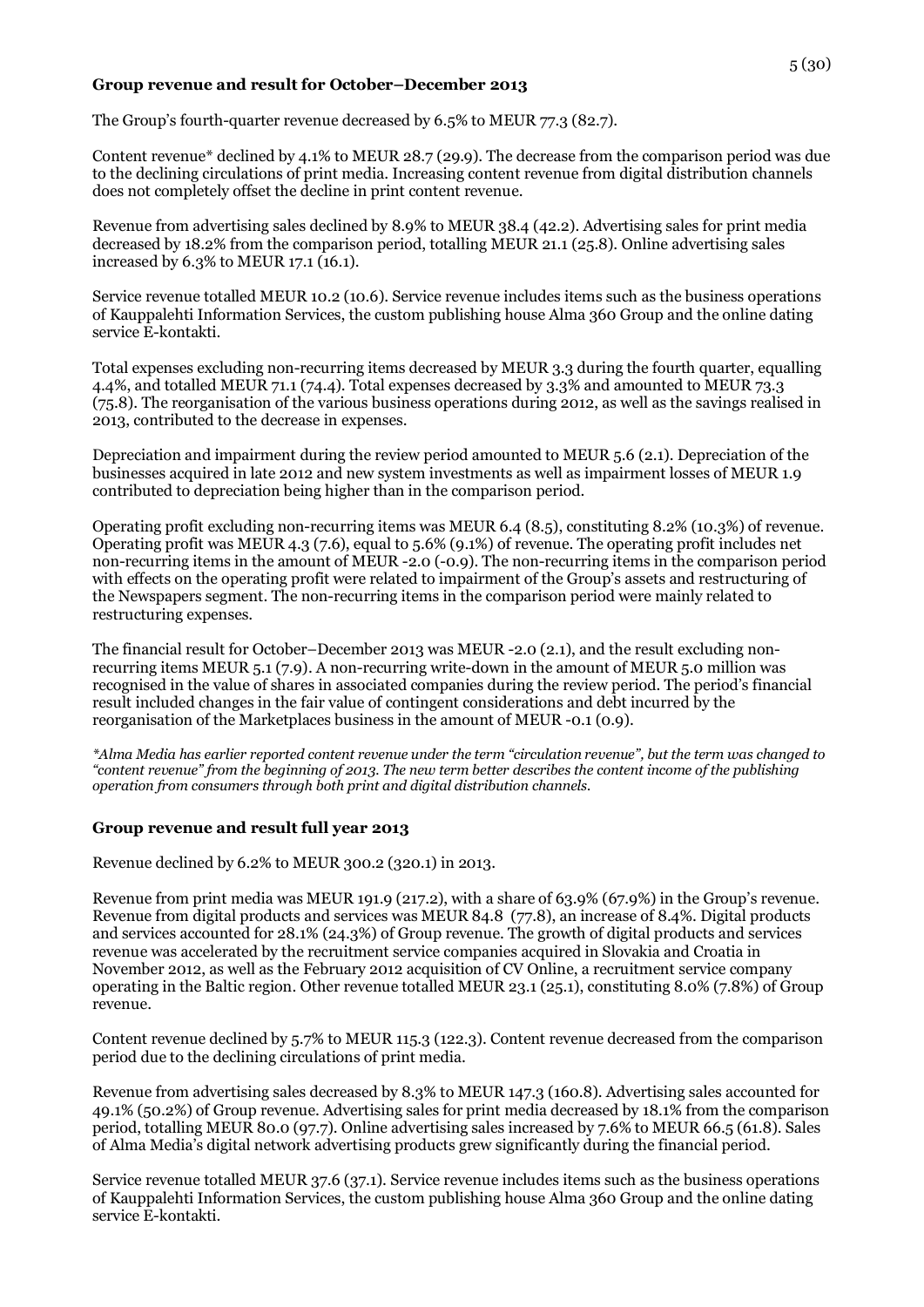Total expenses excluding non-recurring items decreased by MEUR 10.3, equalling 3.6%, and totalled MEUR 276.7 (287.0). Total expenses decreased by 4.1% and amounted to MEUR 282.4 (294.5). The reorganisation of the various business operations during 2012, as well as the savings realised in 2013, contributed to the decrease in expenses.

Depreciation amounted to MEUR 18.3 (13.0) during the fiscal year 2013. The depreciation for the financial period includes impairment losses related to assets in the total amount of MEUR 4.9. The depreciation for the comparison period included impairment losses in the amount of MEUR 1.6. Depreciation of the businesses acquired in late 2012 and new system investments also contributed to depreciation being higher than in the comparison period.

Operating profit excluding non-recurring items was down 27.8% to MEUR 24.2 (33.5), constituting 8.0% (10.5%) of revenue. Operating profit was MEUR 27.0 (26.5), rising to 9.0% (8.3%) of revenue. The operating profit includes net non-recurring items in the amount of MEUR 2.8 (-7.0). The period's nonrecurring items were related to the sales gains from the heavy machinery business Mascus, impairment losses related to assets as well as restructuring costs. The non-recurring items in the comparison period were mainly related to operational restructuring as well as capitalised impairment losses relating to the research and development costs of the Marketplaces business.

The financial result for 2013 was MEUR 16.0 (17.4), and the period's result excluding non-recurring items MEUR 18.1 (29.3). A non-recurring write-down of MEUR 5.0 was recognised in the value of associated companies during 2013. The review period's result included changes in the fair value of contingent considerations and debt incurred by the reorganisation of the Marketplaces business in the amount of MEUR 1.1 (3.6).

#### **Business segments**

The reporting segments of Alma Media are Newspapers, the Kauppalehti Group, Digital Consumer Services and Other Operations. This Financial Statement Release reports the business segments according to the new internal organisational structure in effect since the beginning of 2013. Objektvision.se, previously reported under Digital Consumer Services, is now reported under the Kauppalehti Group.

As the structure and composition of the reportable segments have changed, Alma Media has, in accordance with the IFRS 8 Operating Segments standard, adjusted the corresponding items in segment information for the comparison period 2012. The tables presented in the Notes to the interim report summarise the impact of the changes and present the revenue and operating profit by segment in accordance with the new segment composition.

## REVENUE AND OPERATING PROFIT/LOSS BY SEGMENT

| <b>REVENUE</b>                  | 2013           | 2012           | Change | 2013    | 2012             | Change  |
|---------------------------------|----------------|----------------|--------|---------|------------------|---------|
| <b>MEUR</b>                     | Q <sub>4</sub> | Q <sub>4</sub> | %      | $Q1-Q4$ | $Q1-Q4$          | %       |
| Newspapers                      |                |                |        |         |                  |         |
| External                        | 46.9           | 52.0           |        | 183.1   | 203.4            |         |
| Inter-segment                   | 0.8            | 0.6            |        | 2.5     | $3.2\phantom{0}$ |         |
| Newspapers total                | 47.7           | 52.6           | $-9.3$ | 185.6   | 206.6            | $-10.2$ |
| Kauppalehti Group               |                |                |        |         |                  |         |
| External                        | 15.2           | 15.8           |        | 56.3    | 58.2             |         |
| Inter-segment                   | 0.2            | 0.2            |        | 0.6     | 0.8              |         |
| Kauppalehti Group total         | 15.4           | 16.1           | $-4.2$ | 56.8    | 59.0             | $-3.7$  |
| Digital Consumer Services       |                |                |        |         |                  |         |
| External                        | 13.3           | 13.2           |        | 53.8    | 52.2             |         |
| Inter-segment                   | 0.5            | 0.7            |        | 2.1     | 2.3              |         |
| Digital Consumer Services total | 13.8           | 14.0           | $-1.2$ | 55.9    | 54.5             | 2.6     |
| Other operations                |                |                |        |         |                  |         |
| External                        | 1.9            | 1.7            |        | 7.1     | 6.3              |         |
| Inter-segment                   | 19.7           | 19.9           |        | 78.4    | 78.5             |         |
| Other operations total          | 21.6           | 21.5           | 0.2    | 85.4    | 84.8             | 0.7     |
| Elimination                     | $-21.2$        | $-21.4$        |        | $-83.5$ | $-84.8$          |         |
| Total                           | 77.3           | 82.7           | $-6.5$ | 300.2   | 320.1            | $-6.2$  |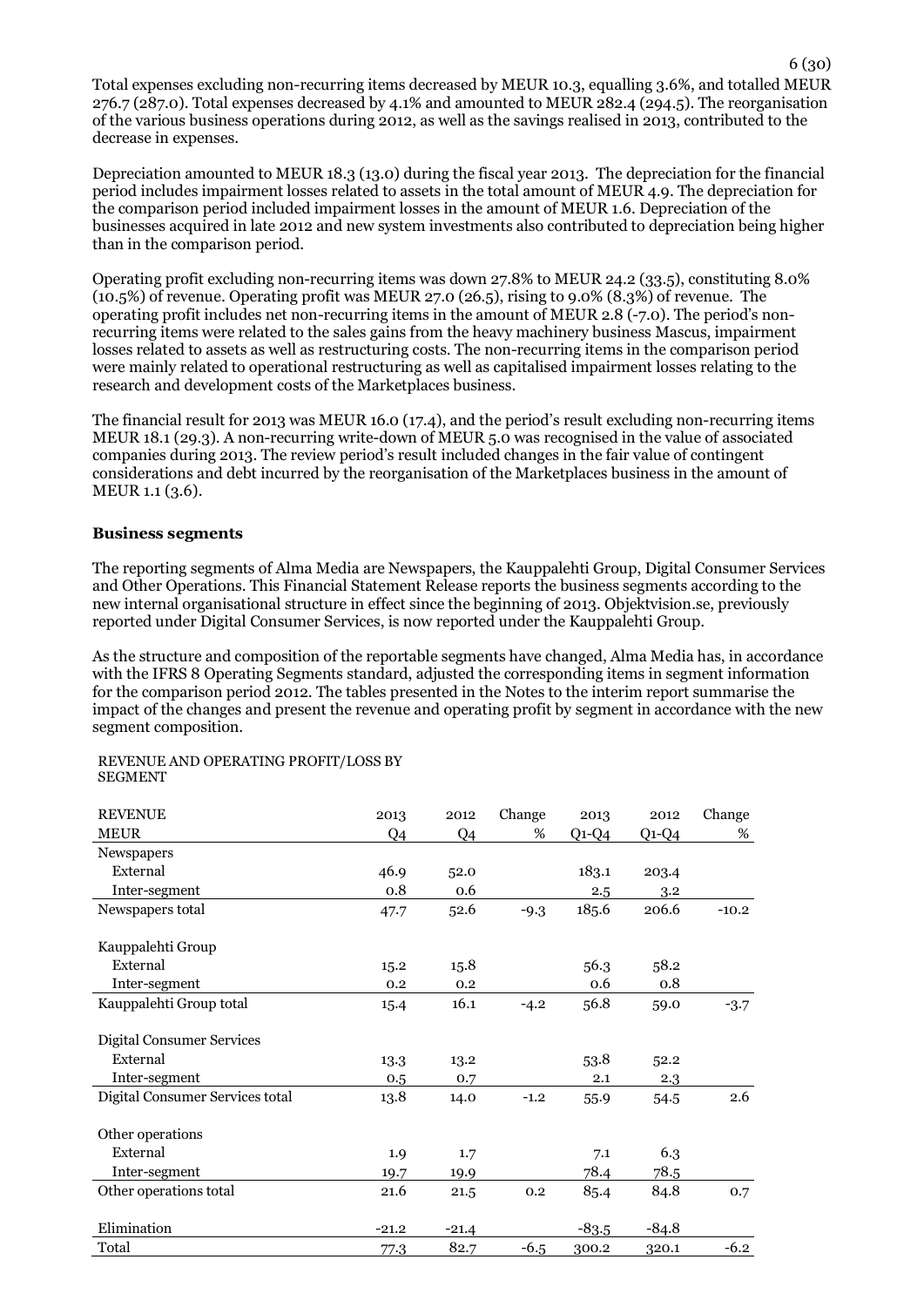| OPERATING PROFIT/LOSS     | 2013   | 2012   | Change  | 2013    | 2012   | Change  |
|---------------------------|--------|--------|---------|---------|--------|---------|
| <b>MEUR</b>               | Q4     | Q4     | %       | $Q1-Q4$ | Q1-Q4  | %       |
| Newspapers                | 2.1    | 7.0    | $-69.9$ | 11.5    | 22.1   | $-48.1$ |
| Kauppalehti Group         | 2.6    | 1.4    | 89.2    | 7.8     | 5.5    | 42.3    |
| Digital Consumer Services | 0.7    | 0.8    | $-16.9$ | 16.2    | 3.8    | 323.6   |
| Other operations          | $-1.2$ | $-1.8$ | 30.9    | $-8.5$  | $-5.0$ | $-71.4$ |
| Total                     | 4.3    | 7.6    | $-42.9$ | 27.0    | 26.5   | 1.9     |

*\* Including non-recurring items.*

#### **Newspapers**

The Newspapers segment reports the Alma Regional Media and IL-Media business units, that is, the publishing activities of over 30 newspapers. The best-known media in this segment are Aamulehti, Iltalehti and Iltalehti.fi.

| <b>KEY FIGURES</b>                     | 2013           | 2012           | Change  | 2013    | 2012    | Change  |
|----------------------------------------|----------------|----------------|---------|---------|---------|---------|
| <b>MEUR</b>                            | Q <sub>4</sub> | Q <sub>4</sub> | %       | $Q1-Q4$ | $Q1-Q4$ | %       |
| Revenue                                | 47.7           | 52.6           | $-9.3$  | 185.6   | 206.6   | $-10.2$ |
| Content revenue                        | 24.3           | 25.6           | $-4.9$  | 98.5    | 105.3   | $-6.5$  |
| Advertising revenue                    | 22.2           | 26.1           | $-14.7$ | 83.9    | 98.0    | $-14.4$ |
| Service revenue                        | 1.1            | 0.9            | 25.4    | 3.2     | 3.2     | $-1.1$  |
| Total expenses excluding non-          |                |                |         |         |         |         |
| recurring items                        | 43.7           | 45.4           | $-3.9$  | 172.2   | 181.1   | -4.9    |
| EBITDA excluding non-recurring         |                |                |         |         |         |         |
| items                                  | 4.3            | 7.5            | $-42.3$ | 14.6    | 26.9    | $-45.7$ |
| <b>EBITDA</b>                          | 4.0            | 7.3            | $-45.1$ | 14.3    | 23.2    | $-38.6$ |
| Operating profit excluding non-        |                |                |         |         |         |         |
| recurring items                        | 4.0            | 7.2            | $-43.7$ | 13.5    | 25.6    | $-47.4$ |
| % of revenue                           | 8.5            | 13.7           |         | 7.2     | 12.4    |         |
| Operating profit                       | 2.1            | 7.0            | $-69.9$ | 11.5    | 22.1    | $-48.1$ |
| % of revenue                           | 4.4            | 13.3           |         | 6.2     | 10.7    |         |
| Average no. of employees, calculated   |                |                |         |         |         |         |
| as full-time employees, excl. delivery |                |                |         |         |         |         |
| staff                                  | 752            | 765            | $-2.0$  | 792     | 838     | $-5.5$  |
|                                        |                |                |         |         |         |         |
| Average no. of delivery staff          | 80             | 98             | $-18.0$ | 84      | 98      | $-14.0$ |
|                                        |                |                |         |         |         |         |
|                                        |                |                |         |         |         |         |
| <b>OPERATIONAL KEY FIGURES</b>         | 2013           | 2012           |         | 2013    | 2012    |         |
| Audited circulation (thousands)        | Q <sub>4</sub> | Q <sub>4</sub> |         | $Q1-Q4$ | $Q1-Q4$ |         |
| Iltalehti                              |                |                |         |         | 91.2    |         |
| Aamulehti                              |                |                |         |         | 121.1   |         |
|                                        |                |                |         |         |         |         |
| Online services, unique browsers,      |                |                |         |         |         |         |
| weekly, on average (thousands)         |                |                |         |         |         |         |
|                                        |                |                |         |         |         |         |
| Iltalehti.fi                           | 4,065.0        | 3,083.8        |         | 3,530.1 | 3,280.7 |         |
| Aamulehti.fi                           | 423.9          | 377.7          |         | 396.3   | 355.5   |         |

#### **October–December 2013**

The Newspapers segment's content revenue declined by 4.9% in October–December to MEUR 24.3 (25.6). The decline was due to the decreasing single-copy sales of Iltalehti and declining circulaions of other newspapers. Iltalehti's market share was 39.8% (40.3%) in the review period.

The segment's advertising sales totalled MEUR 22.2 (26.1), down 14.7%. Advertising sales for print media declined by 18.2%. The segment's online advertising sales grew by 9.2%, amounting to MEUR 3.6 (3.3). The revenue for the comparison period included EUR 1 million of election advertising sales. Online business accounted for 7.9% (6.4%) of the segment's revenue. Online advertising sales represented 65.3% (60.0%) of IL-Media's total advertising sales.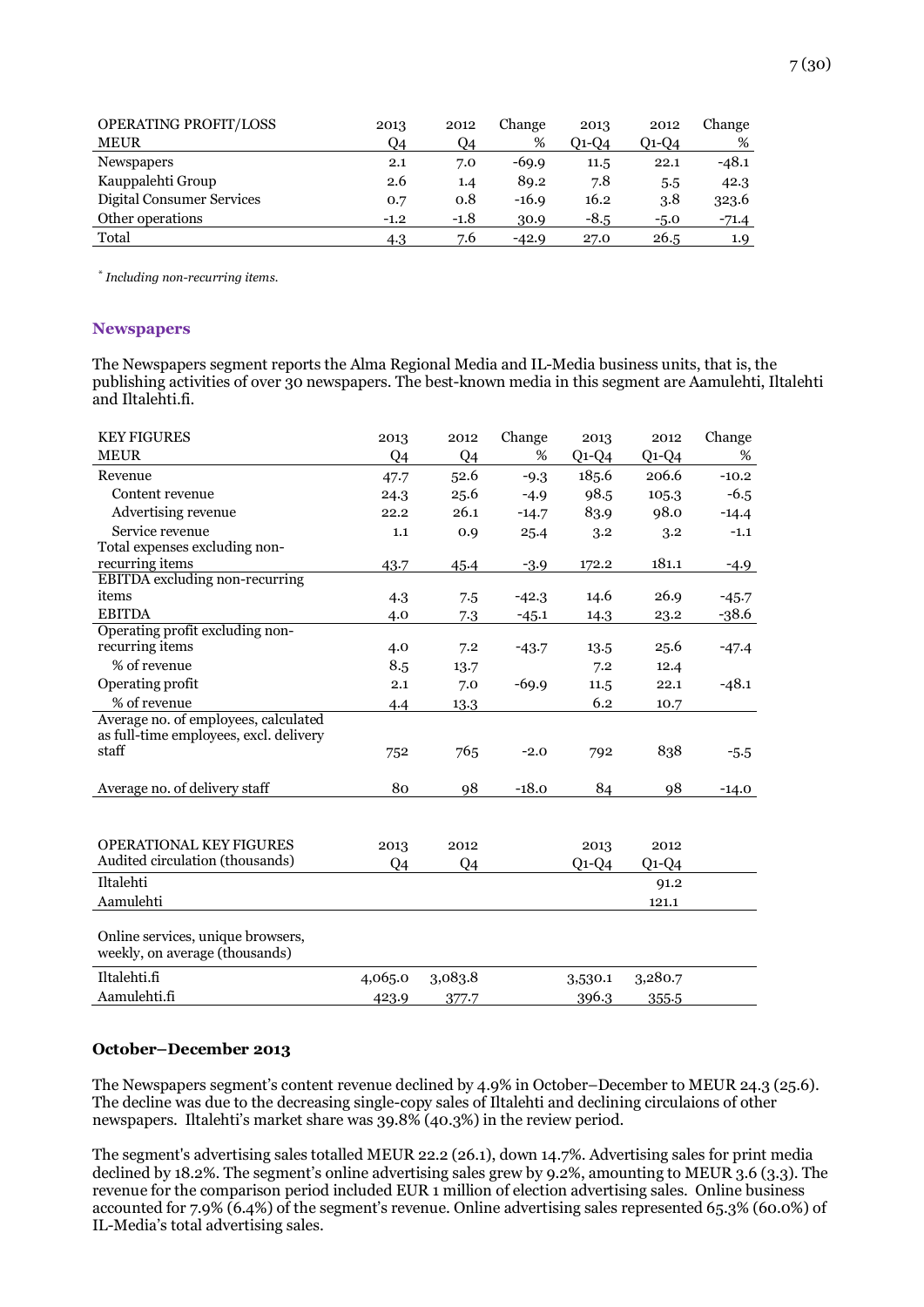The segment's total expenses excluding non-recurring items were MEUR 43.7 (45.4) and total expenses MEUR 45.6 (45.6). An impairment loss of MEUR 1.6 million related to the goodwill of Pohjois-Suomen Media was recognised as a non-recurring expense in the fourth quarter. In addition, restructuring expenses of MEUR 0.3 were allocated to the business unit, resulting from making the Kemi-based regional newspaper Pohjolan Sanomat a five-day publication from the beginning of 2014.

The segment's operating profit excluding non-recurring items was MEUR 4.0 (7.2) and operating profit MEUR 2.1 (7.0). Operating profit excluding non-recurring items accounted for 8.5% (13.7%) of total revenue.

## **Full year 2013**

The segment's content revenue declined by 6.5% in 2013 to MEUR 98.5 (105.3). The decline was due to the decreasing single-copy sales of Iltalehti and declining circulations of other newspapers. Online business only has a minor contribution to the segment's content revenue. Iltalehti's market share was 39.8% (40.9%) in 2013.

The segment's advertising sales totalled MEUR 83.9 (98.0), down 14.4%. Advertising sales for print media decreased by 17.3%. With regard to advertising sales, the volume of the advertising of daily consumer goods as well as recruitment and housing notices decreased in particular. The segment's online advertising sales grew by 7.6%, amounting to MEUR 12.1 (11.3). Online business accounted for 6.9% (5.6%) of the segment's revenue. Online advertising sales represented 59.1% (53.4%) of IL-Media's total advertising sales.

Savings from the restructuring measures in 2012 have been realised as expected. Additional savings measures have been implemented in 2013.

The segment's operating profit excluding non-recurring items was MEUR 13.5 (25.6) and operating profit MEUR 11.5 (22.1). Operating profit excluding non-recurring items accounted for 7.2% (12.4%) of total revenue. An impairment loss of MEUR 1.6 million related to the goodwill of Pohjois-Suomen Media was recognised as a non-recurring expense in the fourth quarter. In addition, restructuring expenses of MEUR 0.3 were allocated to the business unit, resulting from making the Kemi-based regional newspaper Pohjolan Sanomat a five-day publication from the beginning of 2014.

## **Kauppalehti Group**

The Kauppalehti Group specialises in the production of financial information as well as providing information and marketing solutions for businesses. Its best-known product is Finland's leading business paper, Kauppalehti. The Group also includes the custom media house Alma 360 Group, and the news agency and media monitoring unit BNS Group that operates in all of the Baltic countries. Starting from the beginning of 2013, the digital service Objektvision.se has been reported under the Kauppalehti Group.

| <b>KEY FIGURES</b>                    | 2013 | 2012 | Change | 2013    | 2012    | Change |
|---------------------------------------|------|------|--------|---------|---------|--------|
| <b>MEUR</b>                           | Q4   | Q4   | %      | $Q1-Q4$ | $Q1-Q4$ | %      |
| Revenue                               | 15.4 | 16.1 | $-4.2$ | 56.8    | 59.0    | $-3.7$ |
| Content revenue                       | 4.4  | 4.4  | 0.6    | 16.8    | 17.0    | $-1.1$ |
| Advertising revenue                   | 4.7  | 5.0  | $-7.1$ | 16.2    | 17.3    | $-6.2$ |
| Service revenue                       | 6.3  | 6.7  | $-5.2$ | 23.8    | 24.7    | $-3.7$ |
| Total expenses excluding non-         |      |      |        |         |         |        |
| recurring items                       | 12.8 | 13.8 | $-7.1$ | 49.1    | 52.5    | $-6.6$ |
| <b>EBITDA</b> excluding non-recurring |      |      |        |         |         |        |
| items                                 | 2.7  | 2.5  | 8.7    | 8.5     | 7.4     | 15.0   |
| <b>EBITDA</b>                         | 2.7  | 1.6  | 72.2   | 8.5     | 6.4     | 34.2   |
| Operating profit excluding non-       |      |      |        |         |         |        |
| recurring items                       | 2.6  | 2.3  | 12.2   | 7.8     | 6.6     | 19.3   |
| % of revenue                          | 16.7 | 14.2 |        | 13.8    | 11.1    |        |
| Operating profit                      | 2.6  | 1.4  | 89.2   | 7.8     | 5.5     | 42.3   |
| % of revenue                          | 16.7 | 8.5  |        | 13.8    | 9.3     |        |
| Average no. of employees, calculated  |      |      |        |         |         |        |
| as full-time employees                | 398  | 403  | -1     | 402     | 415     | -3     |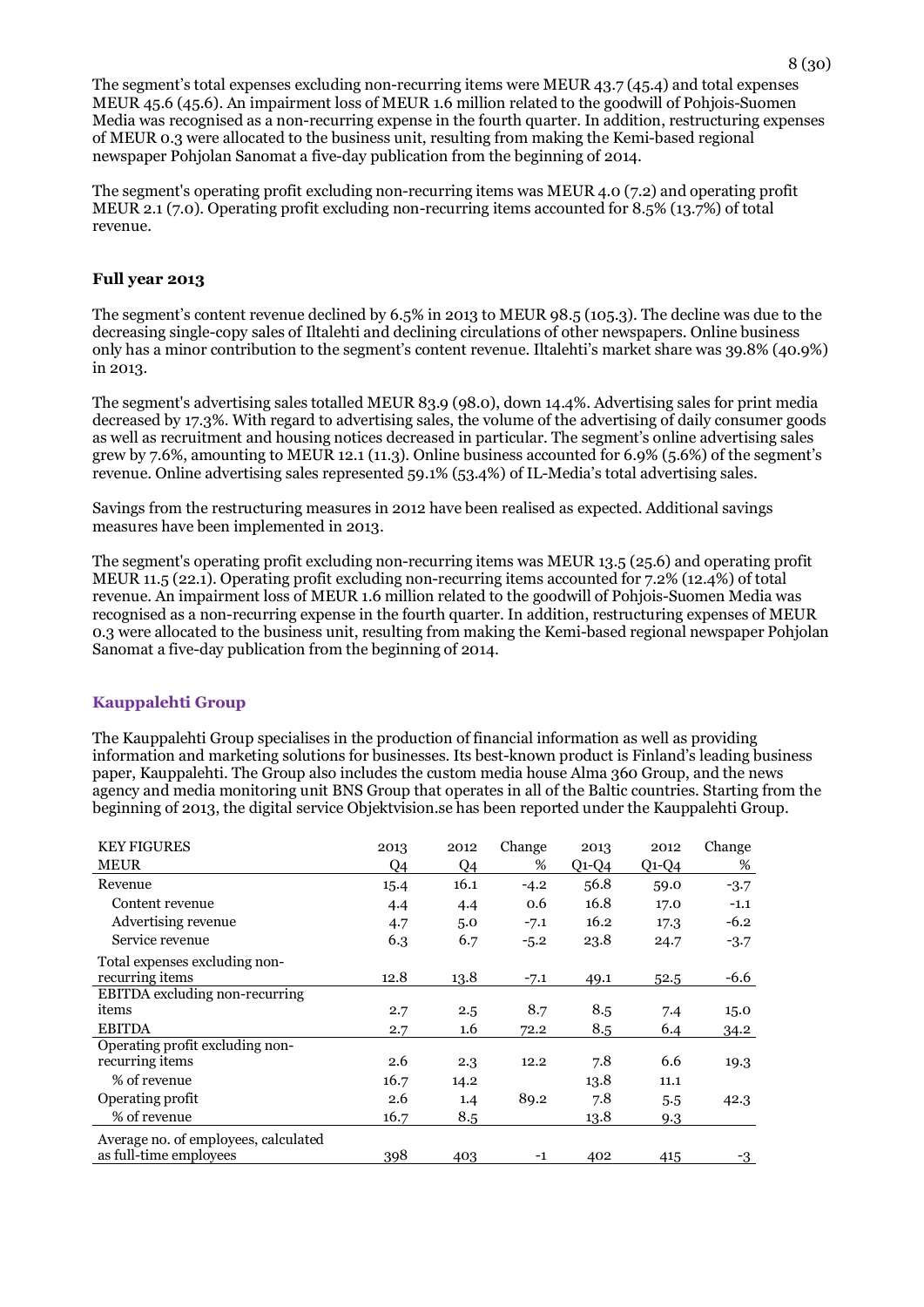| <b>OPERATIONAL KEY FIGURES</b>    | 2013  | 2012  | 2013  | 2012  |
|-----------------------------------|-------|-------|-------|-------|
| Audited circulation (thousands)   | Q4    | '24   | 01-04 | 01-04 |
| Kauppalehti                       |       |       |       | 63.5  |
|                                   |       |       |       |       |
| Online services, unique browsers, |       |       |       |       |
| weekly, on average                |       |       |       |       |
| Kauppalehti.fi                    | 769.8 | 490.9 | 649.8 | 673.0 |

#### **October–December 2013**

Content revenue for the Kauppalehti Group was MEUR 4.4 (4.4), on a par with the level of the previous year. Kauppalehti succeeded in increasing its digital content income by 24.3%, which offset the decline in content income for print media. Content revenue for print media decreased by 3.8%.

Advertising sales for the fourth quarter declined by 7.1% to MEUR 4.7 (5.0). Online advertising sales grew by 6.3% from the comparison period. Online business accounted for 34.0% (29.0%) of the segment's revenue.

The segment's total expenses excluding non-recurring items were MEUR 12.8 (13.8) and total expenses MEUR 12.8 (14.8). The decrease in total expenses is the result of last year's reorganisation measures, as well as savings measures implemented in early 2013.

The Kauppalehti Group's operating profit excluding non-recurring items was MEUR 2.6 (2.3), and operating profit MEUR 2.6 (1.4). Operating profit excluding non-recurring items accounted for 16.7% (14.2%) of total revenue.

## **Full year 2013**

The segment's content revenue declined from the previous year to MEUR 16.8 (17.0). Online content sales increased by 22.1%, which offset the decline in content revenue for print media. Content revenue for print media decreased by 5.1%.

Advertising sales for 2013 declined to MEUR 16.2 (17.3), down 6.2%. Advertising sales declined as the result of decreasing advertising sales for print media. Online advertising sales increased by 10.9% from the comparison period.

Service revenue decreased to MEUR 23.8 (24.7). The decline was due to the Alma 360 custom publication business where some of the printing procurement of non-profit organisations has been transferred directly to the organisations due to changes in value added tax regulations. This has resulted in a decrease in revenue, but the change has not had an effect on profitability.

Online business accounted for 33.4% (29.0%) of the segment's revenue.

The segment's total expenses excluding non-recurring items were MEUR 49.1 (52.5) and total expenses MEUR 49.1 (53.6). The decrease in total expenses is the result of last year's reorganisation measures, as well as savings measures implemented in early 2013.

The Kauppalehti Group's operating profit excluding non-recurring items was MEUR 7.8 (6.6), and operating profit MEUR 7.8 (5.5). Operating profit excluding non-recurring items accounted for 13.8% (11.1%) of total revenue. The segment did not report non-recurring items during the review period.

## **Digital Consumer Services**

The services of the Digital Consumer Services segment in Finland are Etuovi.com, Vuokraovi.com, Monster.fi, Autotalli.com, MyyJaOsta.com, Telkku.com, Kotikokki.net, E-kontakti.fi, Nytmatkaan.fi and Suomenyritykset.fi. The services operating outside Finland are Jobs.cz, Prace.cz, topjobs.sk, CV Online, Profesia.sk, MojPosao.net and City24. In addition, the segment includes the development of the technology platform for the online services of regional and local papers.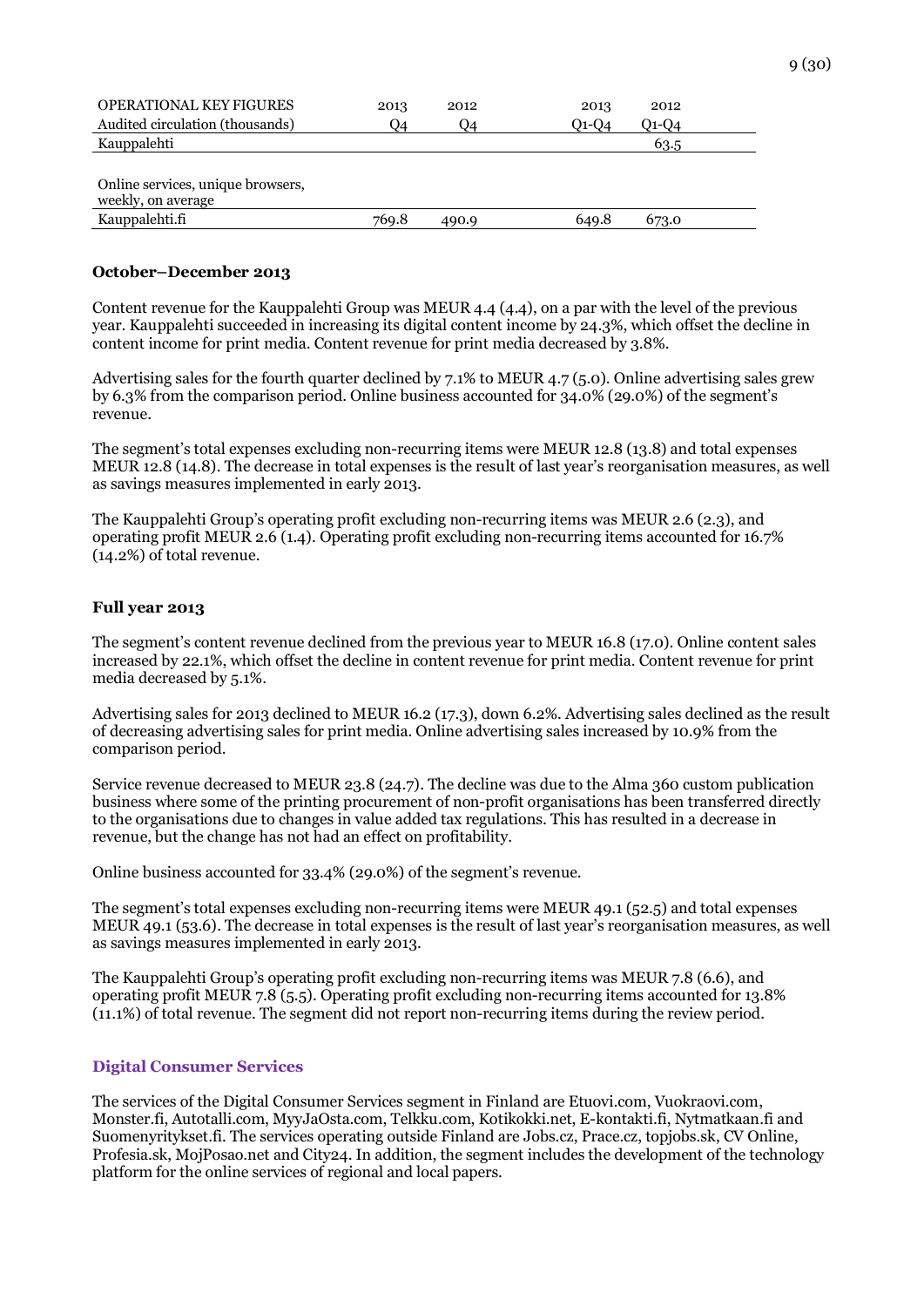| <b>KEY FIGURES</b>                   | 2013 | 2012 | Change  | 2013    | 2012    | Change  |
|--------------------------------------|------|------|---------|---------|---------|---------|
| <b>MEUR</b>                          | Q4   | Q4   | %       | $Q1-Q4$ | $Q1-Q4$ | %       |
| Revenue                              | 13.8 | 14.0 | $-1.2$  | 55.9    | 54.5    | 2.6     |
| Operations in Finland                | 6.5  | 7.2  | $-8.7$  | 25.9    | 29.2    | $-11.5$ |
| Operations outside Finland           | 7.2  | 6.8  | 6.6     | 30.0    | 25.2    | 19.0    |
| Total expenses excluding non-        |      |      |         |         |         |         |
| recurring items                      | 13.1 | 13.0 | 0.4     | 48.2    | 48.3    | $-0.2$  |
| EBITDA excluding non-recurring       |      |      |         |         |         |         |
| items                                | 1.9  | 2.2  | $-12.6$ | 13.1    | 10.9    | 20.3    |
| <b>EBITDA</b>                        | 2.1  | 2.0  | 0.8     | 21.6    | 10.0    | 115.7   |
| Operating profit excluding non-      |      |      |         |         |         |         |
| recurring items                      | 0.8  | 1.0  | $-21.9$ | 7.9     | 6.3     | 24.9    |
| % of revenue                         | 5.4  | 6.8  |         | 14.1    | 11.6    | 22.0    |
| Operating profit                     | 0.7  | 0.8  | $-16.9$ | 16.2    | 3.8     | 323.6   |
| % of revenue                         | 5.0  | 5.9  |         | 29.0    | 7.0     | 312.8   |
| Average no. of employees, calculated |      |      |         |         |         |         |
| as full-time employees               | 495  | 470  | 5       | 497     | 392     | 27      |

#### OPERATIONAL KEY FIGURES

|  | Online services, unique browsers, |
|--|-----------------------------------|
|  |                                   |
|  |                                   |

| weekly,                | 2013  | 2012  | 2013    | 2012    |  |
|------------------------|-------|-------|---------|---------|--|
| on average (thousands) | Q4    | Q4    | $Q1-Q4$ | $Q1-Q4$ |  |
| Etuovi.com             | 429.3 | 410.7 | 459.6   | 414.6   |  |
| Autotalli.com          | 118.3 | 109.9 | 125.0   | 107.2   |  |
| Monster.fi             | 102.8 | 95.3  | 102.6   | 101.2   |  |
| MyviaOsta.com          | 20.6  | 24.7  | 22.6    | 30.2    |  |
| Telkku.com             | 753.8 | 680.2 | 692.3   | 714.2   |  |
| Kotikokki.net          | 396.0 | 305.1 | 328.2   | 213.8   |  |
| Suomenyritykset.fi     | 60.8  | 57.4  | 62.7    | 66.9    |  |

#### **October–December 2013**

In the fourth quarter of 2013, the revenue of the Digital Consumer Services segment was MEUR 13.8 (14.0), down 1.2%. The development of the segment's revenue was influenced by the devaluation of the Czech koruna by slightly under 5% in November and decrease in the revenue of operations in Finland.

The decline in the recruitment-related business in Finland, which had continued throughout the year, slowed down during the review period. Recruitment-related business accounted for 60.0% (47.9%) of the segment's revenue in the fourth quarter of 2013.

The total expenses during the review period, excluding non-recurring items, were MEUR 13.1 (13.0) and total expenses MEUR 13.3 (13.1).

The Digital Consumer Services segment's operating profit excluding non-recurring items was MEUR 0.8 (1.0) in the fourth quarter. Operating profit was MEUR 0.7 (0.8). Non-recurring impairment losses of assets in the amount of MEUR 0.3 and a non-recurring agreement-related indemnification of MEUR 0.2 were recognised in the segment in the fourth quarter.

#### **Full year 2013**

In January–December, the Digital Consumer Services segment's revenue was MEUR 55.9 (54.4), up 2.6%.

The full-year revenue of the segment's recruitment-related business grew with the support of international acquisitions made in 2012. Recruitment-related business accounted for 58.3% (49.8%) of the segment's revenue in 2013. The acquired businesses create synergy benefits through a variety of recruitment-related added-value services and through competence sharing.

The Etuovi.com service succeeded in improving its profitability compared to the previous year despite the slow cycle in the home sales market in Finland.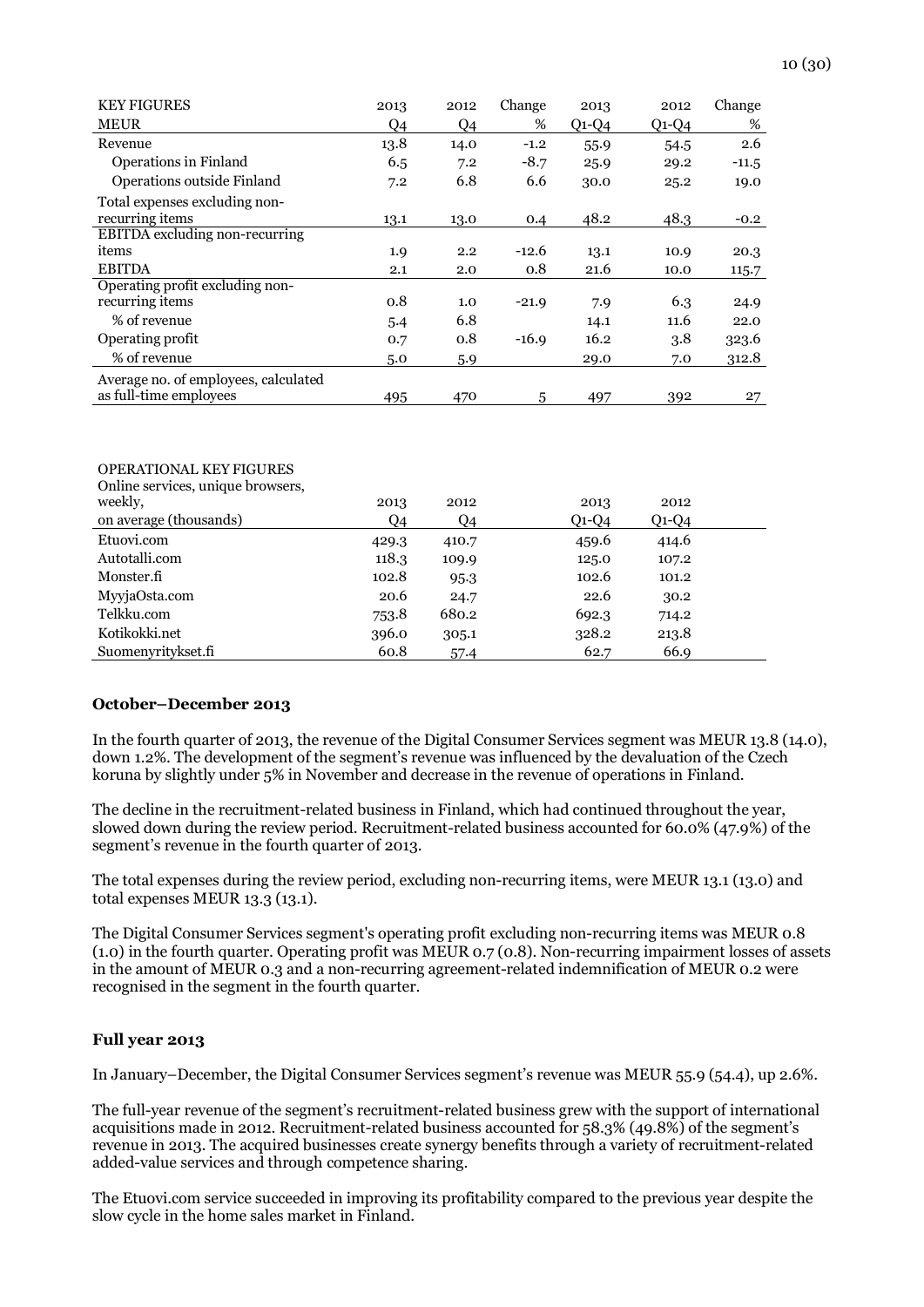The total expenses during the review period, excluding non-recurring items, were MEUR 48.2 (48.3) and total expenses MEUR 48.4 (50.8).

11 (30)

In April, the Marketplaces business unit sold the business operations of the heavy machinery and vehicles marketplace Mascus, recording a non-recurring sales gain of MEUR 8.3.

The Digital Consumer Services segment's operating profit excluding non-recurring items rose to MEUR 7.9 (6.3). The operating profit was MEUR 16.2 (3.8). The operating profit includes net non-recurring items in the amount of MEUR 8.3 (2.5). The non-recurring items during the period were related to the sales gains of MEUR 8.3 from the heavy machinery business Mascus, non-recurring contractual income of MEUR 0.2 and impairment losses of assets in the amount of MEUR 0.3. The non-recurring items in the comparison period were mainly related to operational restructuring as well as capitalised impairment losses relating to research and development costs.

#### **Other Operations**

The Other operations segment reports the operations of the Group's printing and distribution company Alma Manu as well as those of the parent company. The financial characteristics of both are similar, as they primarily provide services for the other business segments.

| <b>KEY FIGURES</b>                    | 2013           | 2012           | Change | 2013    | 2012    | Change  |
|---------------------------------------|----------------|----------------|--------|---------|---------|---------|
| <b>MEUR</b>                           | Q <sub>4</sub> | Q <sub>4</sub> | %      | $Q1-Q4$ | $Q1-Q4$ | %       |
| Revenue                               | 21.6           | 21.5           | 0.2    | 85.4    | 84.8    | 0.7     |
| External                              | 1.9            | 1.7            | 14.3   | 7.1     | 6.3     | 12.3    |
| Inter-segment                         | 19.7           | 19.9           | $-1.0$ | 78.4    | 78.5    | $-0.2$  |
| Total expenses excluding non-         |                |                |        |         |         |         |
| recurring items                       | 22.6           | 23.4           | $-3.6$ | 90.6    | 89.6    | 1.1     |
| <b>EBITDA</b> excluding non-recurring |                |                |        |         |         |         |
| items                                 | 1,2            | $-1.5$         | 177.0  | 1.4     | $-0.1$  | 2,458.3 |
| <b>EBITDA</b>                         | 1.1            | $-1.2$         | 194.3  | 0.9     | $-0.1$  | 1,638.6 |
| Operating profit excluding non-       |                |                |        |         |         |         |
| recurring items                       | $-1.2$         | $-2.1$         | 43.9   | $-5.0$  | $-5.0$  | $-0.9$  |
| % of revenue                          | $-5.5$         | $-9.7$         |        | $-5.9$  | $-5.9$  |         |
| Operating profit                      | $-1.2$         | $-1.8$         | 30.9   | $-8.5$  | $-5.0$  | $-71.4$ |
| % of revenue                          | $-5.7$         | $-8.2$         |        | $-10.0$ | $-5.9$  |         |
| Average no. of employees, calculated  |                |                |        |         |         |         |
| as full-time employees                | 249            | 261            |        | 275     | 266     | 3       |
|                                       |                |                |        |         |         |         |
| Average no. of delivery staff*        | 880            | 862            |        | 914     | 908     | 1       |
|                                       |                |                |        |         |         |         |
| <b>OPERATIONAL</b>                    | 2013           | 2012           |        | 2013    | 2012    |         |
| <b>KEY FIGURES</b>                    | $Q_4$          | $Q_4$          |        | $Q1-Q4$ | $Q1-Q4$ |         |
| Printing volume (in thousands)        | 52,795         | 48,078         |        | 194,978 | 199,085 |         |
| Paper usage (tons)                    | 6,092          | 6,786          |        | 23,489  | 27,938  |         |

The full-year external revenue of the Other operations segment was MEUR 7.1 (6.3), up 12.3%, mainly due to sales of printing services outside the Group. The segment's total expenses excluding non-recurring items increased by 1.1 % during 2013 and totalled MEUR 90.6 (89.6). The operating loss of the Other operations segment excluding non-recurring items was MEUR 5.0 (5.0). The operating loss was MEUR 8.5 (5.0). The full-year expenses excluding non-recurring items increased by 1.1%. Early in the year, expenses increased due to project expenses related to the commissioning of a printing press, while savings measures in support functions in particular decreased expenses towards the end of the year.

The company's new newspaper printing facility was taken into use in Tampere during the first months of 2013. The investment cost for the printing press was MEUR 49.5, with a further investment of MEUR 24.0 in the property reported in 2012.

In the second quarter, the procurement cost of the new printing press was increased by MEUR 3.4 in valueadded tax related to a partial delivery. The leasing company that financed the new printing press has filed a tax appeal related to the case in the Finnish Supreme Administrative Court, a decision on which is expected no later than in spring 2014. During the second quarter, the leasing company received a preliminary decision from the Finnish Central Tax Board stating that the value-added tax related to the printing press delivery was undeductible insofar as the value-added tax concerned advance payments to the now bankrupt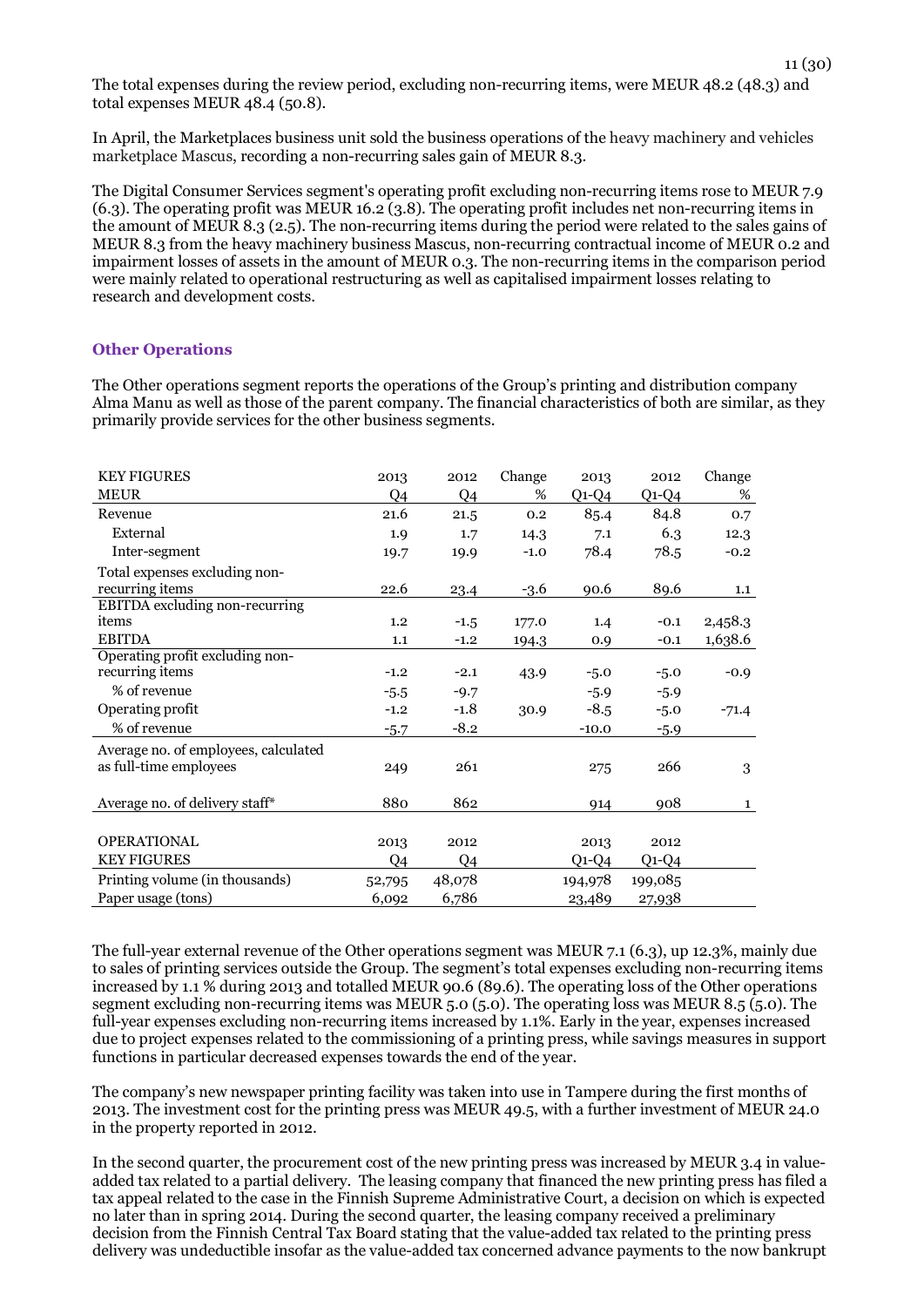supplier manroland AG. After the bankruptcy of the printing press supplier, the delivery was continued on the basis of a new order to the new owner.

An agreement signed in September confirmed that the printing of Hämeen Sanomat and Hämeenlinnan Kaupunkiuutiset will be moved to the printing facility in Tampere from 1 January 2014 onwards.

In April, the company decided to close down printing operations in Rovaniemi by the end of March 2014. As a result of the shutdown decision, Alma Media recorded a non-recurring expense of MEUR 3.5 for the second quarter consisting of impairment loss on fixed assets and other reorganisation costs.

#### **Associated companies**

| <b>SHARE OF PROFIT OF ASSOCIATED</b> |        |        |         |         |
|--------------------------------------|--------|--------|---------|---------|
| <b>COMPANIES</b>                     | 2013   | 2012   | 2013    | 2012    |
| <b>MEUR</b>                          | Q4     | Q4     | $Q1-Q4$ | $Q1-Q4$ |
| <b>Newspapers</b>                    | $-1.4$ | 0.0    | $-1.4$  | 0.1     |
| Kauppalehti Group                    |        |        |         |         |
| Talentum Oyj                         | $-3.0$ | $-3.9$ | $-3.1$  | $-4.9$  |
| <b>Digital Consumer Services</b>     | 0.1    | $-0.1$ | 0.1     | $-0.1$  |
| Other operations                     |        |        |         |         |
| Other associated companies           | 0.0    | 0.1    | 0.3     | 0.6     |
| Total                                | $-4.4$ | $-3.9$ | $-4.1$  | $-4.3$  |

Alma Media recognised an impairment loss of a total of MEUR 5.0 on the goodwill included in the book values of associated companies. Of the impairment loss, MEUR 3.5 concerned the associated company holding in Talentum Oy, reported under the Kauppalehti Group, and MEUR 1.4 concerned the associated company holding in Tampereen Ykkösjakelu Oy, reported under the Newspapers segment.

Alma Media Group holds a 32.14% stake in Talentum Oyj, which is reported under the Kauppalehti Group. The company's own shares in the possession of Talentum are included in the total number of shares. In the consolidated financial statements of Alma Media, the own shares held by Talentum itself are not included in the total number of shares. Alma Media's shareholding in Talentum is stated as 32.64% in Alma Media's consolidated financial statements of 31 December 2013.

#### **Non-recurring items**

A non-recurring item is a comprehensive income or expense arising from non-recurring or rare events. Gains or losses from the sale or discontinuation of business operations or assets, gains or losses from restructuring business operations as well as impairment losses of goodwill and other assets are recognised as non-recurring items. Non-recurring items are recognised in the profit and loss statement within the corresponding income or expense group.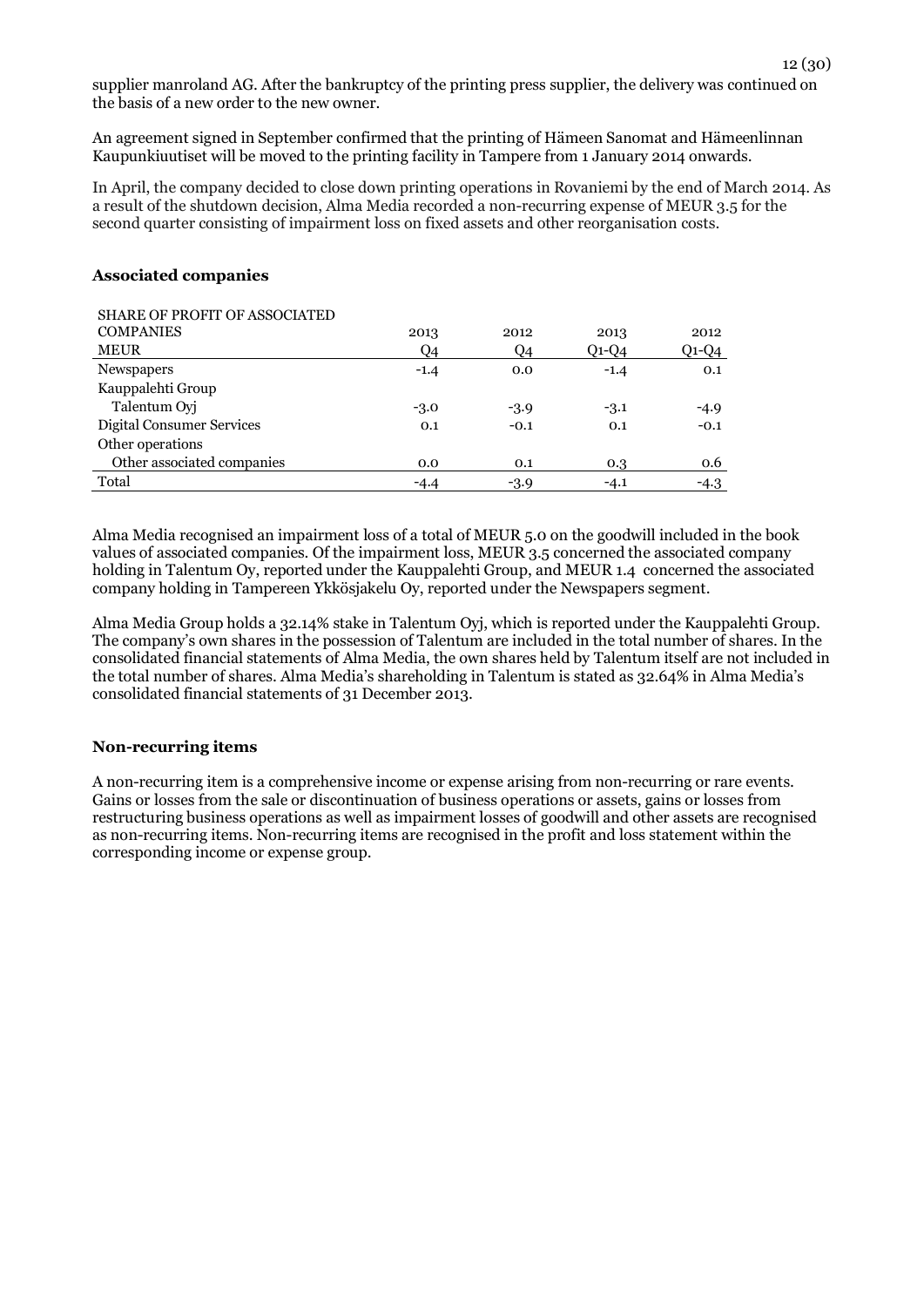| <b>NON-RECURRING ITEMS</b>          | 2013   | 2012   | 2013    | 2012    |
|-------------------------------------|--------|--------|---------|---------|
| <b>MEUR</b>                         | Q4     | Q4     | $Q1-Q4$ | $Q1-Q4$ |
| Newspapers                          |        |        |         |         |
| Restructuring                       | $-0.3$ | $-0.2$ | $-0.3$  | $-3.3$  |
| <b>Impairment</b> losses            | $-1.6$ |        | $-1.6$  |         |
| Gains on sale of assets             | 0.0    | 0.0    | 0.0     | $-0.1$  |
|                                     | $-1.9$ | $-0.2$ | $-1.9$  | $-3.4$  |
| Kauppalehti Group                   |        |        |         |         |
| Restructuring                       | 0.0    | $-0.8$ | 0.0     | $-0.9$  |
| Gains and losses on sales of assets | 0.0    | 0.0    | 0.0     | $-0.1$  |
|                                     | 0.0    | $-0.8$ | 0.0     | $-1.0$  |
| <b>Digital Consumer Services</b>    |        |        |         |         |
| Restructuring                       | 0.0    | 0.1    | 0.0     | $-0.3$  |
| Gains and losses on sales of assets | 0.2    | $-0.2$ | 8.5     | $-0.6$  |
| <b>Impairment</b> losses            | $-0.3$ | 0.0    | $-0.2$  | $-1.6$  |
|                                     | $-0.1$ | $-0.1$ | 8.3     | $-2.7$  |
| Other operations                    |        |        |         |         |
| Restructuring                       | 0.0    | $-0.1$ | $-3.5$  | $-0.5$  |
| Gains and losses on sales of assets | 0.0    | 0.4    | 0.0     | 0.4     |
|                                     | 0.0    | 0.3    | $-3.5$  | $-0.1$  |
| <b>NON-RECURRING ITEMS IN</b>       |        |        |         |         |
| <b>OPERATING PROFIT</b>             | $-2.0$ | $-0.9$ | 2.8     | $-7.0$  |
|                                     |        |        |         |         |
|                                     |        |        |         |         |
| <b>Translation differences</b>      | 0.0    | $-0.1$ | 0.0     | $-0.1$  |
| Impairment losses of associated     |        |        |         |         |
| companies                           | $-5.0$ | $-4.8$ | $-5.0$  | $-4.8$  |
| NON-RECURRING ITEMS IN PROFIT       |        |        |         |         |
| <b>BEFORE TAX</b>                   | $-7.0$ | $-5.8$ | $-2.1$  | $-11.9$ |

The non-recurring items in the 2012 financial period comprised restructuring costs, losses on sales of assets and impairment losses related to fixed assets.

#### **Balance sheet and financial position**

At the end of December 2013, the consolidated balance sheet stood at MEUR 272.8 (245.1). The Group's equity ratio at the end of December was 34.9% (36.5%) and equity per share rose to EUR 1.17 (1.08).

The consolidated cash flow from operations in October–December was MEUR 8.7 (10.6). Cash flow before financing was MEUR 7.5 (-13.9). The cash flow for the comparison period included the recruitment business-related business acquisition in the Digital Consumer Services segment.

The consolidated cash flow from operations in January–December was MEUR 24.4 (24.9). Cash flow before financing was MEUR 26.7 (-38.0).

The Group's interest-bearing debt at the end of December amounted to MEUR 109.9 (79.4). The total interest-bearing debt at the end of December comprised MEUR 74.9 in finance leasing debt and MEUR 35.0 in commercial papers.

The Group's interest-bearing net debt at the end of December stood at MEUR 97.6 (62.3). The increase in net debt was due to including the finance leasing debt for the new printing press in the balance sheet.

Alma Media has a EUR 25 million and two EUR 20 million financing limits at its disposal, of which all, a total of EUR 65 million, were unused on 31 December 2013. In addition, on the balance sheet date, the company had a commercial paper programme of EUR 100 million in Finland. Of the commercial paper programme, MEUR 65 was unused on 31 December 2013.

The fair value of the financial assets recognised at fair value through profit or loss resulting from business reorganisation was MEUR 2.0 (0.9) on 31 December 2013, and the fair value of debt MEUR 0.3 (2.7). The contingent considerations resulting from mergers and acquisitions are tied to the companies' operating profit for 2013.

13 (30)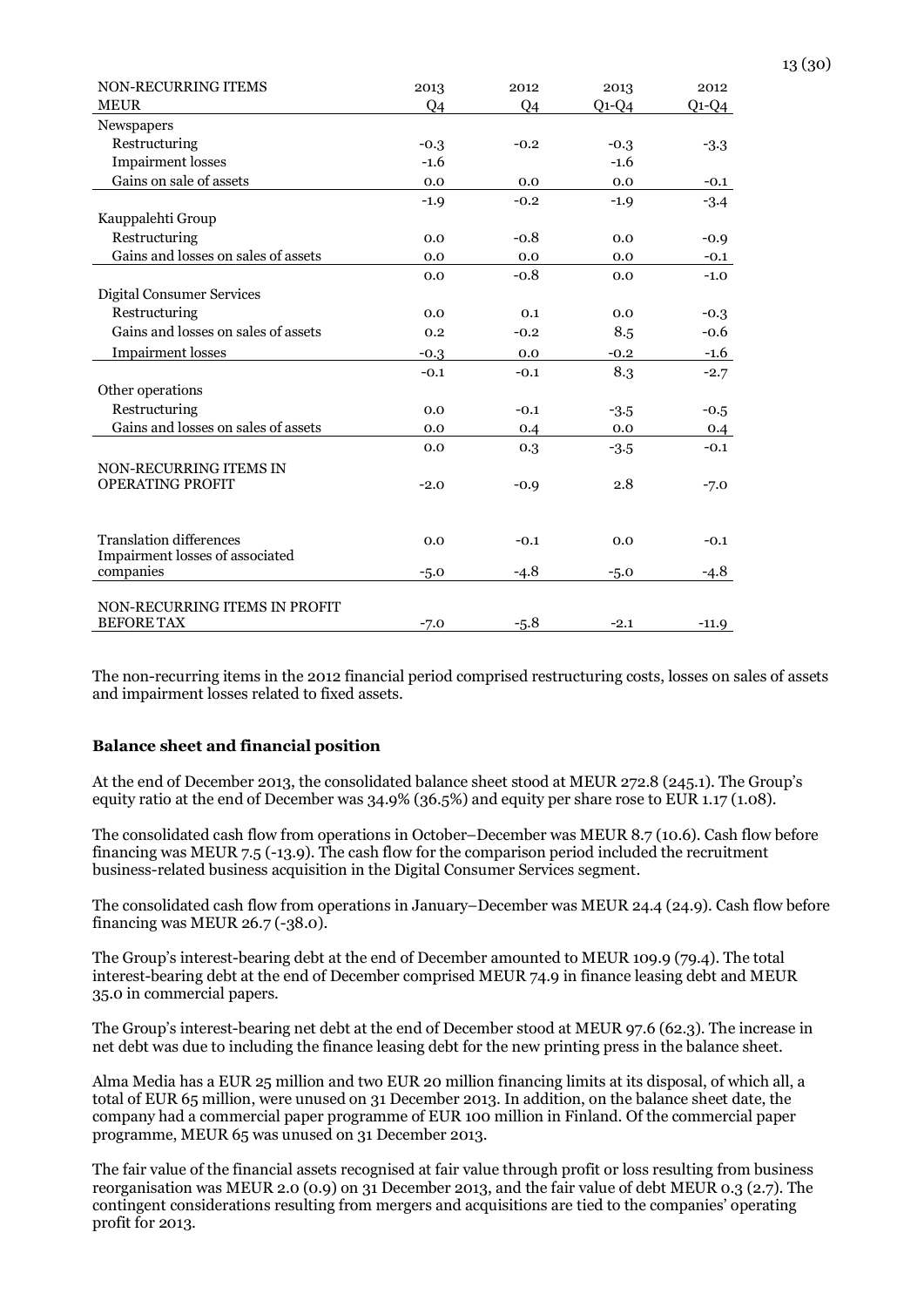#### **Research and development costs**

The Group's research and development costs in 2013 totalled MEUR 5.3 (MEUR 4.1 in 2012). Of this total, MEUR 4.2 (MEUR 3.1) was recognised in the income statement and MEUR 1.1 (MEUR 1.0 in 2012) was capitalised to the balance sheet in 2013. There were capitalised research and developments costs to a total of MEUR 2.0 on the balance sheet on 31 December 2013.

## **Capital expenditure**

Alma Media Group's capital expenditure in January–December 2013 totalled MEUR 62.8 (111.3). The capital expenditure during the review period comprised normal operational and replacement investments and the newspaper printing press investment in Tampere, MEUR 49.5.

## **Employees**

During 2013, Alma Media had on average 1,965 (1,910) employees, calculated as full-time employees. The number of newspaper delivery staff was 998 (1,006) on average.

## **Administration**

Alma Media Corporation's Annual General Meeting (AGM) held on 14 March 2013 elected Timo Aukia, Niklas Herlin, Petri Niemisvirta, Perttu Rinta, Kai Seikku, Erkki Solja, Catharina Stackelberg-Hammarén and Harri Suutari members of the company's Board of Directors. In its constitutive meeting held after the AGM, the Board of Directors elected Harri Suutari as its Chairman.

The Board also elected the members of its committees. Catharina Stackelberg-Hammarén, Perttu Rinta and Kai Seikku as Chairman were elected members of the Audit Committee. Petri Niemisvirta and Erkki Solja, as well as Timo Aukia as Chairman, were elected members of the Nomination and Compensation Committee.

The Board of Directors of Alma Media Corporation has evaluated that with the exception of Timo Aukia, Perttu Rinta and Niklas Herlin, the elected members of the Board of Directors are independent of the company and its significant shareholders. The three members named above are evaluated to be independent of the company but dependent on its significant shareholders.

Mikko Korttila, General Counsel of Alma Media Corporation, was appointed secretary to the Board of Directors.

The AGM appointed Ernst & Young Oy as the company's auditors.

Virpi Juvonen was appointed Vice President, Human Resources of Alma Media Corporation starting 26 April 2013.

Olli-Pekka Behm was appointed Executive Editor-in-Chief of Satakunnan Kansa.

Alma Media Corporation applies the Finnish Corporate Governance Code for listed companies, issued by the Securities Market Association on 15 June 2010 and in effect since 1 October 2010, in its unaltered form. The details of salaries and bonuses for 2013 have been published on the company's website at [www.almamedia.fi/investors.](http://www.almamedia.fi/investors) The Corporate Governance Statement 2013 will be published on the company's website on 27 February 2014 at the latest.

## **Dividends**

The AGM resolved to distribute a dividend of EUR 0.10 per share, a total of MEUR 7.6 (30.2) for the financial year 2012 in accordance with the proposal of the Board of Directors. The dividend was paid on 26 March 2013 to shareholders who were registered in Alma Media Corporation's shareholder register maintained by Euroclear Finland Oy on the record date, 19 March 12013.

## **Other decisions by the Annual General Meeting**

The AGM on 14 March 2013 resolved to reduce the share premium fund shown on the balance sheet 31 December 2012, EUR 419,295,759, by a total of EUR 100,000,000, which will be transferred to the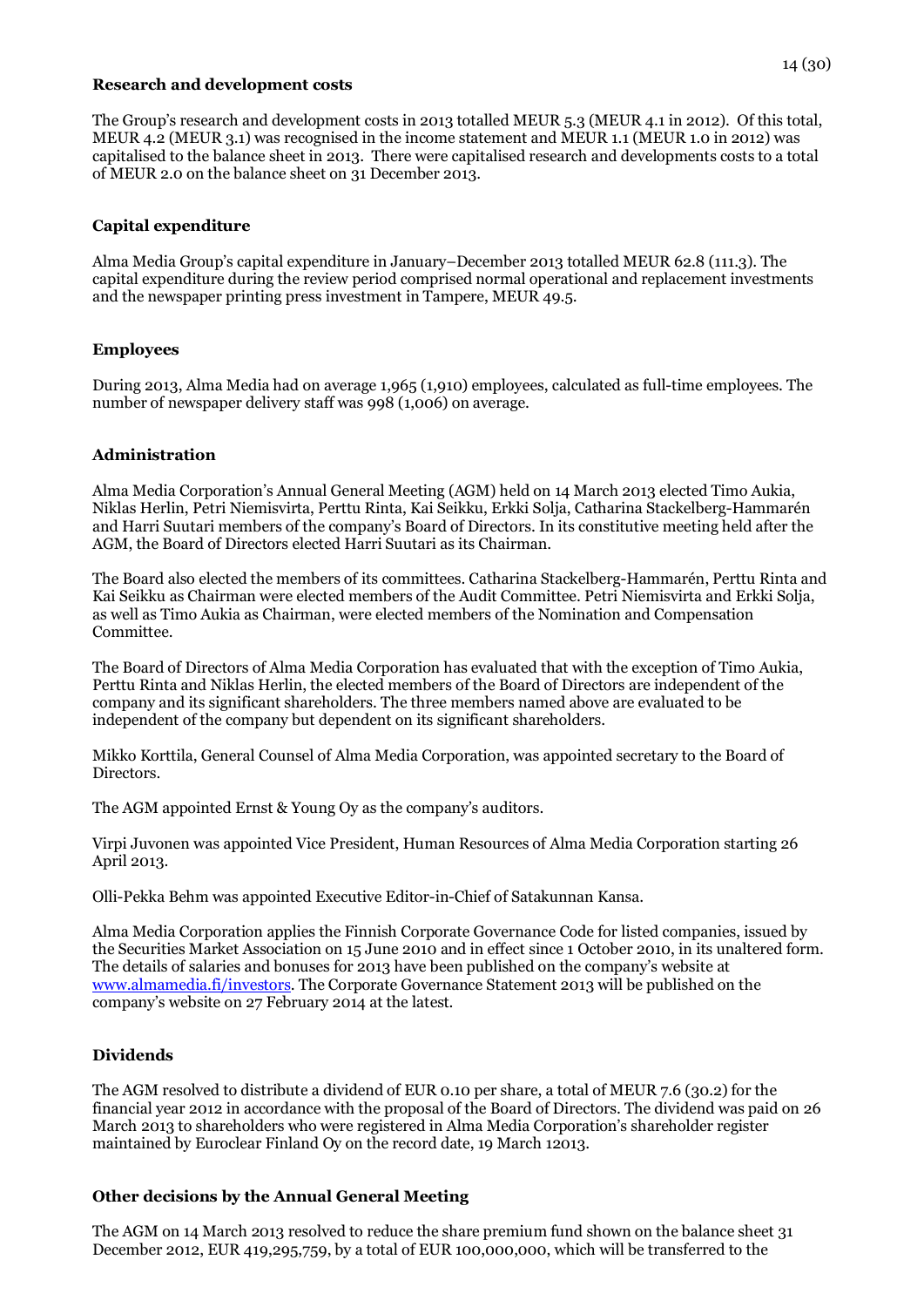company's invested non-restricted equity fund. The equity of the company consists only of restricted equity, and it is expedient for the equity structure and distribution of profits to change the structure in a way that reduces the proportion of restricted equity in total equity. The share premium fund constitutes part of the company's restricted equity, which is why reducing the fund requires a public notice to creditors in accordance with the Limited Liability Companies Act prior to the registration of the reduction of the share premium fund. According to a notification received from the National Board of Patents and Registration of Finland on 19 July 2013, none of the company's creditors indicated opposition to the reduction of the share premium fund. The company has recorded the reduction of the share premium fund in the parent company's accounts. The transfer from the share premium fund to the invested non-restricted equity fund has been eliminated in the consolidated financial statements.

The AGM authorised the Board of Directors to decide on a share issue. The authorisation entitles the Board to issue a maximum of 15,000,000 shares. This maximum amount of shares corresponds to approximately 20% of the total number of shares of the company. The share issue may be implemented by issuing new shares or transferring shares now in possession of the company. The authorisation entitles the Board to decide on a directed share issue, which entails deviating from the pre-emption rights of shareholders. The Board can use the authorisation in one or more parts. The Board may use the authorisation for developing the capital structure of the company, widening the ownership base, financing or realising acquisitions or other arrangements, or for other purposes decided upon by the Board. The authorisation may not, however, be used to implement incentive programmes for the management or key employees of the company. The authorisation is valid until the following ordinary AGM, however no longer than until 30 June 2014.

## **The Alma Media share**

In October–December, altogether 3,670,025 Alma Media shares were traded on the NASDAQ OMX Helsinki Stock Exchange, representing 10.8% of the total number of shares. The closing price of the Alma Media share at the end of the last trading day of the reporting period, 31 December 2013, was EUR 2.99. The lowest quotation during the review period was EUR 2.93 and the highest EUR 3.42. Alma Media Corporation's market capitalisation at the end of the review period was MEUR 225.7.

In January–December, altogether 8,130,118 Alma Media shares were traded on the NASDAQ OMX Helsinki Stock Exchange, representing 10.8% of the total number of shares. The closing price of the Alma Media share at the end of the last trading day of the reporting period, 31 December 2013, was EUR 2.99. The lowest quotation during the review period was EUR 2.49 and the highest EUR 5.00. Alma Media Corporation's market capitalisation at the end of the review period was MEUR 225.7.

#### **Option programme and share-based incentive plan**

Alma Media has the option programme 2009 in effect. The programme is an incentive and commitment system for Group management. If all the subscription rights are exercised, the programme 2009 will dilute the holdings of the earlier shareholders by a maximum of 2.0%. Further details about the programme are given in the notes to this Financial Statement Release.

The Board of Directors of Alma Media Corporation decided in 2012 on a new share-based incentive plan for the Group's key employees. The new Performance Share Plan consists of three performance periods, the calendar years 2012, 2013 and 2014. The Board of Directors will decide on the plan's performance criteria and the achievement targets at the beginning of each performance period. No rewards were paid for the performance periods 2012 and 2013. The potential reward from the plan for the performance period 2014 will be based on Alma Media Group's profitability, and it will be paid partly in the company's shares and partly in cash in 2015. For the members of the Group Executive Team, the plan additionally includes one three-year performance period, the calendar years 2012–2014, based on the profitable growth of the Group. No reward is expected to be paid for these performance periods. The Performance Share Plan includes approximately 20 persons.

#### **Other authorisations of the Board of Directors**

The Board of Directors has no other current authorisations.

#### **Market liquidity guarantee**

The Alma Media share has no market liquidity guarantee in effect.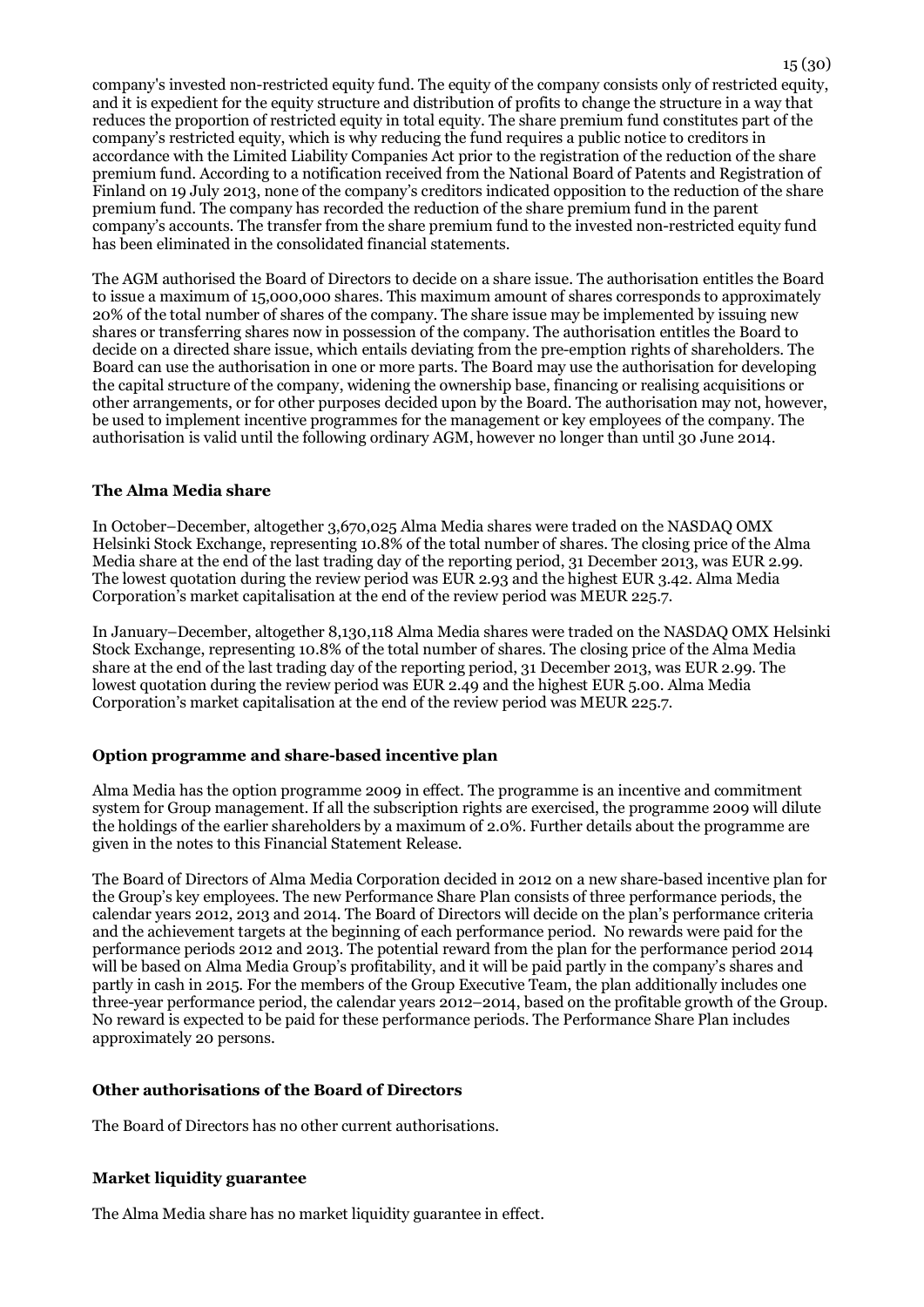## **Flagging notices**

In the fourth quarter of 2013, Alma Media did not receive notices of changes in shareholdings pursuant to Chapter 9, Section 5 of the Finnish Securities Markets Act.

#### **Risks and risk management**

The purpose of Alma Media Group's risk management activities is to continuously evaluate and manage all opportunities, threats and risks in conjunction with the company's operations to enable the company to reach its set objectives and to secure business continuity.

The risk management process identifies the risks, develops appropriate risk management methods and regularly reports on risk issues to the risk management organisation. Risk management is part of Alma Media's internal control function and thereby part of good corporate governance. Limits and processing methods are set for quantitative and qualitative risks by the corporate risk management system in writing.

The most critical strategic risks for Alma Media are a significant drop in its print newspaper readership, a permanent decline in advertising sales and a significant increase in distribution and delivery costs. The media industry is undergoing changes following the transformation in media consumption and technological development. Alma Media's strategic objective is to meet this challenge through renewal and the development of new business in digital consumer and business services.

Fluctuating economic cycles are reflected in the development of advertising sales. Advertising sales account for approximately half of the Group's revenue. Business operations outside Finland, such as in the East and Central European countries, include country-specific risks relating to market development and economic growth. The expansion of business outside Finland has reduced the risks inherent in operating in one market area.

The most important operational risks are disturbances in information technology and data transfer, as well as an interruption of the printing operations.

#### **Sustainable development**

With its Code of Ethics, Alma Media is committed to supporting the universally accepted principles in the areas of human rights, labour, environment and anti-corruption laid out in the United Nations Global Compact initiative. Alma Media participates in the annual Carbon Disclosure Project (CDP) climate reporting directed at investors, and was the only media company to make it to the Nordic Climate Disclosure Leadership index in October 2013. In addition, the Alma Media share is included in the OMX GES Sustainability Finland index. Alma Media is a member of the corporate responsibility networks Nordic Media CR Forum and Finnish Business & Society.

The most significant environmental impacts of Alma Media's business operations are related to purchases, printing and delivery operations and real estate. In 2013, the company's printing facilities used approximately 24,900 (26,400) tonnes of newsprint. Alma Media used 16,333 (16,696) MWh of electric power in 2013. Additional information on the company's Sustainable Media programme is available on the Alma Media website.

#### **Events after the review period**

Alma Media Corporation and Monster Worldwide, Inc., agreed to strengthen their joint operations across Eastern Europe and the Baltics. In expanding their joint offering, Monster's career services were combined with Alma Media's similar services to create a comprehensive offering in Poland, Hungary, Czech Republic, Slovakia, Croatia, Finland, Estonia, Latvia and Lithuania. The companies will be managed under a joint holding company named Alma Career Oy and will be reported as part of Alma Media's Digital Consumer Services segment.

Monster Worldwide became a 15% minority owner of Alma Career Oy and contributed its Poland, Hungary and Czech Republic operations as well as purchases the shares in the joint venture for EUR 4.7 million. Alma Media owns 85% of the joint venture's shares. Monster has an option to increase its ownership to 20% by 2017. The arrangement was implemented on 3 January 2014. The arrangement will not have any effects on Alma Media's profit or loss at the time of its implementation. The arrangement will have a positive cash flow impact of MEUR 4.7 million for the first quarter of 2014.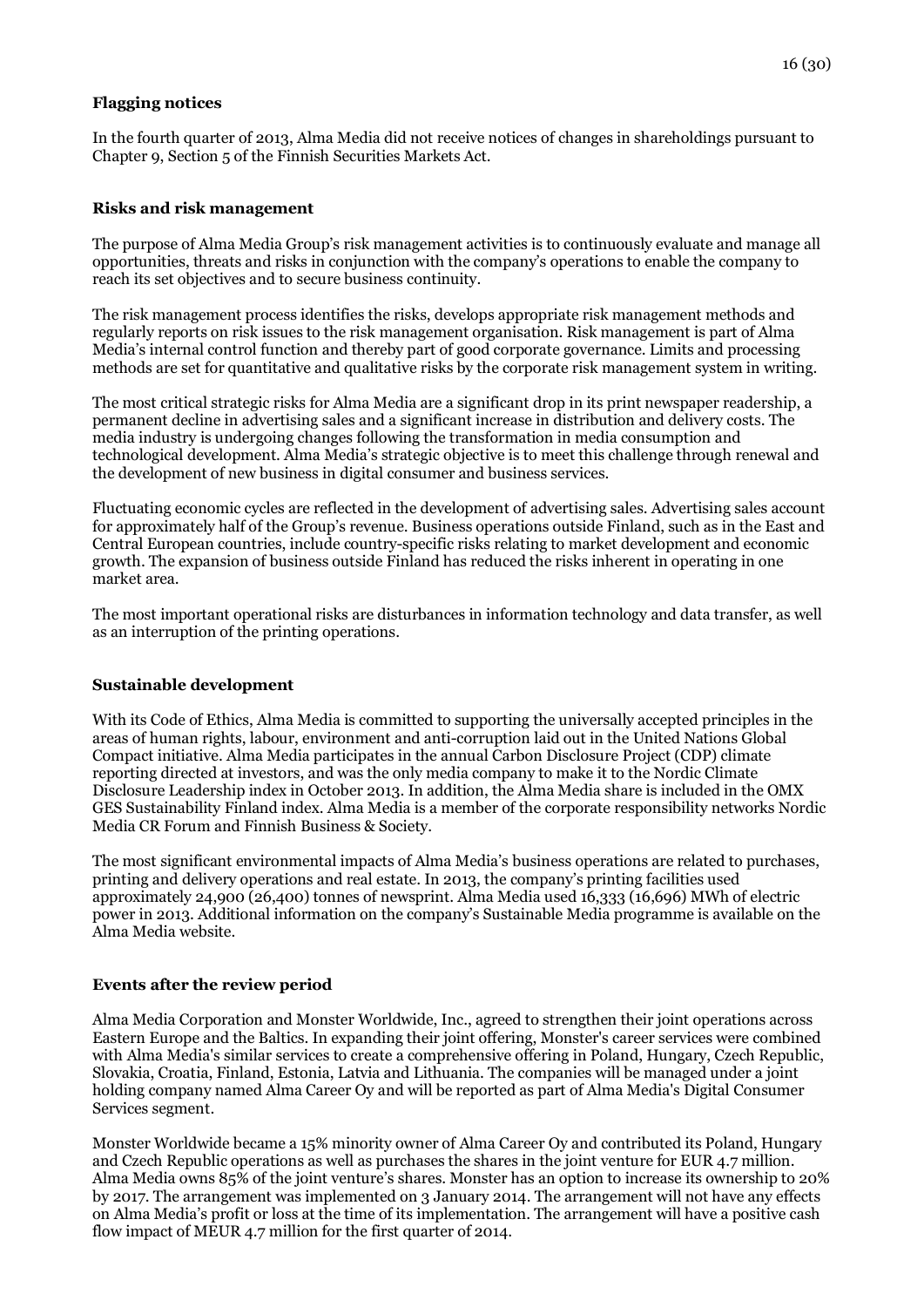Alma Media and five other Finnish publishers signed a letter of intent in February 2014, planning to significantly expand their journalistic cooperation. The newspapers Aamulehti, Satakunnan Kansa, Lapin Kansa, Kainuun Sanomat, Pohjolan Sanomat, Turun Sanomat, Kaleva, Ilkka, Pohjalainen, Hämeen Sanomat, Forssan Lehti and Keskipohjanmaa are planning to establish in 2014 a company called Lännen Media to provide shared content for all the participating newspapers.

## **Proposal by the Board of Directors for distribution of profit**

Alma Media's Board of Directors proposes to the Annual General Meeting that a capital repayment of EUR 0.10 (0.10) per share be paid from the reserve for invested non-restricted equity for the financial year 2013. Based on the number of shares on the closing date, 31 December 2013, the total capital repayment would amount to EUR 7,548,685 (EUR 7,548,685).

On 31 December 2013, the Group's parent company had distributable funds totalling EUR 23,905,611 (8,014,054). The parent company's profit for the period amounted to EUR **–** 76,559,758.04 (- 14,169,546). No essential changes in the company's financial standing have taken place after the end of the financial year. The repayment of capital will be paid on 25 March 2014 to shareholders who are registered in Alma Media Corporation's shareholder register maintained by Euroclear Finland Oy on the record date, 25 March 2014 . The payment date of the capital repayment is 1 April 2014.

In addition, the Board proposes to the Annual General Meeting that it be given an authorisation to decide on an additional capital repayment of no more than EUR 0.10 per share.

The report by Alma Media Corporation's Board of Directors, the financial statements and the auditors' report will be available on the company's website no later than 27 February 2014.

Alma Media's Annual General Meeting 2014 is estimated to be held on 20 March 2014.

ALMA MEDIA CORPORATION Board of Directors

## **Alma Media's financial calendar 2014**

- Financial Statement Release for financial year 2013 on Thursday, 13 February 2014 at approximately 9:00 EET
- Interim Report for January–March 2014 on Tuesday, 29 April 2014 at approximately 9:00 EEST
- Interim Report for January–June 2014 on Friday, 18 July 2014 at approximately 9:00 EEST
- Interim Report for January–September 2014 on Friday, 24 October 2014 at approximately 9:00 EEST

Alma Media's Annual Review 2013, including corporate responsibility reporting, is scheduled to be published in calendar week 11, 2014, at the latest.

The Annual General Meeting is planned to be held on Thursday, 20 March 2014. Financial Statements, Report by the Board of Directors, Auditor's Report and Corporate Governance Statement will be published no later than on Thursday, 27 February 2014.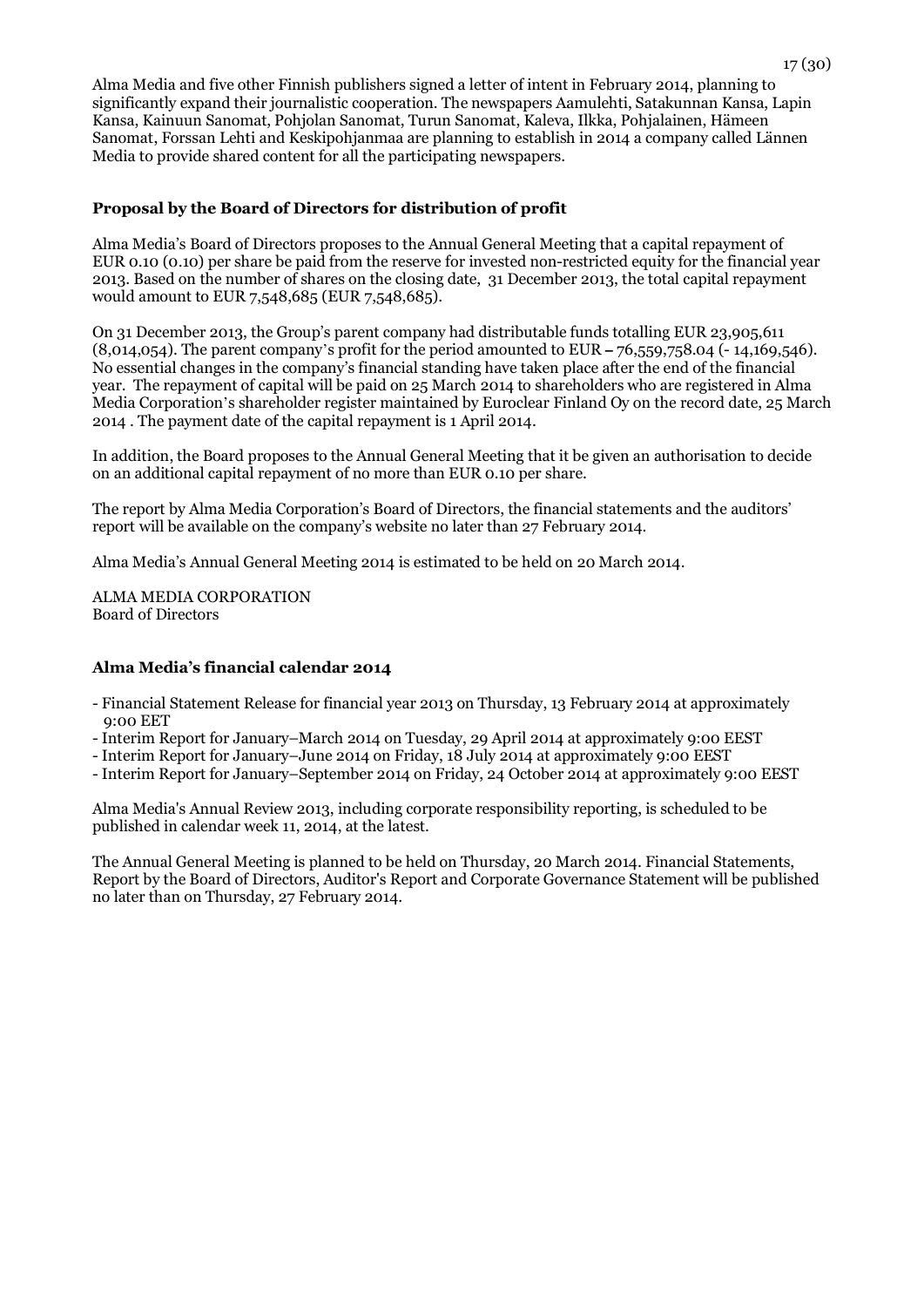## SUMMARY OF FINANCIAL STATEMENTS AND NOTES

| <b>COMPREHENSIVE INCOME</b>                                                     |         |                |          |         |         |               |
|---------------------------------------------------------------------------------|---------|----------------|----------|---------|---------|---------------|
| <b>STATEMENT</b>                                                                | 2013    | 2012           | Change   | 2013    | 2012    | Change        |
| <b>MEUR</b>                                                                     | Q4      | Q <sub>4</sub> | %        | $Q1-Q4$ | $Q1-Q4$ | %             |
| <b>REVENUE</b>                                                                  | 77.3    | 82.7           | $-6.5$   | 300.2   | 320.1   | $-6.2$        |
| Other operating income                                                          | 0.3     | 0.6            | $-49.1$  | 9.2     | 0.9     | 975.5         |
| Materials and services                                                          | 19.8    | 21.5           | $-7.9$   | 79.6    | 84.9    | $-6.3$        |
| Employee benefits expense                                                       | 30.2    | 32.4           | $-6.7$   | 119.4   | 129.3   | $-7.6$        |
| Depreciation, amortisation and                                                  |         |                |          |         |         |               |
| impairment                                                                      | 5.6     | 2.1            | 160.9    | 18.3    | 13.0    | 40.2          |
| Other operating expenses                                                        | 17.6    | 19.7           | $-10.6$  | 65.1    | 67.2    | $-3.1$        |
| <b>OPERATING PROFIT</b>                                                         | 4.3     | 7.6            | $-42.9$  | 27.0    | 26.5    | 1.9           |
| Finance income                                                                  | 0.5     | 1.0            | $-50.9$  | 1.9     | 4.2     | $-53.6$       |
| Finance expenses                                                                | 0.7     | 0.9            | $-18.5$  | 2.4     | 2.7     | $-10.8$       |
| Share of profit of associated companies                                         | $-4.4$  | $-3.9$         | $-11.8$  | $-4.1$  | $-4.3$  | 3.4           |
| PROFIT BEFORE TAX                                                               | $-0.3$  | 3.8            | $-106.7$ | 22.4    | 23.7    | $-5.4$        |
| Income tax                                                                      | 1.7     | 1.7            | $-0.4$   | 6.4     | 6.3     | $2.2^{\circ}$ |
| PROFIT FOR THE PERIOD                                                           | $-2.0$  | 2.1            | $-192.6$ | 16.0    |         | $-8.2$        |
|                                                                                 |         |                |          |         | 17.4    |               |
| OTHER COMPREHENSIVE INCOME:                                                     |         |                |          |         |         |               |
|                                                                                 |         |                |          |         |         |               |
| Items that are not later transferred to be<br>recognised through profit or loss |         |                |          |         |         |               |
| Items arising due to the redefinition                                           |         |                |          |         |         |               |
| of net defined benefit liability (or asset                                      |         |                |          |         |         |               |
| item)                                                                           | 0.0     | $-0.2$         |          | 0.0     | $-0.2$  |               |
| Tax on items that not later transferred                                         |         |                |          |         |         |               |
| to be recognised through profit or loss                                         | 0.0     | 0.0            |          | 0.0     | 0.0     |               |
|                                                                                 |         |                |          |         |         |               |
| Items that may later be transferred to be<br>recognised through profit or loss  |         |                |          |         |         |               |
| <b>Translation differences</b>                                                  |         |                |          |         |         |               |
|                                                                                 | 0.0     | $-0.2$         |          | $-0.8$  | 0.0     |               |
| Share of other comprehensive income<br>of associated companies                  |         |                |          |         |         |               |
|                                                                                 | $-0.2$  | 0.4            |          | $-0.4$  | 0.4     |               |
| Income tax relating to components of<br>other comprehensive income              | 0.0     | 0.0            |          | 0.0     | 0.0     |               |
|                                                                                 |         |                |          |         |         |               |
| Other comprehensive income for the<br>year, net of tax                          | -0.2    | 0.0            |          | $-1.2$  | 0.2     |               |
| TOTAL COMPREHENSIVE INCOME                                                      |         |                |          |         |         |               |
| <b>FOR THE PERIOD</b>                                                           | $-2.2$  | 2.1            |          | 14.8    | 17.6    |               |
|                                                                                 |         |                |          |         |         |               |
| Profit for the period attributable to:                                          |         |                |          |         |         |               |
| - Owners of the parent                                                          | $-2.0$  | 1.9            |          | 15.0    | 16.6    |               |
| - Non-controlling interest                                                      | 0.0     | 0.2            |          | 0.9     | 0.8     |               |
|                                                                                 |         |                |          |         |         |               |
| Total comprehensive income for the                                              |         |                |          |         |         |               |
| period attributable to:                                                         |         |                |          |         |         |               |
| - Owners of the parent                                                          | $-2.2$  | 2.0            |          | 13.9    | 16.9    |               |
| - Non-controlling interest                                                      | 0.0     | 0.2            |          | 0.9     | 0.8     |               |
|                                                                                 |         |                |          |         |         |               |
| Earnings per share calculated from the                                          |         |                |          |         |         |               |
| profit for the period attributable to the                                       |         |                |          |         |         |               |
| parent company shareholders:                                                    |         |                |          |         |         |               |
| - Earnings per share (basic), EUR                                               | $-0.03$ | 0.03           |          | 0.20    | 0.22    |               |
| - Earnings per share (diluted), EUR                                             | $-0.03$ | 0.03           |          | 0.20    | 0.22    |               |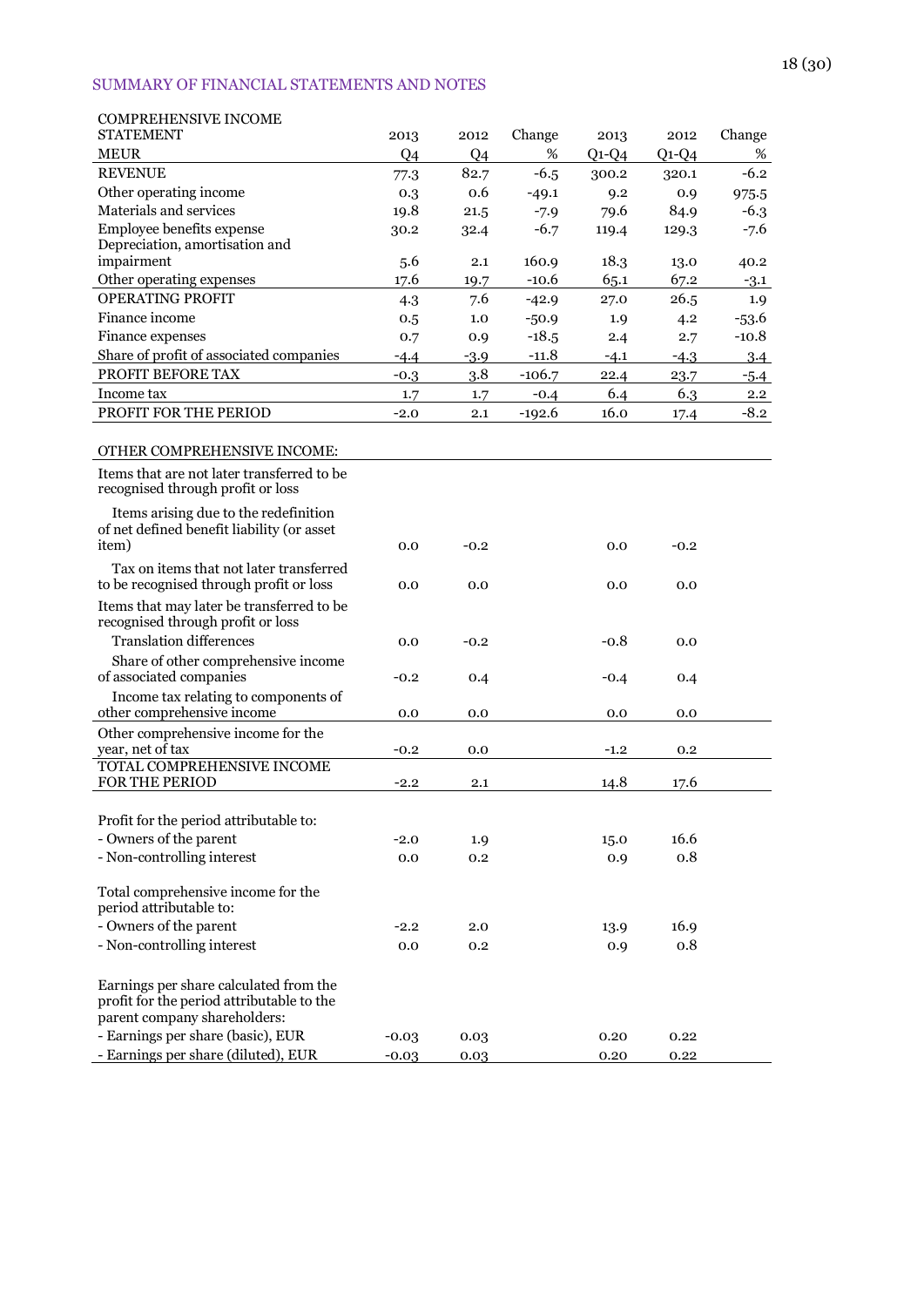| <b>BALANCE SHEET</b>                        |             |             |
|---------------------------------------------|-------------|-------------|
| <b>MEUR</b>                                 | 31 Dec 2013 | 31 Dec 2012 |
| <b>ASSETS</b>                               |             |             |
| NON-CURRENT ASSETS                          |             |             |
| Goodwill                                    | 70.7        | 74.3        |
| Other intangible assets                     | 42.2        | 43.9        |
|                                             |             |             |
| Tangible assets                             | 86.3        | 41.3        |
| Investments in associated companies         | 25.5        | 31.3        |
| Other non-current financial assets          | 3.8         | 4.7         |
| Deferred tax assets                         | 1.5         | 1.0         |
|                                             |             |             |
| <b>CURRENT ASSETS</b>                       |             |             |
| Inventories                                 | 1.4         | 0.7         |
|                                             |             |             |
| Deferred tax assets                         | 0.0         | 1.3         |
| Trade receivables and other                 |             |             |
| receivables                                 | 27.0        | 29.3        |
| Other current financial assets              | 2.0         | 0.0         |
| Cash and cash equivalents                   | 12.3        | 17.1        |
| <b>TOTAL ASSETS</b>                         | 272.8       | 245.1       |
|                                             |             |             |
| <b>MEUR</b>                                 | 31 Dec 2013 | 31 Dec 2012 |
| EQUITY AND LIABILITIES                      |             |             |
| Share capital                               | 45.3        | 45.3        |
| Share premium reserve                       | 7.7         | 7.7         |
| <b>Translation differences</b>              | $-0.6$      | 0.2         |
| Retained earnings                           |             | 28.0        |
|                                             | 35.6        |             |
| Equity attributable to owners of the        | 88.1        | 81.3        |
| parent                                      |             |             |
| Non-controlling interest                    | 2.3         | 2.7         |
| <b>TOTAL EQUITY</b>                         |             |             |
|                                             | 90.4        | 84.0        |
|                                             |             |             |
| <b>LIABILITIES</b>                          |             |             |
| <b>NON-CURRENT LIABILITIES</b>              |             |             |
| Non-current interest-bearing<br>liabilities | 69.7        | 25.8        |
| Deferred tax liabilities                    | 7.0         | 7.9         |
| <b>Pension liabilities</b>                  | 2.6         |             |
| Provisions                                  |             | 3.0         |
| Other financial liabilities                 | 0.0         | 0.1         |
| Other non-current liabilities               | 0.0         | 0.4         |
|                                             | 0.4         | 0.3         |
| <b>CURRENT LIABILITIES</b>                  |             |             |
|                                             |             |             |
| Current interest-bearing liabilities        | 40.8        | 53.5        |
| Advances received                           | 13.7        | 14.8        |
|                                             |             |             |
| Income tax liability                        | 1.5         | 0.0         |
| Provisions                                  | 4.2         | 0.4         |
| Trade and other payables                    | 42.4        | 54.9        |
| <b>TOTAL LIABILITIES</b>                    | 182.3       | 161.1       |
|                                             |             |             |
| TOTAL EQUITY AND LIABILITIES                | 272.8       | 245.1       |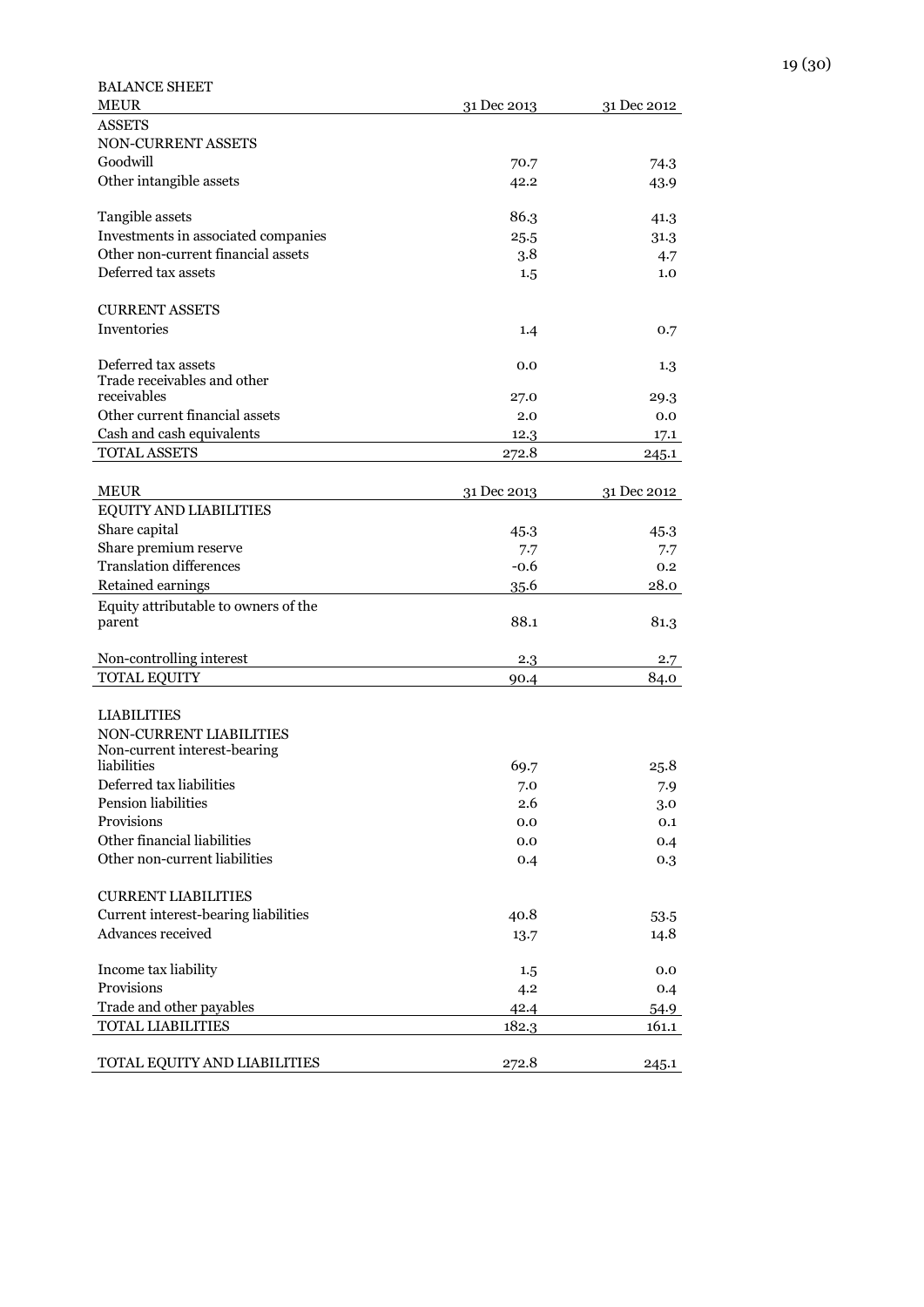## CONSOLIDATED STATEMENT OF CHANGE IN EQUITY

Column headings:

- A = Share capital
- B = Share premium reserve
- C = Translation differences
- D = Retained earnings
- $E = Total$
- F = Non-controlling interest
- $G =$  Equity total

| Attributable to equity holders of the Parent Company |      |     |             |         |         |         |         |
|------------------------------------------------------|------|-----|-------------|---------|---------|---------|---------|
| <b>MEUR</b>                                          | A    | B   | $\mathbf C$ | D       | E       | $\rm F$ | G       |
| Equity 1 Jan 2013                                    | 45.3 | 7.7 | 0.2         | 28.0    | 81.3    | 2.7     | 84.0    |
| Profit for the period                                |      |     |             | 15.0    | 15.0    | 0.9     | 16.0    |
| Other comprehensive income                           |      |     | $-0.8$      | $-0.3$  | $-1.1$  | 0.0     | $-1.1$  |
| Transactions with equity holders                     |      |     |             |         |         |         |         |
| Dividends paid by parent                             |      |     |             | $-7.5$  | $-7.5$  | 0.0     | $-7.5$  |
| Dividends paid by subsidiaries                       |      |     |             |         | 0.0     | $-1.2$  | $-1.2$  |
| Share-based payment transactions and                 |      |     |             |         |         |         |         |
| exercised share options                              |      |     |             | 0.5     | 0.5     | 0.0     | 0.5     |
| Change in ownership in subsidiaries                  |      |     |             |         |         | $-0.1$  | $-0.1$  |
| Equity 31 Dec 2013                                   | 45.3 | 7.7 | $-0.6$      | 35.6    | 88.1    | 2.3     | 90.4    |
|                                                      |      |     |             |         |         |         |         |
|                                                      |      |     |             |         |         |         |         |
| <b>MEUR</b>                                          |      |     |             |         |         |         |         |
| Equity 1 Jan 2012                                    | 45.3 | 7.7 | 0.2         | 40.6    | 93.8    | 2.9     | 96.7    |
| Effect of amended standard IAS 19                    |      |     |             | $-0.4$  | $-0.4$  |         | $-0.4$  |
| Adjusted equity 1 Jan 2012                           | 45.3 | 7.7 | 0.2         | 40.1    | 93.4    | 2.9     | 96.3    |
| Profit for the period                                |      |     |             | 16.6    | 16.6    | 0.8     | 17.4    |
| Other comprehensive income                           |      |     | 0.0         | 0.2     | 0.2     |         | 0.2     |
| Transactions with equity holders                     |      |     |             |         |         |         |         |
| Dividends paid by parent                             |      |     |             | $-29.7$ | $-29.7$ |         | $-29.7$ |
| Dividends paid by subsidiaries                       |      |     |             |         |         | $-1.3$  | $-1.3$  |
| Share-based payment transactions and                 |      |     |             |         |         |         |         |
| exercised share options                              |      |     |             | 0.8     | 0.8     |         | 0.8     |
| Change in ownership in subsidiaries                  |      |     |             |         |         | 0.3     | 0.3     |
| Equity 31 Dec 2012                                   | 45.3 | 7.7 | 0.2         | 28.0    | 81.3    | 2.7     | 84.0    |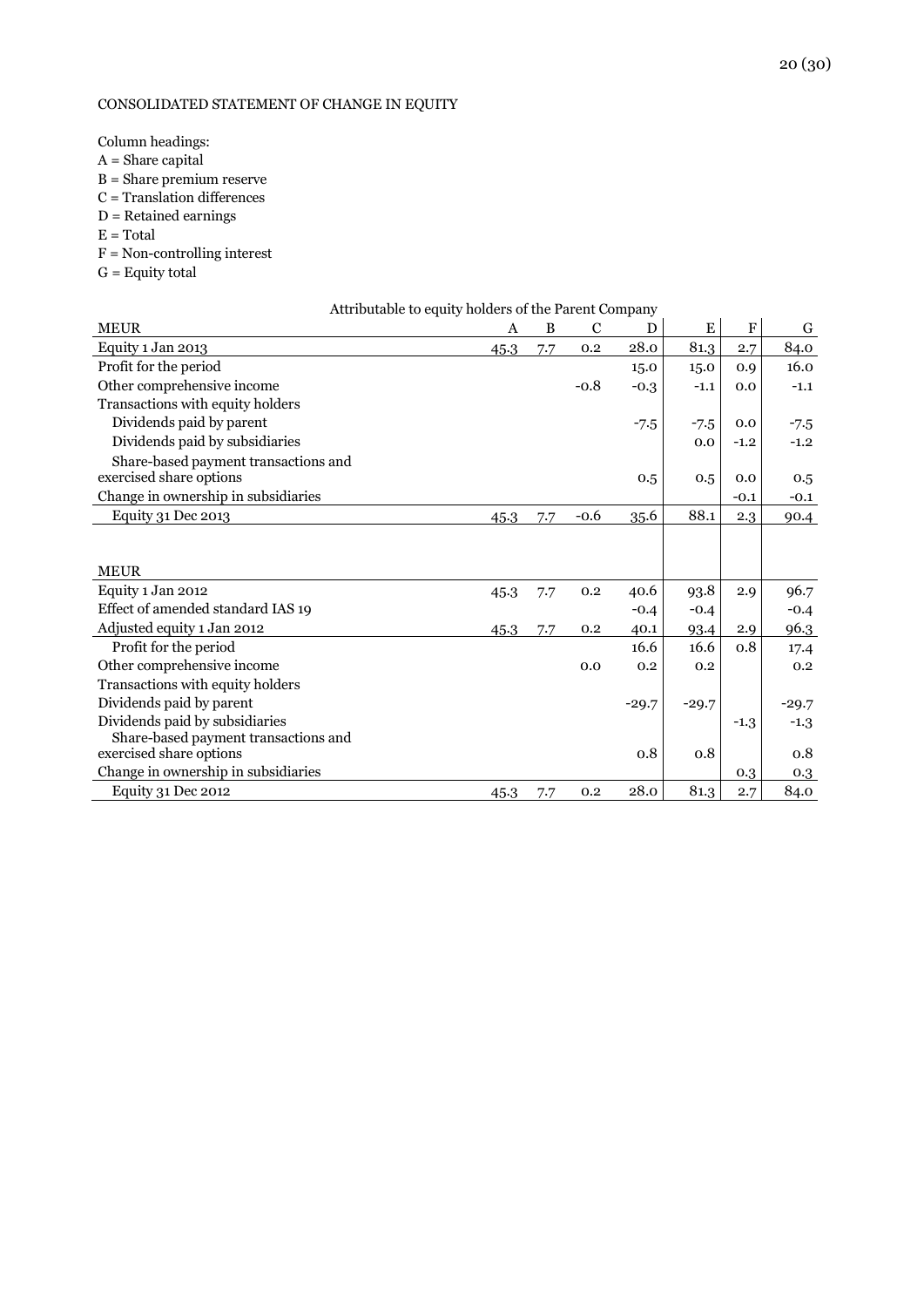| <b>CASH FLOW STATEMENT</b>                                         | 2013           | 2012    | 2013    | 2012    |
|--------------------------------------------------------------------|----------------|---------|---------|---------|
| <b>MEUR</b>                                                        | Q <sub>4</sub> | Q4      | $Q1-Q4$ | $Q1-Q4$ |
| <b>OPERATING ACTIVITIES</b>                                        |                |         |         |         |
| Profit for the period                                              | $-2.0$         | 2.1     | 16.0    | 17.4    |
| Adjustments                                                        | 12.2           | 1.1     | 25.4    | 19.2    |
| Change in working capital                                          | $-4.2$         | 7.4     | -11.8   | -4.8    |
| Dividends received                                                 | 0.6            | 0.2     | $1.3\,$ | 0.9     |
| Interest received                                                  | 0.1            | 0.1     | 0.1     | 0.2     |
| Interest paid and other finance expenses                           | $-0.2$         | $-0.2$  | $-1.8$  | $-2.4$  |
| Taxes paid                                                         | 2.3            | 1.4     | $-4.7$  | $-5.7$  |
| Net cash flow from operating activities                            | 8.7            | 11.3    | 24.4    | 24.9    |
|                                                                    |                |         |         |         |
| <b>INVESTING ACTIVITIES</b>                                        |                |         |         |         |
| Acquisitions of tangible and intangible                            |                |         |         |         |
| assets                                                             | $-1.2$         | -1.8    | $-6.2$  | $-4.1$  |
| Proceeds from sale of tangible and                                 |                |         |         |         |
| intangible assets                                                  | 0.0            | 0.5     | 0.0     | 3.0     |
| Other investments                                                  | 0.0            | 0.0     | 0.0     | $-0.1$  |
| Proceeds from sale of other                                        |                |         |         |         |
| investments                                                        | 0.0            | 0.0     | 0.1     | 0.2     |
|                                                                    |                |         |         |         |
| Acquisition of subsidiaries                                        | 0.0            | $-21.4$ | $-2.6$  | $-64.3$ |
| Acquisition of associated companies                                | 0.0            | $-1.9$  | 0.0     | $-2.3$  |
| Proceeds from sale of subsidiaries                                 | 0.0            | 0.0     | 10.5    | 3.8     |
| Proceeds from sale and repayment of                                |                |         |         |         |
| capital of associated companies<br>Net cash flows from / (used in) | 0.0            | 0.0     | 0.4     | 0.9     |
| investing activities                                               | $-1.2$         | $-24.6$ | 2.3     | $-62.8$ |
|                                                                    |                |         |         |         |
| Cash flow before financing activities                              | 7.5            | $-13.3$ | 26.7    | $-38.0$ |
|                                                                    |                |         |         |         |
| <b>FINANCING ACTIVITIES</b>                                        |                |         |         |         |
| Proceeds from exercise of share                                    |                |         |         |         |
| options                                                            | 0.0            | 0.0     | 0.0     | 0.0     |
| Current loans taken                                                | 60.0           | 24.0    | 143.5   | 52.0    |
|                                                                    |                |         |         |         |
| Repayment of current loans                                         | $-64.8$        | $-14.5$ | -166.0  | $-23.4$ |
| Change in interest-bearing receivables                             | 0.0            | 0.0     | 0.0     | 0.0     |
| Dividends paid                                                     | 0.0            | 0.0     | $-8.7$  | $-31.5$ |
| Net cash flows from / (used in)<br>financing activities            | $-4.8$         | 9.5     | $-31.2$ | $-2.8$  |
|                                                                    |                |         |         |         |
| Change in cash and cash equivalent                                 |                |         |         |         |
| funds                                                              |                |         |         |         |
| $(increase + / decrease -)$                                        | 2.7            | $-3.8$  | $-4.5$  | $-40.8$ |
| Cash and cash equivalents at                                       |                |         |         |         |
| beginning of period<br>Effect of change in foreign exchange        | 9.8            | 20.9    | 17.1    | 57.8    |
| rates                                                              | $-0.2$         | 0.1     | $-0.3$  | 0.1     |
| Cash and cash equivalents at end of                                |                |         |         |         |
| period                                                             | 12.3           | 17.1    | 12.3    | 17.1    |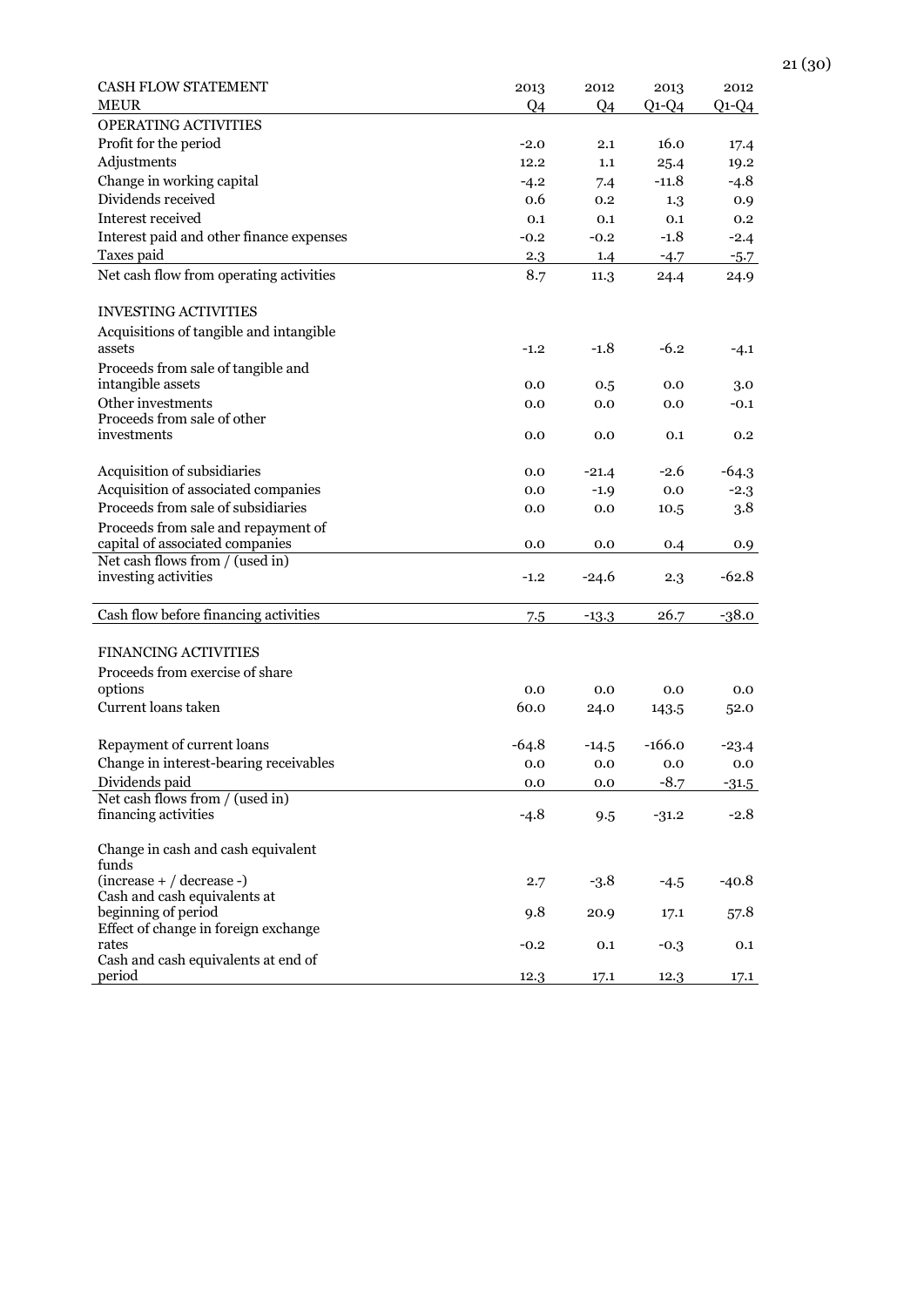#### **Acquired businesses in 2013**

Alma Media acquired the entire stock of Julkaisupalvelu Lounais-Lappi Oy on 14 June 2013. The company publishes the city paper Lounais-Lappi in the Kemi-Tornio economic region. The acquisition, reported under the Newspapers segment, has no significant effect on the financial figures of Alma Media Group, which is why no additional information is presented.

## **Contingent considerations**

Contingent considerations arising from business acquisitions are classified as financial liabilities recognised at fair value through profit or loss. The amount of the contingent considerations due to acquisitions and business arrangements is based on the revenue and operating profits of the acquired businesses during 2010–14. The fair values are the estimated final considerations discounted to the balance sheet date.

| CONTINGENT CONSIDERATION                                               |        |
|------------------------------------------------------------------------|--------|
| <b>ASSETS</b>                                                          |        |
| <b>MEUR</b>                                                            |        |
| Initial recognition of the assets                                      | 8.4    |
| Change in fair value during previous financial periods                 | $-1.6$ |
| Considerations, settled in cash                                        | $-5.9$ |
| Change in fair value during the financial period                       | 1.1    |
| Fair value of the contingent consideration assets at the end of the    |        |
| period                                                                 | 2.0    |
| CONTINGENT CONSIDERATION<br><b>LIABILITY</b><br><b>MEUR</b>            |        |
| Initial recognition of the liability                                   | 6.7    |
| Change in fair value during previous financial periods                 | $-4.3$ |
| Considerations, settled in cash                                        | $-2.2$ |
| Change in fair value during the financial period                       | 0.0    |
| Fair value of the contingent consideration liability at the end of the |        |
| period                                                                 | 0.3    |

## **Information by segment**

| REVENUE BY GEOGRAPHICAL AREA | 2013 | 2012 | 2013  | 2012  |
|------------------------------|------|------|-------|-------|
| <b>MEUR</b>                  | Q4   | O4   | 01-04 | Q1-Q4 |
| Finland                      | 65.0 | 66.7 | 259.2 | 284.0 |
| Other EU countries           | 11.8 | 15.0 | 39.7  | 34.1  |
| Other countries              | 0.5  | 0.9  | 1.3   | 1.9   |
| Total                        | 77.3 | 82.7 | 300.2 | 320.1 |

The business segments of Alma Media are Newspapers, Kauppalehti Group, Digital Consumer Services and Other Operations. The descriptive section of the financial statement release presents the revenue and operating profits of the segments and the allocation of the associated companies' results to the reporting segments.

The following table presents the assets and liabilities by segment as well as the non-allocated asset and liability items.

#### INFORMATION BY SEGMENT

ASSETS BY SEGMENT

| ASSEIS DI SEUMENI                     |             |             |
|---------------------------------------|-------------|-------------|
| <b>MEUR</b>                           | 31 Dec 2013 | 31 Dec 2012 |
| Newspapers                            | 32.4        | 40.0        |
| Kauppalehti Group                     | 36.7        | 36.9        |
| Digital Consumer Services             | 91.2        | 84.2        |
| Other operations                      | 98.8        | 50.5        |
| Non-allocated assets and eliminations | 13.7        | 33.5        |
| Total                                 | 272.8       | 245.1       |
|                                       |             |             |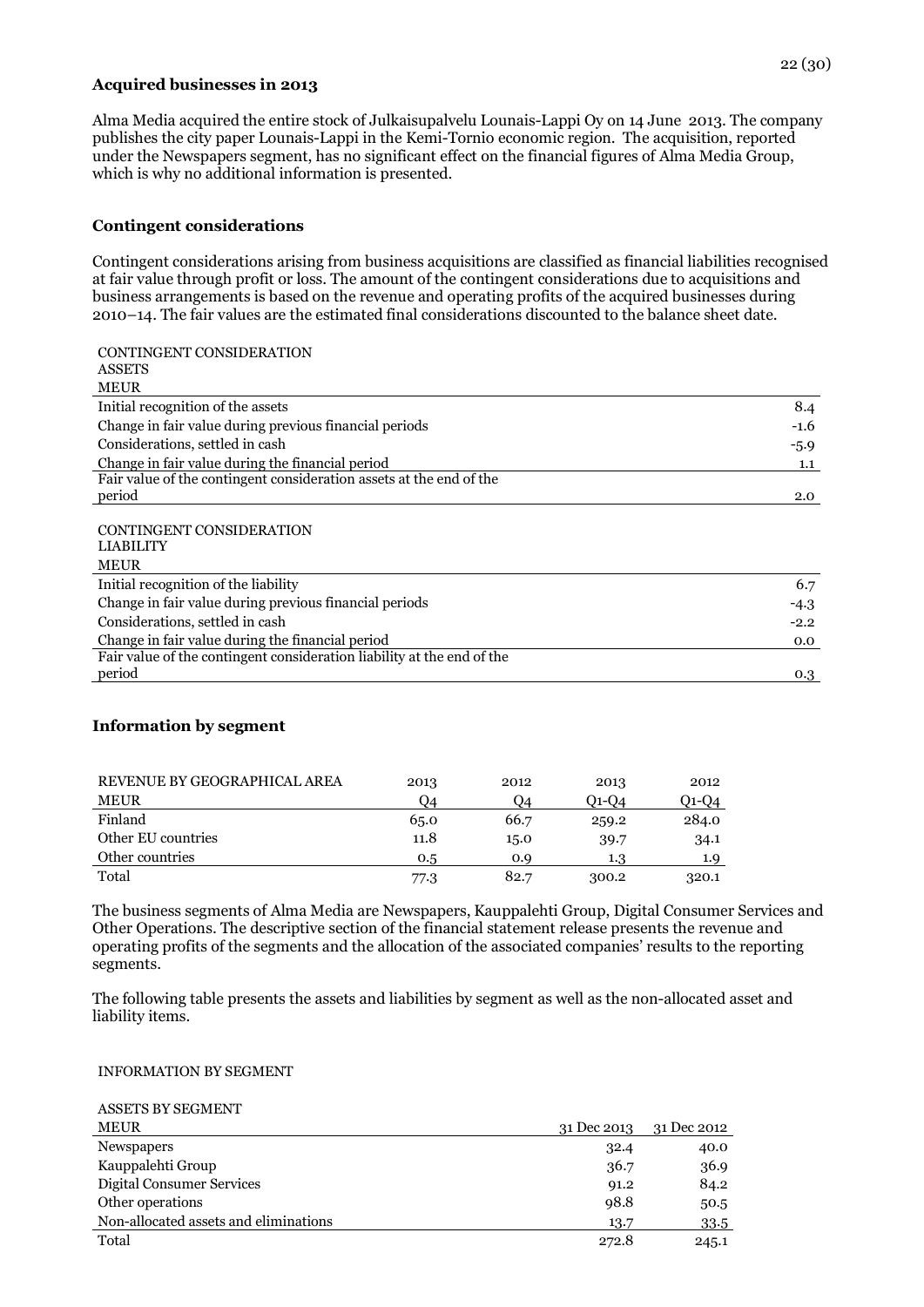| <b>LIABILITIES BY SEGMENT</b>         |             |             |
|---------------------------------------|-------------|-------------|
| <b>MEUR</b>                           | 31 Dec 2013 | 31 Dec 2012 |
| Newspapers                            | 24.8        | 29.6        |
| Kauppalehti Group                     | 9.7         | 11.9        |
| <b>Digital Consumer Services</b>      | 14.9        | 14.6        |
| Other operations                      | 84.5        | 38.8        |
| Non-allocated assets and eliminations | 48.4        | 66.2        |
| Total                                 | 182.3       | 161.1       |
|                                       |             |             |
|                                       |             |             |

| <b>CAPITAL EXPENDITURE BY</b><br><b>SEGMENT</b><br><b>MEUR</b> | 2013<br>Q4 | 2012<br>Q4 | 2013<br>$Q1-Q4$ | 2012<br>$Q1-Q4$ |
|----------------------------------------------------------------|------------|------------|-----------------|-----------------|
| Newspapers                                                     | 0.3        | 0.7        | 2.6             | 1.8             |
| Kauppalehti Group                                              | 0.3        | 0.2        | 0.8             | 0.6             |
| <b>Digital Consumer Services</b>                               | 1.3        | 26.6       | 2.0             | 76.2            |
| Other operations                                               | 0.8        | 5.6        | 57.4            | 32.8            |
| Total                                                          | 2.8        | 33.1       | 62.8            | 111.5           |

## **Provisions**

The company's provisions totalled MEUR 4.2 (0.5) on 31 December 2013. It has not been necessary to change the estimates made when the provisions were entered.

| EUR 1,000              | Restructuring<br>provision | Other<br>provisions | Total         |
|------------------------|----------------------------|---------------------|---------------|
| 1 January 2013         | 0.4                        | 0.1                 | 0.5           |
| Increase in provisions | 0.5                        | 3.5                 | 4.0           |
| Provisions employed    | $-0.2$                     | $-0.1$              | $-0.3$        |
| 31 Dec 2013            | 0.7                        | 3.5                 | $4.2^{\circ}$ |

## **Commitments and contingencies**

| <b>MEUR</b>                                                                                                                                      | 31 Dec 2013 | 31 Dec 2012 |
|--------------------------------------------------------------------------------------------------------------------------------------------------|-------------|-------------|
| Collateral for others                                                                                                                            |             |             |
| Guarantees<br>Minimum lease payments on other                                                                                                    | 1.3         | 1.3         |
| lease agreements:                                                                                                                                |             |             |
|                                                                                                                                                  |             |             |
| Within one year                                                                                                                                  | 8.8         | 8.6         |
| Within 1-5 years                                                                                                                                 | 27.4        | 25.4        |
| After 5 years                                                                                                                                    | 37.6        | 34.7        |
| Total                                                                                                                                            | 73.7        | 68.7        |
| The Group also has purchase<br>agreements that, based on IFRIC 4,<br>include a lease component as per IAS 17.<br>Minimum payments based on these |             |             |
| agreements:                                                                                                                                      | 0.8         | 1.6         |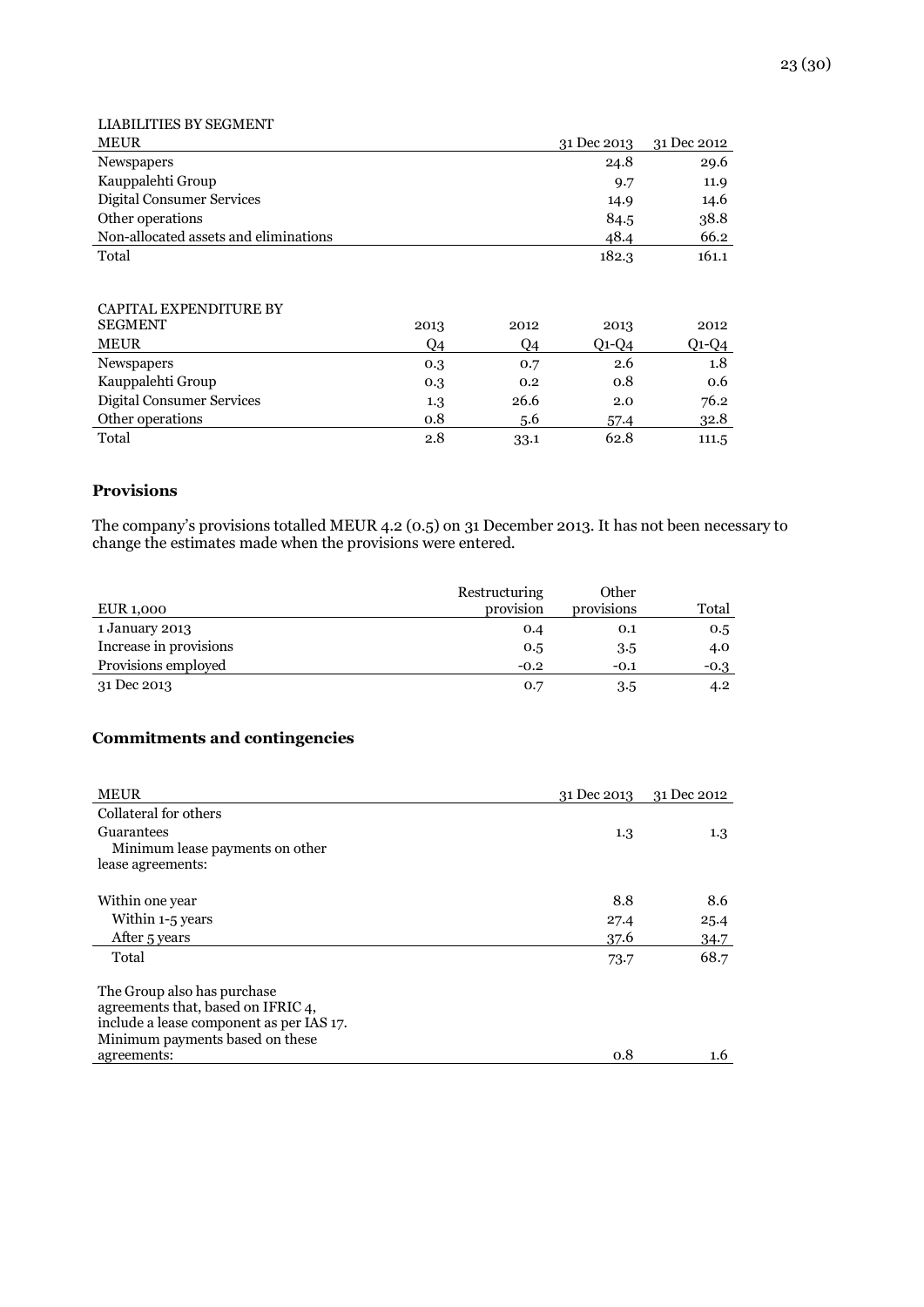| <b>DERIVATIVE CONTRACTS</b>     |             |             |
|---------------------------------|-------------|-------------|
| <b>MEUR</b>                     | 31 Dec 2013 | 31 Dec 2012 |
| Commodity derivative contracts, |             |             |
| electricity derivatives         |             |             |
| Fair value*                     | $-0.1$      | $-0.1$      |
| Nominal value                   | 0.6         | 0.8         |
| Interest rate derivatives       |             |             |
| Fair value*                     | $-0.2$      | $-0.4$      |
| Nominal value                   | 15.9        | 24.0        |

*\*The fair value represents the return that would have arisen if the derivative had been cleared on the balance sheet date.*

## **Related party transactions**

Alma Media Group's related parties are the major shareholders of the parent company, associated companies and companies owned by them. Related parties also include the Group's senior management and their related parties (members of the Board of Directors, President and CEO and Managing Directors, and the Group Executive Team). The following table summarises the business operations undertaken between Alma Media and its related parties as well as the status of their receivables and liabilities:

| <b>RELATED PARTY TRANSACTIONS</b>                                                                               | 2013 | 2012 | 2013  | 2012  |
|-----------------------------------------------------------------------------------------------------------------|------|------|-------|-------|
| <b>MEUR</b>                                                                                                     | Q4   | Q4   | 01-04 | Q1-Q4 |
| Sales of goods and services                                                                                     | 0.1  | 0.1  | 0.4   | 0.8   |
| Purchases of goods and services<br>Trade receivables, loan and other<br>receivables at the end of the reporting | 0.9  | 0.9  | 3.2   | 3.4   |
| period                                                                                                          |      |      | 0.0   | 0.0   |
| Trade payables at the reporting date                                                                            |      |      | 0.0   | 0.1   |

#### **Option programme**

Alma Media has the option programme 2009 in effect. The programme is an incentive and commitment system for Group management.

Under the option programme 2009 a maximum total of 2,130,000 stock options may be granted during 2009– 2011, and these may be exercised to subscribe to a maximum of 2,130,000 Alma Media shares, either new or in possession of the company. Of the total number of options, 710,000 were marked 2009A, 710,000 were marked 2009B and 710,000 were marked 2009C.

A total of 640,000 options have been issued under the 2009A programme. The share subscription period for 2009A is 1 April 2012–31 March 2014. The management has 509,750 options 2009A in its possession. Additionally, the management has sold 85,250 2009A option rights. The share subscription price has been reduced annually by the dividend per share, and was EUR 3.61 in December 2013. As of 31 December 2013, no share subscriptions were made through 2009A option rights.

A total of 610,000 options have been issued under the 2009B programme. The share subscription period for 2009B is April 1, 2013–March 31, 2015. The management has 505,000 options 2009B in its possession. The share subscription price has been reduced annually by the dividend per share, and was EUR 6.13 in December 2013. As of 31 December 2013, no share subscriptions were made through 2009B option rights.

A total of 640,000 options have been issued under the 2009C programme. The share subscription period for 2009C is 1 April 2014–31 March 2016. The management has 535,000 options 2009C in its possession. The share subscription price was EUR 7.45 in December 2013.

If all the subscription rights are exercised, the option programme 2009 will dilute the holdings of the earlier shareholders by a maximum of 2.0%.

#### **Share-based incentive plan**

The Board of Directors of Alma Media Corporation has in February 2012 approved a Performance Share Plan for the key employees of Alma Media Group. The plan includes three (3) one (1) year performance periods, calendar years 2012, 2013 and 2014, based on the Group's return. Furthermore, for the members of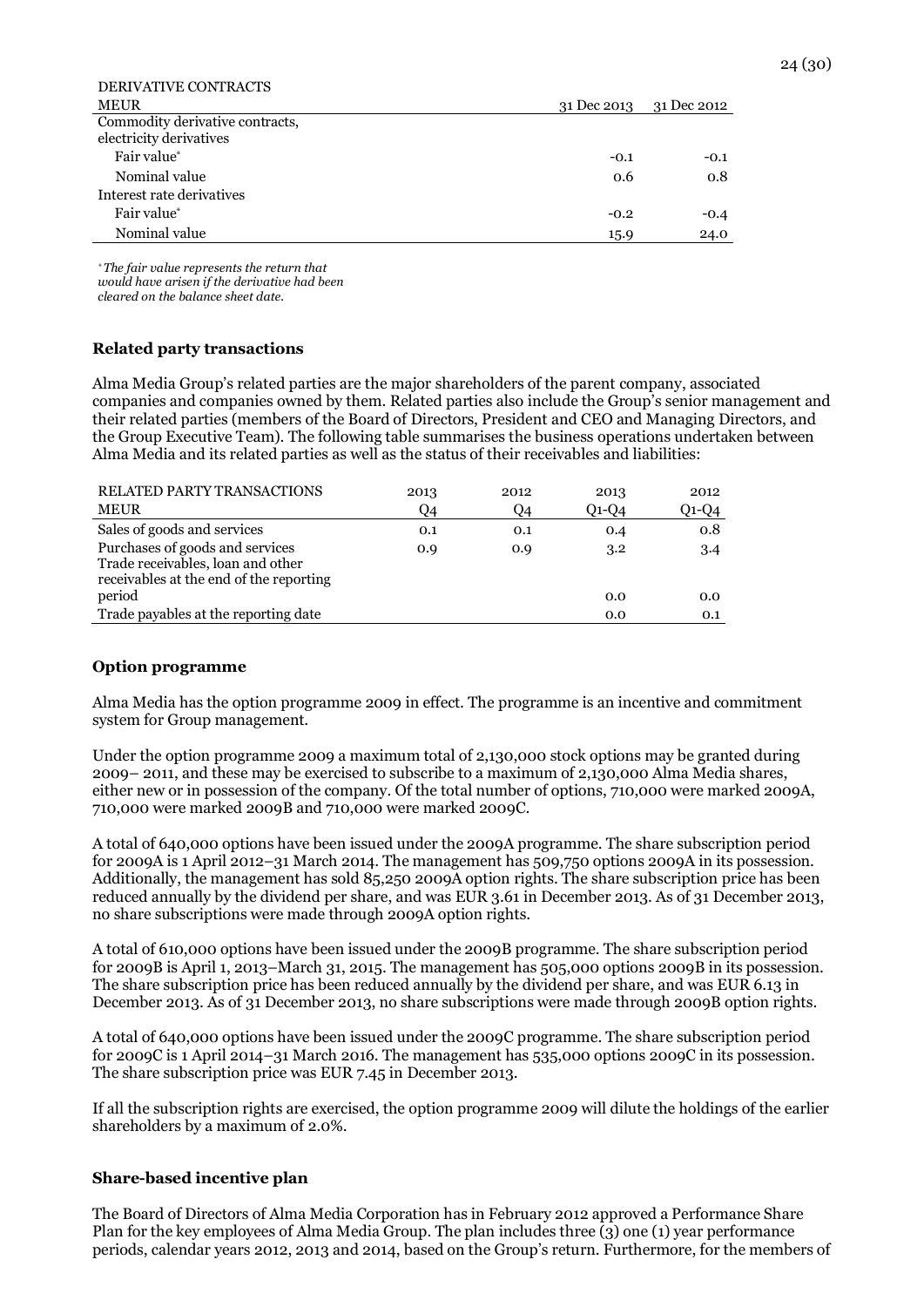the Group Executive Team, the plan includes one (1) three (3) year performance period the calendar years 2012—2014, based on the profitable growth of the Group.

The reward from the plan will shall be paid to the key employees in a combination of shares and cash after the end of each performance period by the end of April in 2013, 2014 and 2015. The reward from the performance period 2012—2014 shall be confirmed by the end of April 2015, and it will be paid in two equal lots in a combination of shares and cash, one year and two years from the end of the performance period.

Shares paid as reward on the basis of the plan from the one-year performance periods may not be assigned, pledged or otherwise exercised (transfer restriction/s) during the restriction period established for the shares (restriction period/s). The restriction period shall begin from the reward payment and end on 31 December 2014 for the shares earned from the performance period 2012, on 31 December 2015 for the shares earned from the performance period 2013, and on 31 December 2016 for the shares earned from the performance period 2014.

No reward shall be paid to a key employee if a Group company or a key employee gives notice of termination or cancels the key employee's employment or service contract before the reward payment. A key employee shall be obligated to return the shares given as reward and subject to the transfer restriction back to the company or its designate, gratuitously, without delay, if a Group company or key employee gives notice of termination or cancels the key employee's employment or service contract before the end of the restriction period in question. Shares earned for the performance period 2012–2014 shall not be subject to a restriction period.

There shall be a maximum total of 600,000 shares and a cash payment needed for taxes and tax-like charges arising from the reward to the key employees on the book-entry registration date of the shares.

In the first performance period 2012, the Performance Share Plan shall include approximately 20 people, and in the next performance period 2013, on estimate 24 people. The value of the plan for the performance period 2012 corresponded to the value of 120,000 shares and a cash payment needed for taxes and tax-like charges arising from the reward to the key employees in case the performance of the Group's return is in line with the performance criteria set by the Board of Directors. The criteria were not met for the performance period 2012. The value of the plan for the performance period 2013 corresponds to the value of 117,000 shares and a cash payment needed for taxes and tax-like charges arising from the reward to the key employees in case the performance of the Group's return is in line with the performance criteria set by the Board of Directors. For the members of the Group Executive Team, the plan additionally includes one three-year performance period, the calendar years 2012–2014, based on the profitable growth of the Group. The potential reward shall be paid partly in the company's shares and partly in cash one year (performance period 2012–2014) and two years (performance period 2012–2014 II) from the end of the performance period. The value of the plan for the performance period 2012–2014 and 2012–2014 II corresponds to the value of 120,000 shares and a cash payment needed for taxes and tax-like charges arising from the reward to the key employees in case the performance of the Group's return is in line with the performance criteria set by the Board of Directors.

The fair value of the reward is expensed until the target group is entitled to the reward and the shares are freely transferable. The fair value of the share is the share price, on the date on which the target group has agreed to the terms and conditions of the plan, reduced by the estimated dividends. The fair value of the share is the share price on the date on which the target group has agreed to the terms and conditions of the plan. The fair value of the cash proportion is remeasured on each reporting date based on the share price on the reporting date. No expense was recognised for the Performance Share Plan in the financial period 2013 as the arrangement is not expected to realise.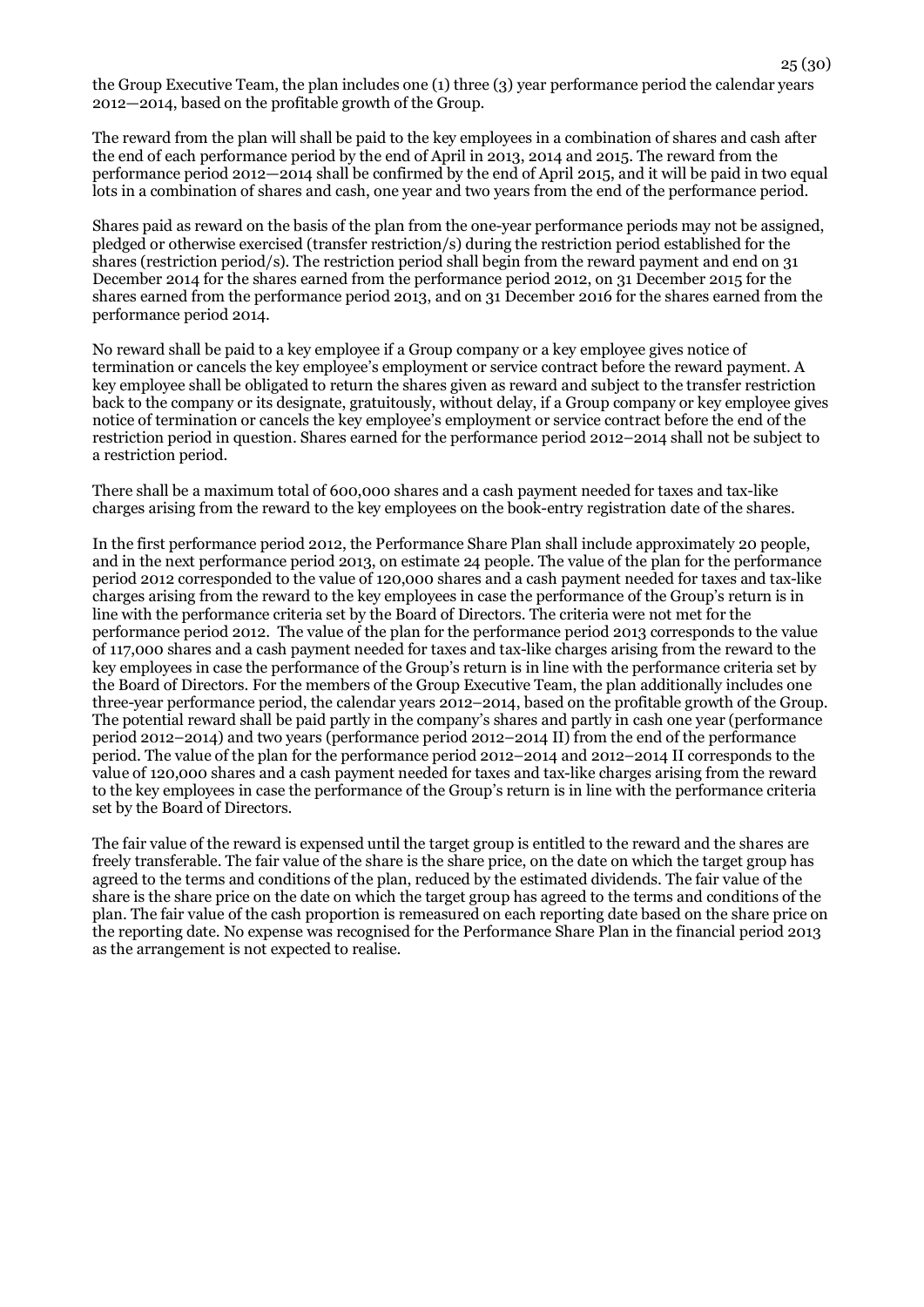| ſ |  |
|---|--|
|---|--|

| QUARTERLY INFORMATION                              | 2013           | 2013           | 2013           | 2013           | 2012           | 2012           | 2012           | 2012           | 2011           |
|----------------------------------------------------|----------------|----------------|----------------|----------------|----------------|----------------|----------------|----------------|----------------|
| <b>MEUR</b>                                        | Q <sub>4</sub> | Q <sub>3</sub> | Q <sub>2</sub> | Q <sub>1</sub> | Q <sub>4</sub> | Q <sub>3</sub> | Q <sub>2</sub> | Q <sub>1</sub> | Q <sub>4</sub> |
| Revenue                                            |                |                |                |                |                |                |                |                |                |
| Newspapers                                         | 47.7           | 45.1           | 47.3           | 45.6           | 52.6           | 48.9           | 53.2           | 51.9           | 55.8           |
| Kauppalehti Group                                  | 15.4           | 13.1           | 14.4           | 14.0           | 16.1           | 13.2           | 14.9           | 14.8           | 15.6           |
| Digital Consumer Services                          | 13.8           | 13.0           | 14.2           | 14.9           | 14.0           | 12.8           | 13.3           | 14.4           | 10.2           |
| Other operations                                   | 21.6           | 20.9           | 21.2           | 21.7           | 21.5           | 21.2           | 21.0           | 21.0           | 20.2           |
| Elimination                                        | $-21.2$        | $-20.3$        | $-20.7$        | $-21.3$        | $-21.4$        | $-20.9$        | $-21.4$        | $-21.1$        | $-20.4$        |
| <b>REVENUE</b>                                     | 77.3           | 71.7           | 76.3           | 74.9           | 82.7           | 75.2           | 81.0           | 81.1           | 81.3           |
| Total expenses excluding non-<br>recurring items   |                |                |                |                |                |                |                |                |                |
| Newspapers                                         | 43.5           | 40.8           | 44.2           | 43.6           | 45.4           | 43.6           | 46.0           | 46.1           | 47.5           |
| Kauppalehti Group                                  | 12.8           | 10.9           | 12.7           | 12.7           | 13.8           | 11.5           | 13.8           | 13.3           | 13.3           |
| <b>Digital Consumer Services</b>                   | 13.1           | 11.2           | 11.7           | 12.3           | 13.0           | 10.8           | 12.2           | 12.3           | 9.4            |
| Other operations                                   | 22.6           | 21.6           | 24.1           | 22.3           | 23.4           | 21.4           | 22.8           | 22.1           | 21.7           |
| TOTAL EXPENSES EXCLUDING                           |                |                |                |                |                |                |                |                |                |
| NON-RECURRING ITEMS                                | 70.9           | 64.1           | 71.9           | 69.6           | 74.4           | 66.4           | 73.4           | 72.8           | 71.4           |
| Operating profit excluding non-<br>recurring items |                |                |                |                |                |                |                |                |                |
| Newspapers                                         | 4.2            | 4.3            | 3.1            | 2.0            | 7.2            | 5.4            | 7.2            | 5.9            | 8.3            |
| Kauppalehti Group                                  | 2.6            | 2.2            | 1.7            | 1.3            | 2.3            | 1.7            | 1.1            | 1.5            | 2.3            |
| <b>Digital Consumer Services</b>                   | 0.8            | 1.9            | 2.6            | 2.7            | 1.0            | 2.0            | 1.2            | 2.2            | 0.8            |
| Other operations                                   | $-1.0$         | $-0.6$         | $-2.7$         | $-0.5$         | $-1.9$         | $-0.1$         | $-1.7$         | $-1.0$         | $-1.5$         |
| OPERATING PROFIT EXCLUDING                         |                |                |                |                |                |                |                |                |                |
| NON-RECURRING ITEMS                                | 6.5            | 7.8            | 4.6            | 5.5            | 8.5            | 8.9            | 7.7            | 8.5            | 10.1           |
| % of revenue                                       |                |                |                |                |                |                |                |                |                |
| Newspapers                                         | 8.8            | 9.6            | 6.5            | 4.4            | 13.7           | 10.9           | 13.5           | 11.3           | 14.9           |
| Kauppalehti Group                                  | 16.7           | 16.9           | 12.0           | 9.6            | 14.2           | 12.9           | 7.1            | 10.2           | 15.0           |
| <b>Digital Consumer Services</b>                   | 5.5            | 14.5           | 18.0           | 18.1           | 6.8            | 15.7           | 9.0            | 14.9           | 7.8            |
| Other operations                                   | $-4.5$         | $-3.0$         | $-12.7$        | $-2.4$         | $-8.6$         | $-0.6$         | $-8.2$         | $-4.8$         | $-7.5$         |
| % OF REVENUE                                       | 8.4            | 10.8           | 6.0            | 7.3            | 10.3           | 11.8           | 9.5            | 10.4           | 12.4           |
| Non-recurring items                                |                |                |                |                |                |                |                |                |                |
| Newspapers                                         | $-2.1$         | 0.0            | 0.0            | 0.0            | $-0.2$         | $-0.1$         | -2.6           | $-0.5$         | $-0.5$         |
| Kauppalehti Group                                  | 0.0            | 0.0            | 0.0            | 0.0            | $-0.9$         | $-0.1$         | 0.0            | 0.0            | 0.0            |
| <b>Digital Consumer Services</b>                   | $-0.1$         | 0.0            | 8.4            | 0.0            | $-0.1$         | $-0.5$         | $-0.3$         | $-1.6$         | 0.0            |
| Other operations                                   | 0.0            | 0.0            | $-3.5$         | 0.0            | 0.3            | 0.0            | 0.0            | $-0.3$         | 0.0            |
| NON-RECURRING ITEMS                                | $-2.2$         | 0.0            | 4.9            | 0.0            | $-0.9$         | $-0.7$         | $-2.9$         | $-2.5$         | $-0.5$         |
| Operating profit                                   |                |                |                |                |                |                |                |                |                |
| Newspapers                                         | 2.1            | 4.3            | 3.1            | 2.0            | 7.0            | 5.2            | 4.6            | 5.3            | 7.8            |
| Kauppalehti Group                                  | 2.6            | $2.2\,$        | 1.7            | 1.3            | 1.4            | 1.6            | 1.1            | 1.5            | 2.3            |
| Digital Consumer Services                          | 0.7            | 1.9            | 10.9           | 2.7            | 0.8            | 1.5            | 0.9            | 0.5            | 0.8            |
| Other operations                                   | $-1.0$         | $-0.6$         | $-6.2$         | $-0.5$         | $-1.5$         | $-0.1$         | $-1.7$         | $-1.3$         | $-1.5$         |
| OPERATING PROFIT                                   | 4.3            | 7.8            | 9.5            | 5.4            | 7.6            | 8.1            | 4.8            | 6.0            | 9.5            |
| Finance income                                     | 0.5            | 0.9            | 0.5            | 0.4            | 1.0            | 3.1            | 0.7            | 0.0            | 0.2            |
| Finance expenses                                   | 0.7            | 0.8            | 0.5            | 0.6            | 0.9            | 0.6            | 0.3            | 1.7            | 3.9            |
| Share of profit of associated                      |                |                |                |                |                |                |                |                |                |
| companies                                          | $-4.4$         | $-0.2$         | 0.2            | 0.2            | $-3.9$         | $-0.2$         | 0.3            | $-0.5$         | $-0.6$         |
| PROFIT BEFORE TAX                                  | $-0.3$         | 7.7            | 9.5            | 5.4            | 3.8            | 10.5           | 5.6            | 3.8            | 5.3            |
| Income tax                                         | $-1.7$         | $-1.8$         | $-1.6$         | $-1.4$         | $-1.7$         | $-2.4$         | $-1.1$         | $-1.1$         | $-2.4$         |
| PROFIT FOR THE PERIOD                              | $-2.0$         | 5.9            | 7.9            | 4.1            | 2.1            | 8.1            | 4.5            | 2.7            | $2.8\,$        |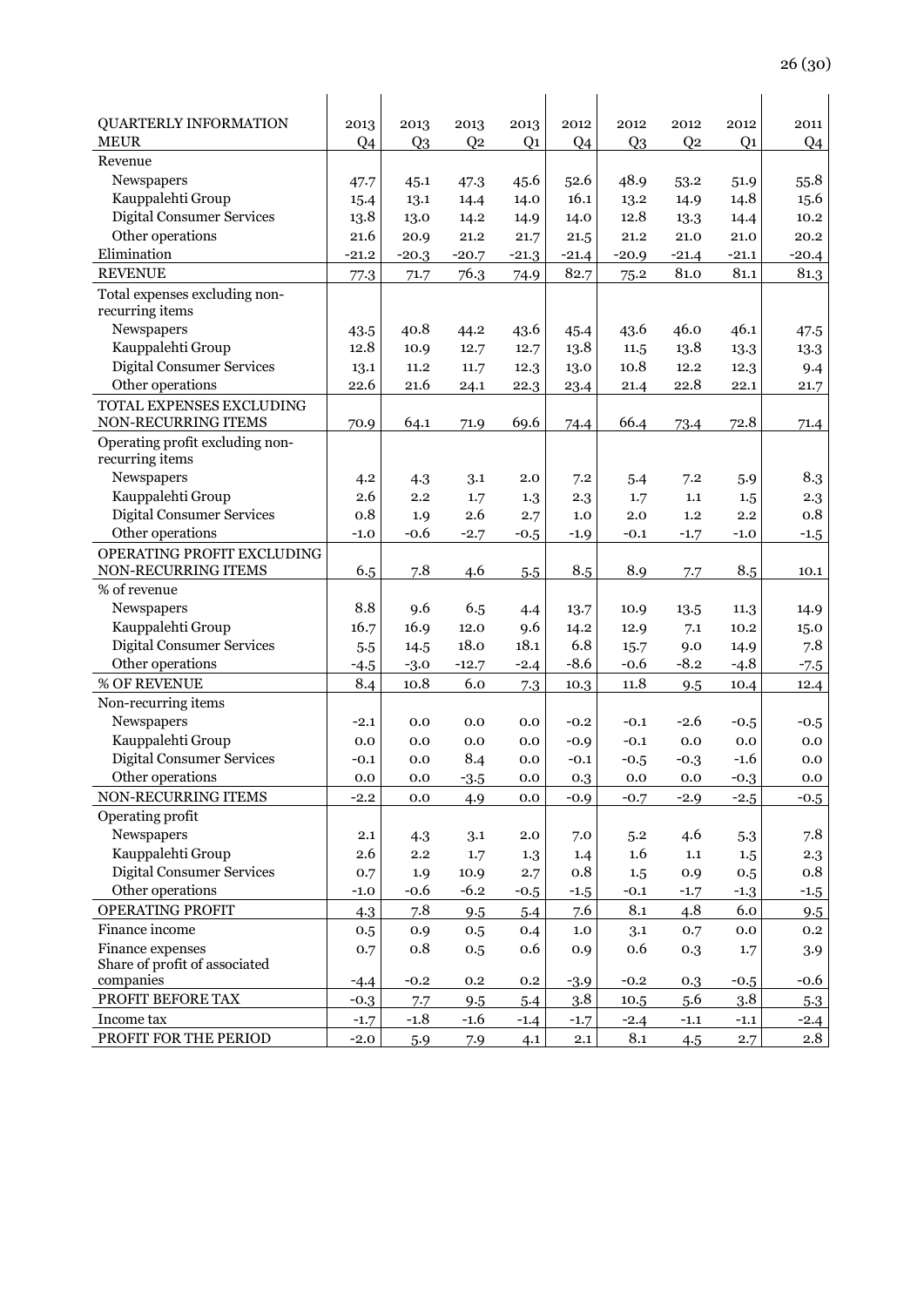## **Main accounting principles (IFRS)**

This Financial Statement Release has been prepared according to IFRS standards (IAS 34). The financial statement release applies the same accounting principles and calculation methods as the annual accounts dated 31 December 2013. The financial statement release does not, however, contain all the information or notes to the accounts included in the annual financial statements. This report should therefore be read in conjunction with the company's financial statements for 2013. The accounting principles of the financial years 2012 and 2013 are comparable. The company has no discontinued operations to report in the 2012– 2013 financial periods.

The key indicators are calculated using the same formulae as applied in the previous annual financial statements. The quarterly percentages of Return on Investment (ROI) and Return on Equity (ROE) have been annualised using the formula ((1+quarterly return)4)-1). The figures in this interim report are independently rounded.

The Group has adopted the following new standards as of 1 January 2013:

IAS 1: Presentation of Financial Statements – Presentation of other comprehensive income, amended IAS 19: Employee Benefits, amended IAS 27: Consolidated and Separate Financial Statements, amended

IAS 28: Investments in Associates and Joint Ventures, revised

IAS 32: Financial Instruments: Presentation – Offsetting Financial Assets and Financial Liabilities, amended

IFRS 7: Financial Instruments: Disclosures, amended

IFRS 9: Financial Instruments, new standard

IFRS 10: Consolidated Financial Statements, new standard

IFRS 11: Joint Arrangements, new standard

IFRS 12: Disclosure of Interests in Other Entities, new standard

IFRS 13: Fair Value Measurement, new standard

The impact of the new standards presented above on the Group is marginal, with the exception of IAS 19 Employee Benefits as far as the standard is amended concerning the so-called corridor approach. The effect of the amended standard on Alma Media's consolidated financial statements is presented in the table below:

Funded pension obligations

| <b>MEUR</b>                                             | Old<br>standard | <b>New</b><br>standard | Change  |
|---------------------------------------------------------|-----------------|------------------------|---------|
| Pension assets 1 Jan 2012                               | 0.0             |                        |         |
| Pension liabilities 1 Jan 2012                          |                 | 0.5                    | 0.6     |
|                                                         |                 |                        |         |
| Pension assets 31 Dec 2012                              | 0.1             |                        |         |
| Pension liabilities 31 Dec 2012                         |                 | 0.6                    | 0.7     |
|                                                         |                 |                        |         |
| Change of pension liabilities for financial period 2012 | 0.1             | $-0.1$                 | $-0.2*$ |

*\*Impact on financial period 2012 presented in other comprehensive income items*

The figures in this interim report are unaudited.

## **Seasonality**

The Group recognises its content revenues from publishing activities as paid. Therefore, content revenues accrue in the income statement fairly evenly during the four quarters of the year. The bulk of newspaper subscription invoicing takes place at the beginning of the year and therefore the cash flow from operating activities is strongest in the first and second quarters. This also affects the company's balance sheet position in different quarters.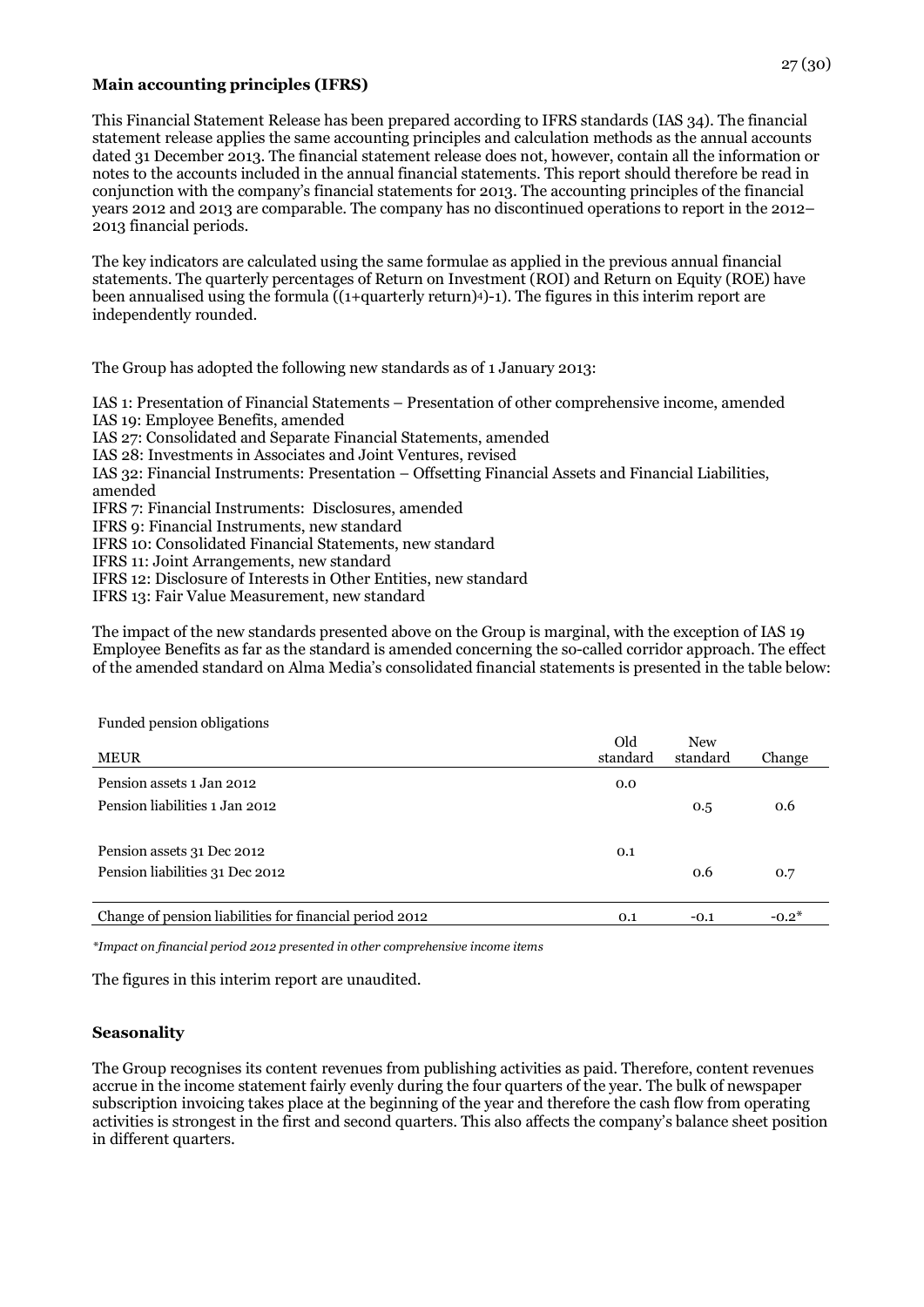#### **General statement**

This report contains certain statements that are estimates based on the management's best knowledge at the time they were made. For this reason they contain a certain amount of risk and uncertainty. The estimates may change in the event of significant changes in the general economic conditions.

ALMA MEDIA CORPORATION Board of Directors

## **Alma Media's financial calendar 2014**

- Financial Statement Release for financial year 2013 on Thursday, 13 February 2014 at approximately 9:00 **EET** 

- Interim Report for January–March 2014 on Tuesday, 29 April 2014 at approximately 9:00 EEST

- Interim Report for January–June 2014 on Friday, 18 July 2014 at approximately 9:00 EEST

- Interim Report for January–September 2014 on Friday, 24 October 2014 at approximately 9:00 EEST

Alma Media's Annual Review 2013, including corporate responsibility reporting, is scheduled to be published during the week starting on Monday, 10 March 2014, at the latest.

The Annual General Meeting is planned to be held on Thursday, 20 March 2014. Financial Statements, Report by the Board of Directors, Auditor's Report and Corporate Governance Statement will be published no later than on Thursday, 27 February 2014.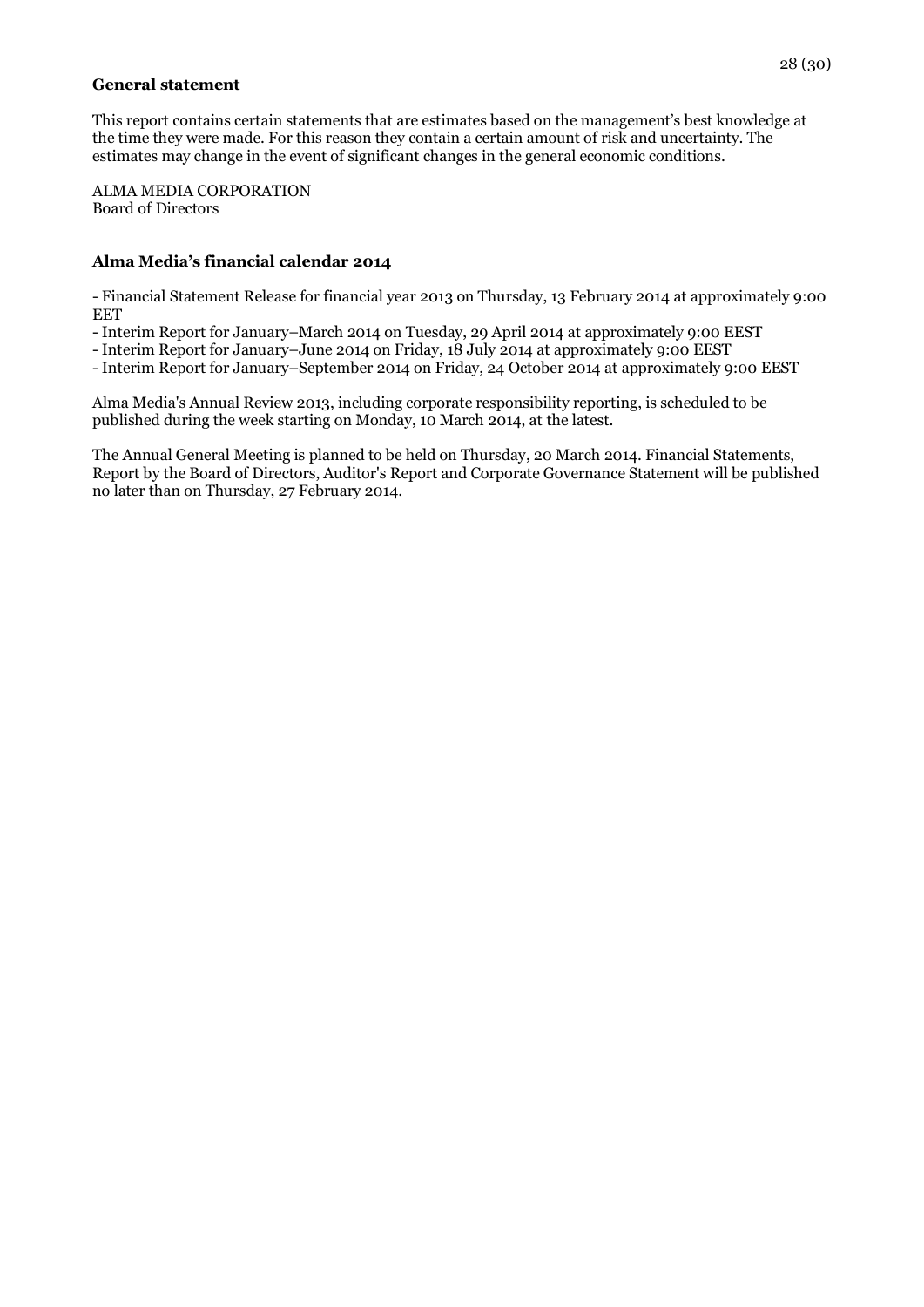#### REVENUE AND OPERATING PROFIT BY SEGMENT IN THE NEW SEGMENT STRUCTURE

2012

| <b>REVENUE BY SEGMENT</b>        | <b>New</b> | Old       |        |
|----------------------------------|------------|-----------|--------|
| <b>MEUR</b>                      | structure  | structure | Change |
| Newspapers                       |            |           |        |
| External                         | 203.4      | 203.4     | 0.0    |
| Inter-segment                    | 3.2        | 3.2       | 0.0    |
| Newspapers total                 | 206.6      | 206.6     | 0.0    |
| Kauppalehti Group                |            |           |        |
| External                         | 58.2       | 56.1      | 2.1    |
| Inter-segment                    | 0.8        | 0.8       | 0.0    |
| Kauppalehti Group total          | 59.0       | 56.9      | 2.1    |
| <b>Digital Consumer Services</b> |            |           |        |
| External                         | 52.2       | 54.3      | $-2.1$ |
| Inter-segment                    | 2.3        | 2.2       | 0.0    |
| Digital Consumer Services total  | 54.5       | 56.5      | $-2.1$ |
| Other operations                 |            |           |        |
| External                         | 6.3        | 6.3       | 0.0    |
| Inter-segment                    | 78.5       | 78.5      | 0.0    |
| Other operations total           | 84.8       | 84.8      | 0.0    |
| Elimination                      | $-84.8$    | $-84.7$   | 0.0    |
| Total                            | 320.1      | 320.1     | 0.0    |

|                                        | <b>New</b> | Old       |        |
|----------------------------------------|------------|-----------|--------|
| OPERATING PROFIT/LOSS BY SEGMENT MEUR* | structure  | structure | Change |
| <b>Newspapers</b>                      | 22.1       | 22.1      | 0.0    |
| Kauppalehti Group                      | 5.5        | 4.6       | 0.9    |
| Digital Consumer Services              | 3.8        | 4.7       | $-0.9$ |
| Other operations                       | $-4.7$     | $-4.7$    | 0.0    |
| Total                                  | 26.5       | 26.5      | 0.0    |

*\* Including non-recurring items*